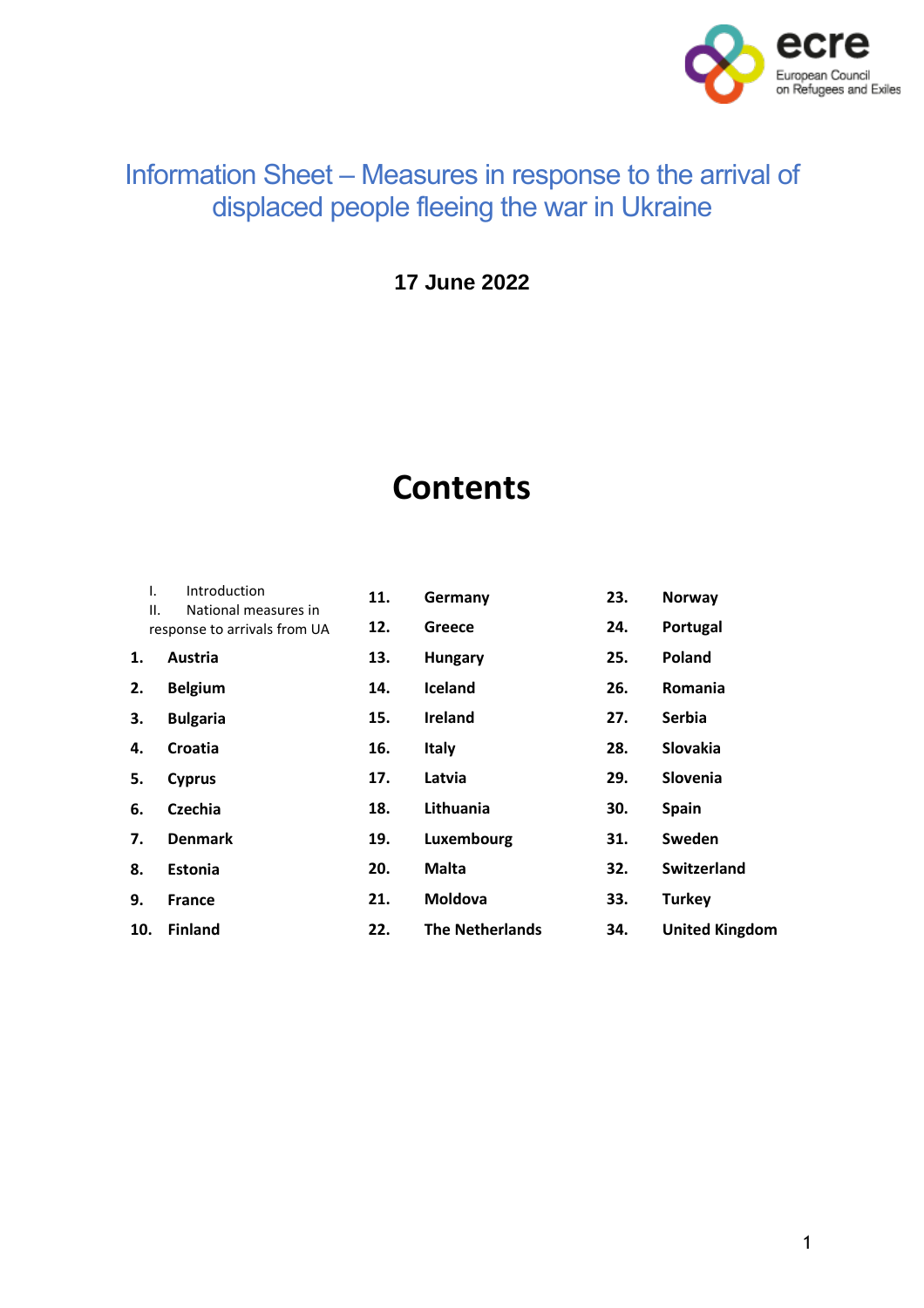

# <span id="page-1-0"></span>I. Introduction

In response to requests for information, ECRE has compiled a non-exhaustive document collating information on the measures taken by European countries to address the arrival of people fleeing the war in Ukraine (UA). The Information Sheet provides country-by-country information on two main areas of policy and legal developments in response to arrivals from UA: the first part identifies measures adopted on entry and stay requirements, reception-related arrangements, and asylum procedures; the second part provides information on national measures implementing the Council Decision on the Temporary Protection Directive (TPD), and/or establishing other special statuses for persons fleeing Ukraine.

The Information Sheet was created using open-source information and unofficial translation tools. Some of the information is based on official statements announcing UA-specific policy changes or announcing the implementation of the TPD and/or other special statuses. ECRE has contacted lawyers in the ELENA network, experts working on the AIDA database it manages, and ECRE members to understand the implementation in practice of measures that have been introduced. ECRE will continue to update the document insofar as that it has a value. In case of questions, ECRE encourages contact with ELENA [network](https://ecre.org/our-work/elena/) and ECRE [members,](https://ecre.org/members/) as well as ECRE's Legal Support and Litigation Team (you can find all contact-related information [here\)](https://ecre.org/staff/).

All efforts have been made to ensure that the information is up-to-date (as of 17 June 2022) and accurate but the situation remains volatile, changing rapidly. Consequently, the Information Sheet is not intended to be an exhaustive or definitive compilation of all developments. More detailed guidance concerning some of the countries included in this information sheet has been prepared by PILnet, DLA Piper and other law firms, and is available [here.](https://www.pilnet.org/resource/immigration-guidance/)

The updates have been supported with research conducted by Carmen López Esquitino, LLM student at Queen Mary University London.

#### The Temporary Protection Directive and the Council implementing decision

On 3 March 2022, the European Commission invoked the [Temporary](https://eur-lex.europa.eu/legal-content/EN/TXT/?uri=celex%25253A32001L0055) Protection Directive (TPD) and on 4 March 2022 the Council [implementing](https://eur-lex.europa.eu/legal-content/EN/TXT/?uri=uriserv:OJ.L_.2022.071.01.0001.01.ENG&toc=OJ:L:2022:071:TOC) decision was adopted. All EU Member States apart from Denmark took part in the adoption of the Decision. Denmark is not bound by the TPD, although it has introduced a similar special protection status (see below).

The TPD applies to UA nationals displaced from 24 February 2022, third-country nationals (TCN) and stateless persons who were beneficiaries of international or equivalent protection in Ukraine until 24 February 2022, and family members of these two categories of people.

Third-country nationals (TCN) and stateless persons who can prove they were legally residing in Ukraine before 24 February 2022 on the basis of a permanent residence permit and are unable to return to their country of origin in safe and durable conditions are eligible either for temporary protection status under the Council implementing decision, or other adequate protection under the national law of the Member States.

Other groups such as third-country nationals and stateless persons who can prove they were legally residing in Ukraine before 24 February 2022 and who are unable to return to their country of origin in safe and durable conditions may be eligible for temporary protection at the discretion of the EU Member States (EUMS).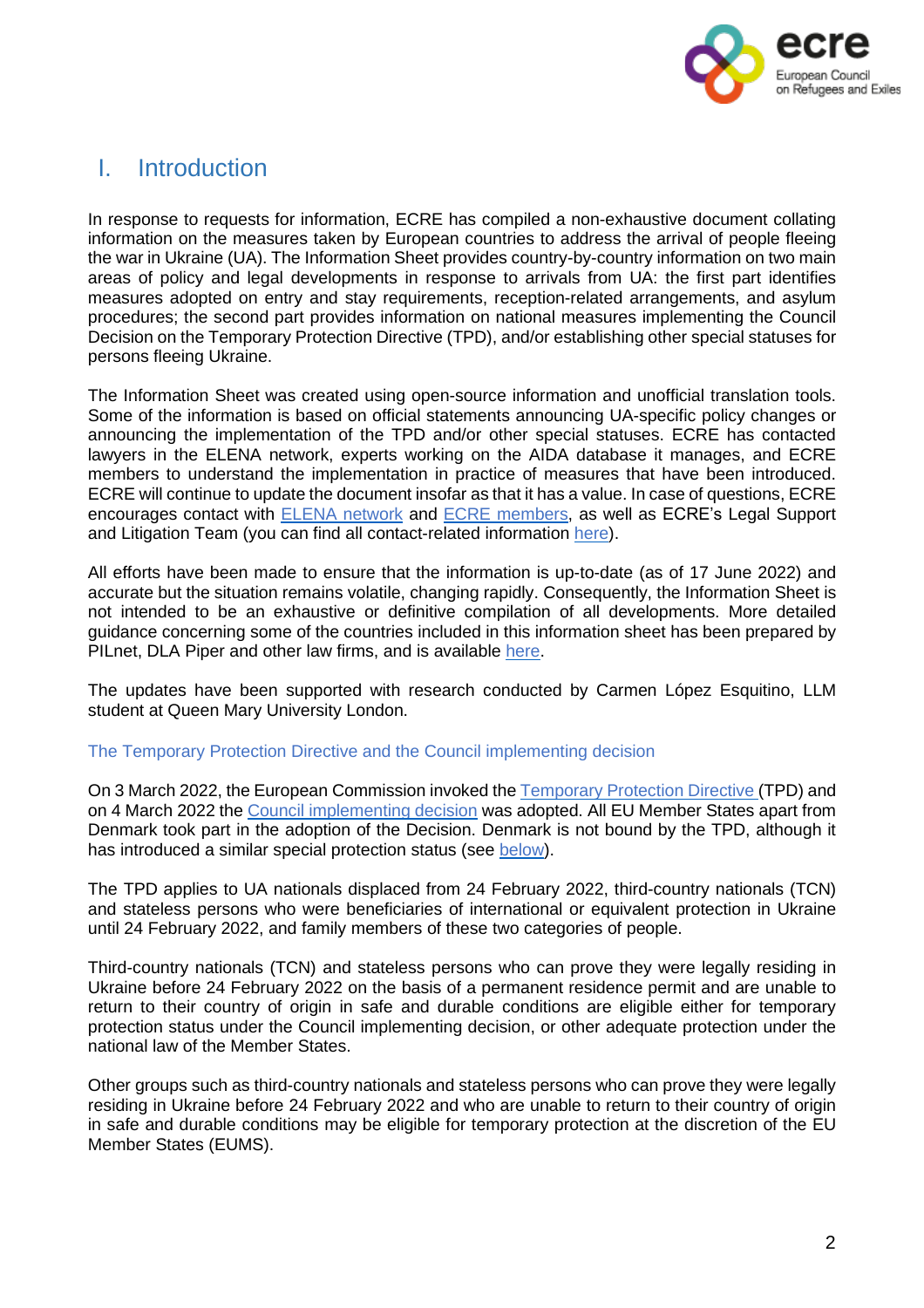

Family members covered by the TPD decision include spouses or unmarried partners, minor unmarried children (of the individual concerned or their spouse) and close relatives who were living and dependent on the person covered. More information about the Directive and how it works in practice can be found [here.](https://ec.europa.eu/info/strategy/priorities-2019-2024/stronger-europe-world/eu-solidarity-ukraine/eu-assistance-ukraine/information-people-fleeing-war-ukraine_en)

#### The Commission Communication on operational guidelines regarding the implementation of the Temporary Protection Directive

On 17 March 2022, the Commission published the [Communication](https://ec.europa.eu/home-affairs/communication-operational-guidelines-establishing-existence-mass-influx-displaced-persons-ukraine_en) on the relevant operational [guidelines.](https://ec.europa.eu/home-affairs/communication-operational-guidelines-establishing-existence-mass-influx-displaced-persons-ukraine_en) The guidelines aim to support EUMS in their national-level implementation of the TPD and they focus on the following issues: scope of and eligibility for protection; right to move freely; registration and databases; residence permits; unaccompanied minors; trafficking; access to asylum; repatriation assistance; and information provision.

On the scope of and eligibility for protection, the Commission encourages Member States to use their discretion to include wider categories of persons in their implementing legislation, in particular those who found themselves outside UA or who had fled UA shortly before 24 February 2022. It further notes that, where Member States choose to provide another form of adequate protection under Article 2(2) of the Council Decision, such protection must be in line with the guarantees of the Charter of Fundamental Rights (CFREU) and the spirit of the TPD; the respect for human dignity must be ensured at all times. Regarding the assessment of evidence, where documents have expired, MS are encouraged to consider them as evidence establishing identity and residence status; in case of doubts or non-submission of documents, MS are encouraged to rapidly contact the UA authorities or to channel the person into the asylum procedure.

Regarding the return in safe and durable conditions of TCN, the Commission considers it to be a *sui generis* concept that should be read in the light of Article 2(c) of the TPD and should include situations of obvious risk for the safety of the person. TCN should be able to enjoy in their country active rights that secure their basic needs and a possibility for reintegration. The situation of the country/region of origin should be assessed in combination with *prima facie* evidence provided by the TCN on their ability to return, including consideration of the existence of meaningful links with the country of origin (e.g. following a long-term residence in UA). Due consideration must be given to vulnerable individuals and children.

On family rights, the Commission encourages MS to extend the application of temporary protection or adequate protection under national law under Article 2(2) of the Council Decision to family members of persons who resided in UA before 24 February 2022 on the basis of a permanent residence permit. It is further emphasised that the situation of children will require swift and effective responses based on the best interests of the child principle; the Commission encourages MS to provide child-specific protection measures and to extend access to education for minors who fall under Article 2(2) of the Council Decision. Specific and extensive guidance is also provided for unaccompanied minors and orphaned children; strong child protection systems must be put in place in both the MS of first entry and the destination MS.

The guidelines offer additional specific recommendations on residence permits and the right to move freely, including on the use of the Blueprint network, the facilitated issuance of necessary visas, measures to address insufficient travel documentation, as well as easier procedures for opening bank accounts and accessing relevant services. For TCN that fall under the repatriation assistance provision, the Commission recommends the issuance of national permits of limited duration in order for such persons to access basic services.

The European Union Agency for Asylum (EUAA) publishes regular updates on asylum and temporary protection trends in EU+ countries since the conflict in Ukraine. The latest update on TPD implementation was published on 25 May 2022 and covers the period 16-22 May; it can be found [here.](https://euaa.europa.eu/publications/analysis-asylum-and-temporary-protection-eu-context-ukraine-crisis-6) Similarly, the last situational update on the response of EU+ countries was published on 21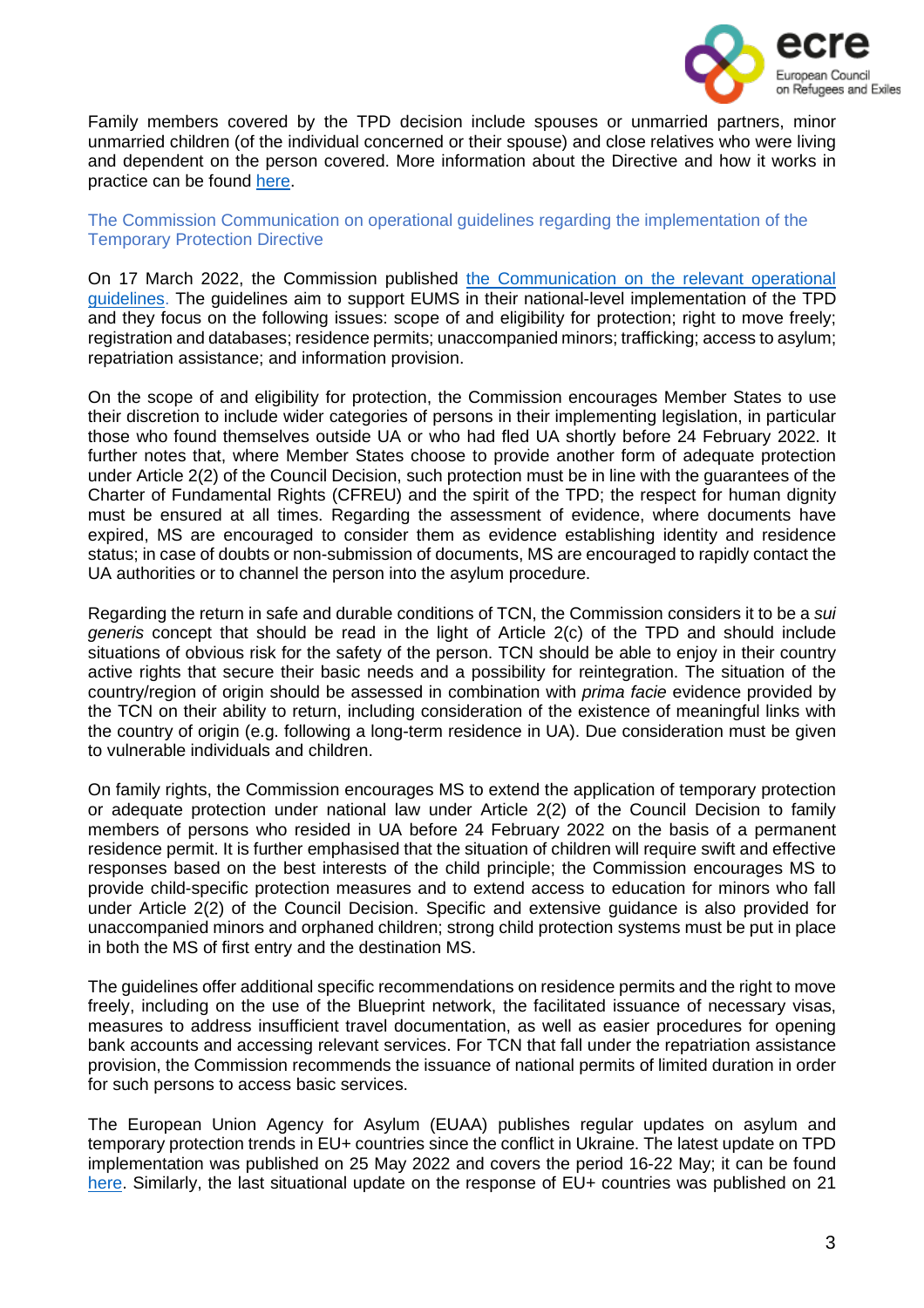

April 2022 and covers the period 6-20 April; which can be found [here.](https://euaa.europa.eu/publications/eu-countries-continue-address-protection-needs-displaced-persons-ukraine) The European Union Agency for Fundamental Rights has issued Bulletin #1 on "The war in Ukraine and its fundamental rights implications within the EU" which covers the measures adopted by Poland, Slovakia, Hungary and Romania in response to Russia's military invasion of Ukraine.; it can be found [here.](https://fra.europa.eu/sites/default/files/fra_uploads/fra-2022-ukraine-bulletin-1_en.pdf) The OECD has published the document "Rights and support for Ukrainian refugees in receiving countries", analysing the entry and stay conditions, as well as the reception support measures, that have been made available in OECD countries to people displaced from Ukraine; it can be accessed [here.](https://www.oecd.org/publications/rights-and-support-for-ukrainian-refugees-in-receiving-countries-09beb886-en.htm)

#### Summary of emerging country practice on the scope of the Temporary Protection Directive

In some cases, as allowed by the Council Decision and encouraged by the Commission Guidelines, EUMS have used their discretion to extend the scope of the TPD to additional categories of people. This includes expanding the personal scope and extending the temporal scope of the protection under the TPD. On the other hand, certain EUMS appear to be implementing the TPD with a narrower scope than provided for in the Decision.

#### Expanded personal scope of temporary protection under the TPD

#### *EUMS implementing the TPD – TCNs and stateless people*

- Bulgaria extends the scope of the TPD to all TCNs and stateless persons who entered Bulgaria from Ukraine if they explicitly stated their desire for temporary protection status before 31 March 2022.
- Croatia extends temporary protection status under the TPD to all TCNs and stateless people legally residing in Ukraine on 24 February 2022 who are unable to return to their country of origin in safe and durable conditions.
- Finland extends temporary protection to TCNs who were residing legally in Ukraine, even if that was on a short-term basis, if they cannot return to their countries of origin.
- France extends temporary protection to family members of stateless persons and TCNs who were legally residing in Ukraine before 24 February and who cannot return to their countries of origin in safe and durable conditions.
- Germany extends temporary protection to TCNs who were lawfully present in Ukraine for a non-temporary purpose but had not obtained permanent residence or international protection and who cannot return safely and permanently to their country of origin.
- Latvia extends temporary protection to TCNs with residence in UA on or before 24 February.
- Luxembourg extends temporary protection to stateless persons and TCNs who can prove that they were legally residing in Ukraine before 24 February 2022 on the basis of a valid residence permit.
- The Netherlands also extends temporary protection to TCNs with a valid Ukrainian residence permit.
- Portugal extends temporary protection to TCNs or stateless persons who were residents or had a long-term visa in Ukraine and whose safe and durable return to their country of origin is not possible.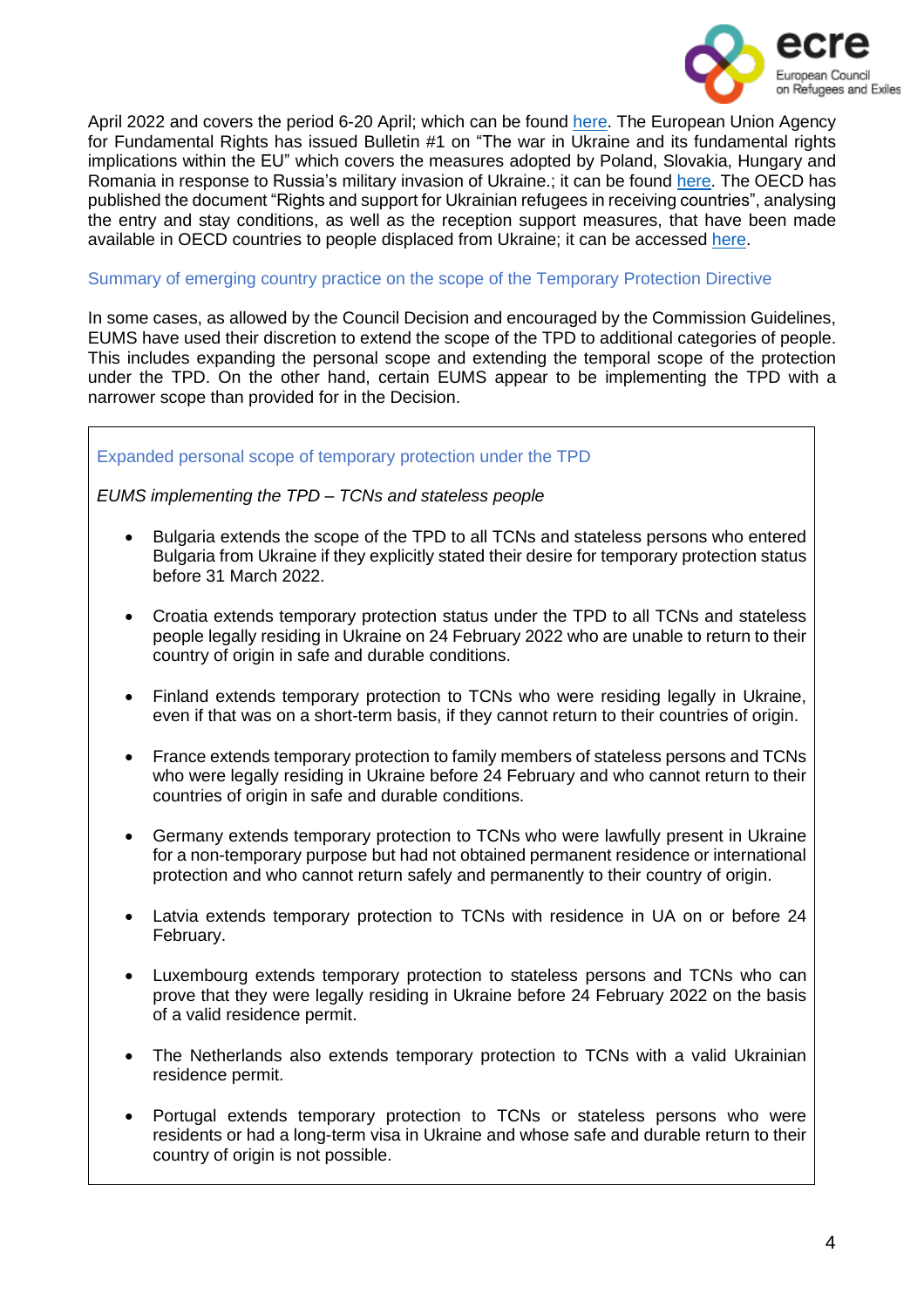

• Spain extends temporary protection to TCNs or stateless persons legally residing in Ukraine based on a valid residence permit. Spain also extends temporary protection to family members of TCNs or stateless persons with a valid residence permit.

*EUMS implementing the TPD – Ukrainian nationals*

- Austria extends temporary protection under the TPD to UA nationals who were lawfully resident in Austria on 24 February 2022. They will thus benefit from a right of residence after the expiry of their visa-free or visa-required stay. Austria also extends the TPD to UA nationals who held a valid residence title in Austria on 24 February 2022 but which was not renewed or was withdrawn due to failure to meet the issuance conditions and who cannot return to Ukraine.
- Czechia offers temporary protection to UA nationals who entered the territory of Czechia before 24 February legally without a visa or on the basis of a short-stay visa and on 24 February 2022 still resided in the territory of the Czech Republic on the basis of this short-stay visa or without a visa. Temporary Protection can be granted exceptionally, in other cases.
- Finland extends temporary protection to UA nationals and their family members who were already living in Finland or who have arrived in Finland.
- France extends temporary protection to UA nationals who were temporarily in Europe on 24 February but can prove that they were permanently resident in Ukraine.
- Germany extends temporary protection to UA nationals already residing in Germany with a residence title that is likely to expire.
- Ireland extends temporary protection to UA nationals with certain immigration permits in Ireland before 24 February.
- The Netherlands extends temporary protection to UA nationals who left UA before 27 November 2021 and who on 27 November 2021 had been in the Netherlands for a longer period of time on a residence permit or following an application for asylum, and who can prove that they were in the Netherlands before 27 November 2021 and not in another EU country.
- Spain extends the TPD to UA nationals in an irregular situation in Spain before February 24 and who, as a result of the conflict, cannot return to Ukraine.

#### *Other EU and European countries*

- Denmark extends temporary protection to UA nationals and refugees recognised in Ukraine who resided in or had a residence permit in Denmark on 24 February 2022.
- Serbia extends temporary protection to TCNs who were granted valid permanent residence or temporary residence in Ukraine and who cannot return to their country of origin under permanent and long-term circumstances. Serbia also extends temporary protection to UA citizens and their families who legally resided in the Republic of Serbia at the time of the national decision but whose right to reside will expire before the decision on temporary protection is revoked.

Extended temporal scope of temporary protection under the TPD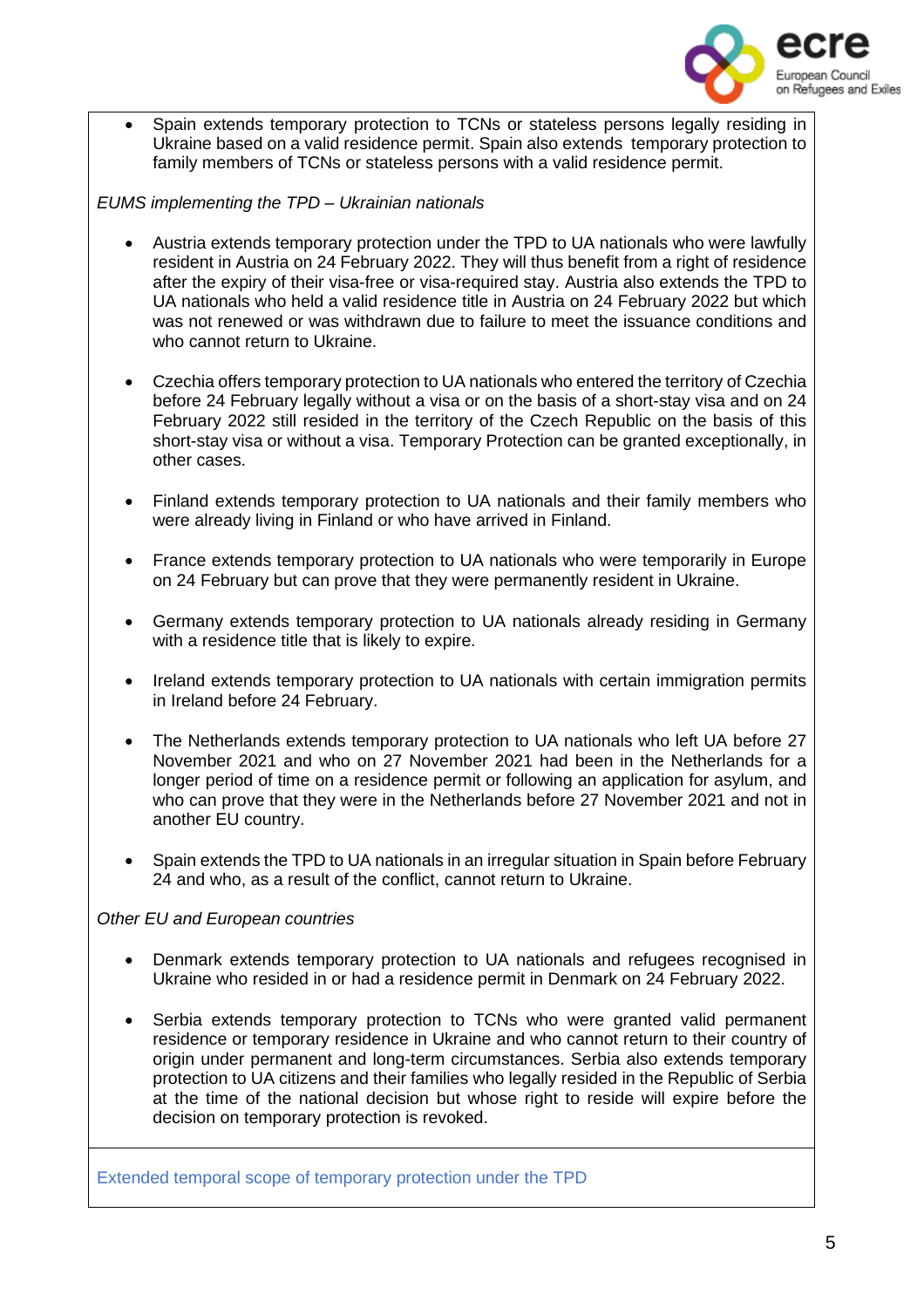

*EUMS implementing the TPD*

- Belgium offers temporary protection to UA nationals who had a primary residence in Ukraine and who left the country after 24 November 2021.
- Croatia offers temporary protection to those who fled Ukraine recently but before 24 February 2022 due to the security situation and cannot return now.
- Finland offers temporary protection to UA nationals and their family members who fled Ukraine shortly before 24 February.
- Germany extends temporary protection to those who fled Ukraine shortly before 24 February or who were elsewhere in the EU shortly before that date.
- Luxembourg extends temporary protection to those who left Ukraine shortly before 24 February.
- The Netherlands extends temporary protection to those who left Ukraine after 27 November 2021.
- Sweden extend temporary protection to UA nationals in Sweden on or after 30 October 2021 and who do not have a residence permit.

Countries applying a more limited scope than the scope of the Council Decision

*EUMS implementing the TPD*

- Estonia only confers protection to UA nationals, beneficiaries of international protection in Ukraine and both group's families.
- Germany does not confer temporary protection on stateless persons who were legally present in Ukraine on the basis of a permanent residence title.
- Greece does not confer temporary protection on TCNs or stateless persons legally residing in Ukraine on the basis of a permanent residence permit.
- Hungary does not confer temporary protection on TCNs or stateless persons legally residing in Ukraine on the basis of a permanent residence permit who were not refugees or who did not benefit from an equivalent national protection in Ukraine.
- Poland limits protection to UA nationals entering Poland directly from Ukraine from 24 February onwards.
- Sweden limits temporary protection to non-UA citizens who had a residence permit in UA as refugees or subsidiary protection holders, provided they left UA on or after 24 February 2022 and can present a valid identity document.

*Other EU/European countries*

Denmark does not apply the TPD but has introduced a temporary protection regime under national law. It only offers protection to UA nationals and refugees recognised in Ukraine.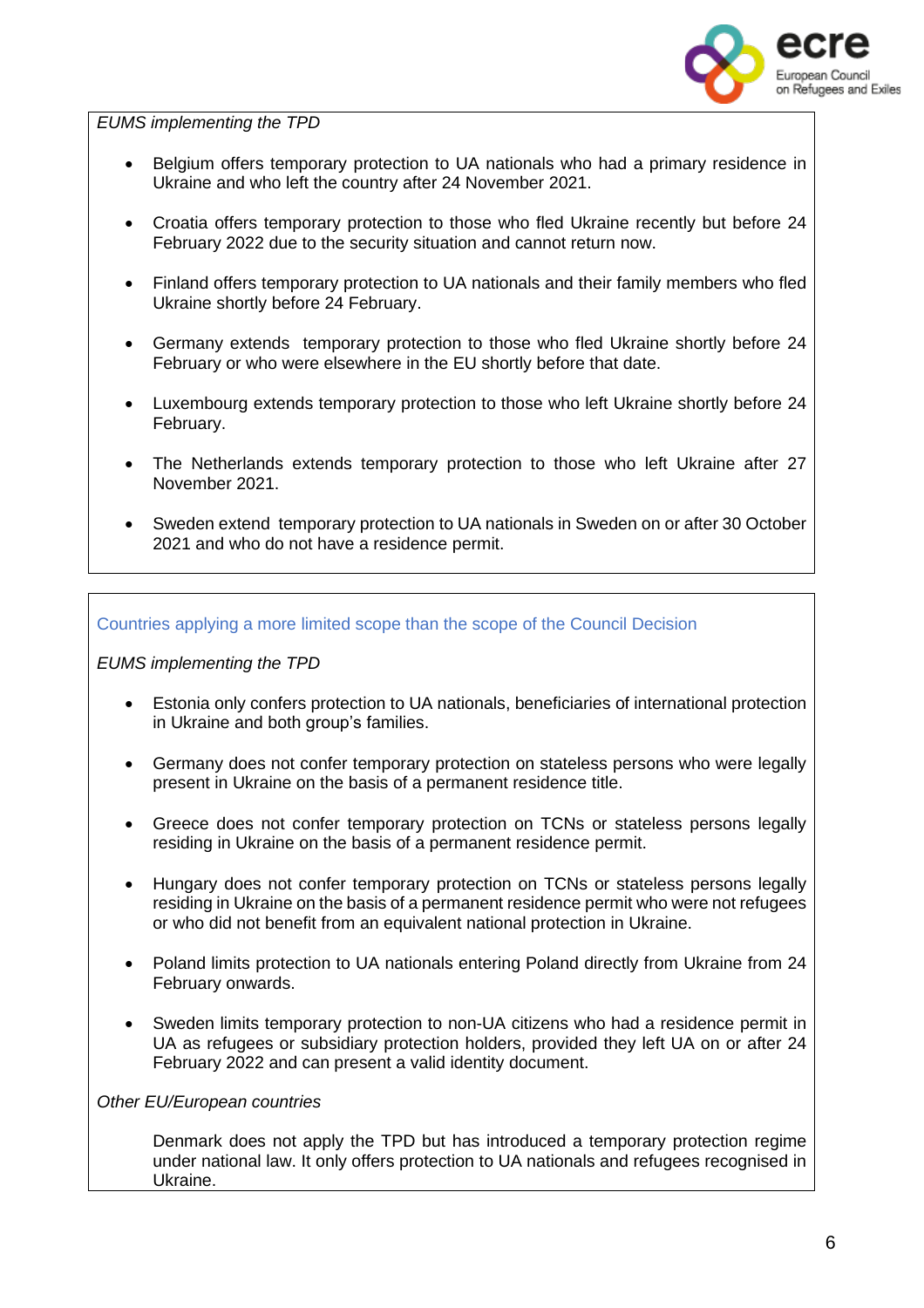

# <span id="page-6-0"></span>II. National measures in response to arrivals from UA

# <span id="page-6-1"></span>1. Austria

a. Entry/stay requirements, reception conditions and asylum procedures

For UA nationals, entry with a biometric passport and no visa requirement remains possible. Persons without a biometric passport are issued a visa in a facilitated procedure and can also enter the country. More information can be found [here.](https://www.oesterreich.gv.at/en/themen/gesundheit_und_notfaelle/Informationen-f%C3%BCr-ukrainische-Staatsangeh%C3%B6rige.html)

UA nationals fleeing the war are allowed to travel for free on trains using the country's national railway service, and public transport in Vienna is free for anyone with a UA travel document. (OBB).

Persons fleeing Ukraine are not subject to Covid-19 restrictions.

Caritas are present at Vienna Central Station to provide information and assistance. Emergency accommodation is provided at the Humanitarian Arrival Centre of the City of Vienna and the Federal Agency for Reception and Support Services. Online meetings are organised to provide information on residence, education and healthcare. More information about the services available, and about registration and employment can be found in Ukrainian and German [here.](https://start.wien.gv.at/ukraine)

Displaced persons can contact the Federal Chancellery with further questions (+43 1 715 10 51 – 120) and they can contact the Federal Agency for Care and Support Services (BBU) upon arrival (+43 1 267 68 70 9460). A [hotline](https://www.diakonie.at/file/download/32730/file/AMIKE-Telefon_Diakonie_Infoblatt_Ukrain_Russ_Engl.pdf) has been created for people in need of psychological support (+43 1 343 0101 4). Specific services to support women displaced from Ukraine have been created by the Austrian Integration Fund (ÖIF) (+43 1 715 10 51 –120 and by email at [ukrainehilfe@integrationsfonds.at](mailto:ukrainehilfe@integrationsfonds.at) ).

UA students are exempted from paying school fees for the summer semester 2022 and a special [emergency](https://www.oeh.ac.at/ukraine-info) aid has been set up by the Austrian National Union of Students for all students affected by the war in Ukraine. Austria also [supports](https://www.oecd.org/publications/rights-and-support-for-ukrainian-refugees-in-receiving-countries-09beb886-en.htm) institutions to promote the employment of Ukrainian professors. ÖIF, in cooperation with several Austrian universities and language learning centres, has launched [German](https://www.integrationsfonds.at/newsbeitrag/oeif-schafft-zusaetzliche-online-deutschkurse-fuer-ukrainer-innen-mit-den-universitaeten-lemberg-drohobych-und-uschhorod-13448/) learning courses for the people displaced from Ukraine. ÖIF, in cooperation with the Jewish Community (IKG), have organised integration measures for the Jewish [Ukrainian](https://www.integrationsfonds.at/newsbeitrag/massnahmenpaket-fuer-aus-der-ukraine-vertriebene-juedinnen-und-juden-praesentation-mit-bundesministerin-raab-und-ikg-praesident-deutsch-13478/) people displaced from the conflict in Ukraine

The Minister of the Interior, Gerhard Karner, explained at the European Police Congress on 11 May 2022 that there has been a dangerous development in human smuggling as a result of the war in Ukraine. Further information can be found [here.](https://bmi-gv-at.translate.goog/news.aspx?id=3544726A656357313156553D&_x_tr_sl=de&_x_tr_tl=en&_x_tr_hl=es&_x_tr_pto=op)

The Ministry of the Interior and the International Organisation for Migration (IOM) have established a project with a budget of 400,000€ to support displaced people from Ukraine including through psychological support, legal advice and family tracing. The project will run until 31 August 2022. For more information, visit the following [page.](https://bmi-gv-at.translate.goog/news.aspx?id=346564704A44334C5963303D&_x_tr_sl=de&_x_tr_tl=en&_x_tr_hl=es&_x_tr_pto=op)

b. Temporary protection and other special statuses

Austria has implemented the TPD; the implementing law can be found [here.](https://www.ris.bka.gv.at/Dokumente/BgblAuth/BGBLA_2022_II_92/BGBLA_2022_II_92.html) The scope covers:

- (1) UA nationals present in Austria as of 24 February 2022
- (2) TCNs or stateless persons with an international protection status or comparable national protection status granted before 24 February 2022, in accordance with Ukrainian law
- (3) The family members of the people covered by these categories.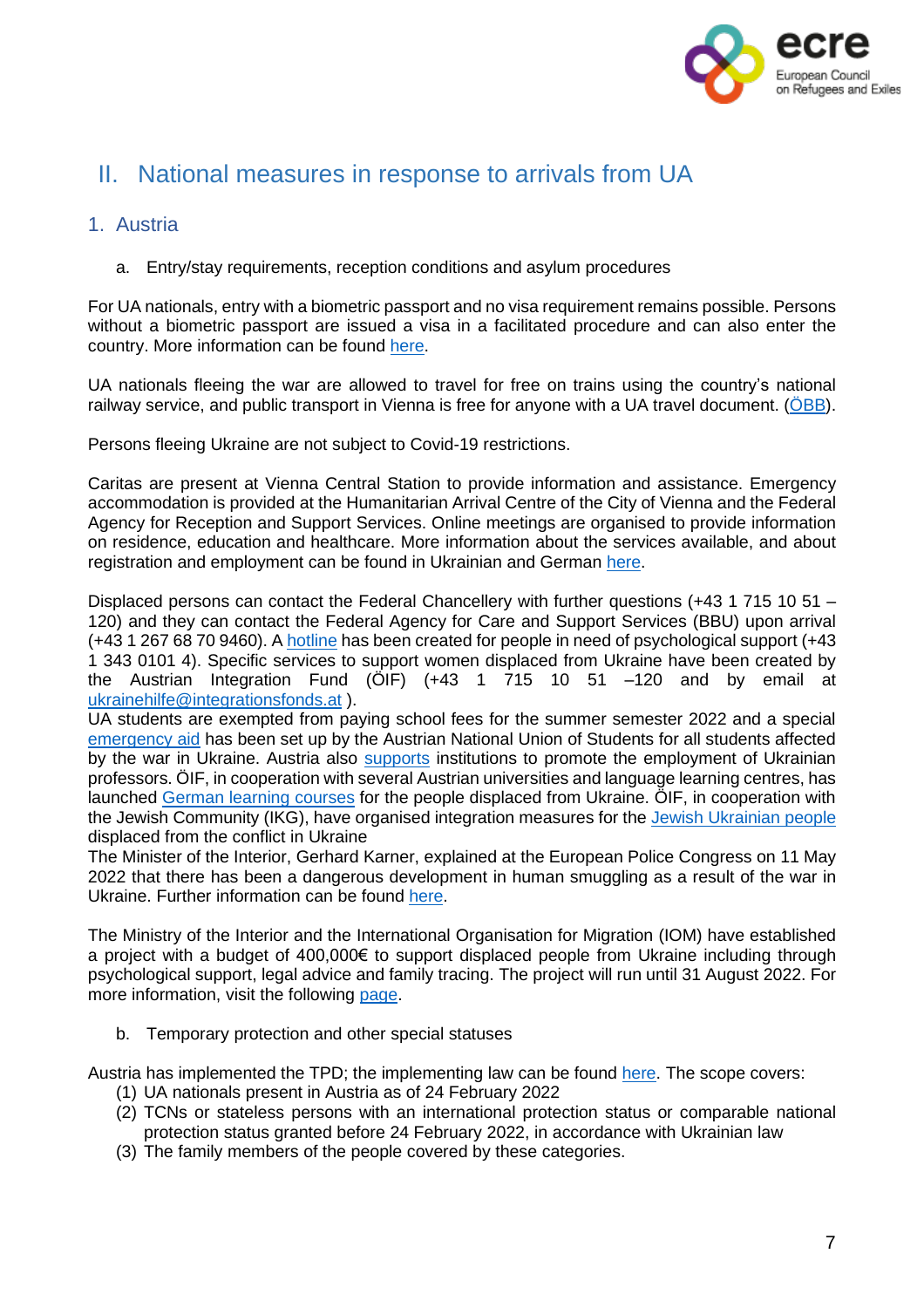

UA nationals who held (on 24 February 2022) a valid residence title in Austria which was not renewed or was withdrawn due to failure to meet the issuance conditions and who cannot return to Ukraine will be given temporary protection status after expiry of the current residence title. UA nationals who were lawfully resident in Austria on 24 February 2022 shall also be entitled to the protection status and related right of residence after the expiry of their visa-free or visa-required stay. More information and FAQs about individuals who do not fall under the TPD can be found on the Office for Migration and Asylum Office [here.](https://www.bfa.gv.at/news.aspx?id=455643766D7646497145673D) The [duration](https://www.oecd.org/publications/rights-and-support-for-ukrainian-refugees-in-receiving-countries-09beb886-en.htm) of temporary protection is of 1 year and it can renewed twice for periods of six months.

There is an obligation to register for residence at the registration office of each municipality. The beneficiaries of temporary protection are issued an ID card for displaced persons by the BFA. Beneficiaries of temporary protection status have access to the labor market, education and medical care. Their health insurance is [covered](https://www.oecd.org/publications/rights-and-support-for-ukrainian-refugees-in-receiving-countries-09beb886-en.htm) by the State. Before starting a job, a work permit must be issued by the Public Employment Service (AMS) but the procedure has been [facilitated](https://read.oecd-ilibrary.org/social-issues-migration-health/rights-and-support-for-ukrainian-refugees-in-receiving-countries_09beb886-en#page1) since beneficiaries of temporary protection do not have to take the labour-market test. A specific [portal](https://www.ams.at/arbeitsuchende/arbeiten-in-oesterreich-und-der-eu/ukraine) and an email address (ukraine@ams.at) have been set up by the AMS to advice those displaced from Ukraine regarding the labour market in Austria. If beneficiaries of temporary protection decide to live in private [accommodation,](https://read.oecd-ilibrary.org/social-issues-migration-health/rights-and-support-for-ukrainian-refugees-in-receiving-countries_09beb886-en#page1) they receive EUR 150 per month for an individual and EU 300 per month for a family for the rent and EUR 215 for meals per adult.

As of May, 72,000 people fleeing the war in Ukraine have been registered in Austria. Almost 70 percent are women. The statistics can be found [here](https://www.integrationsfonds.at/newsbeitrag/seit-kriegsbeginn-haben-sich-rund-72000-ukrainerinnen-und-ukrainer-in-oesterreich-registriert-knapp-70-prozent-davon-sind-frauen-13556/) .

# <span id="page-7-0"></span>2. Belgium

a. Entry/stay requirements, reception conditions, asylum procedures

Visa-free travel to Belgium remains possible for UA nationals. The 90-day period of visa-free stay can be [extended](https://dofi.ibz.be/en/themes/ukraine/short-stay-90-days-maximum) to a maximum of 180 days if the person cannot safely return to Ukraine after 90 days. The extension also applies to UA nationals without a biometric passport, but who have obtained a visa for Belgium. A [dedicated](https://info-ukraine.be/en) page has been created to assist those fleeing Ukraine in understanding procedures regarding entry and stay.

The [Federal](https://www.federaalombudsman.be/en/faq-ukraine-flee) Agency for the reception of asylum seekers (Fedasil) may grant a couple of nights of emergency accommodation in Brussels. Then, the Agency directs those displaced from Ukraine to temporary accommodation offered by the communes (local authorities). However, upon arrival to the registration centre (Heysel, Brussels), it is recommended that applicants have all their relevant documents and luggage with them, as this is the only opportunity to ask and be brought to accommodation/shelter. It is possible to request accommodation at later stage through local authorities but it is not guaranteed. From Monday 23 May to Sunday 29 May, 41.5% of the individuals who were granted temporary protection were [referred](https://info-ukraine.be/en/newsroom/registration-displaced-persons-ukraine-week-23-29052022) to a crisis shelter by Fedasil. The rest indicated that they had another solution for their accommodation. [According](https://read.oecd-ilibrary.org/social-issues-migration-health/rights-and-support-for-ukrainian-refugees-in-receiving-countries_09beb886-en#page1) to the OECD report, Belgium relies primarily on private accommodation for people displaced from Ukraine. For safety reasons, the municipalities control the private accommodation programme. Beneficiaries of temporary protection are [allowed](https://www.oecd.org/publications/rights-and-support-for-ukrainian-refugees-in-receiving-countries-09beb886-en.htm) to conclude a modest rental agreement once they start working or when they receive integration income. Once they find personal accommodation, the Centres for Social Welfare provide the individual with an installation allowance. When beneficiaries of temporary protection [live](https://www.oecd.org/publications/rights-and-support-for-ukrainian-refugees-in-receiving-countries-09beb886-en.htm) in asylum centres they are entitled to EUR 280 per adult each month and if when reception centres are saturated they are entitled to a social welfare allowance of EUR 1093.80 per adult each month.

A [helpline](https://www.solentra.be/en/nieuwsblog/we-mind-helpline-for-psychological-support-for-ukrainian-refugees/) has been launched to provide psychological support for people arriving in Belgium from Ukraine. The processing of asylum cases of UA nationals is [suspended.](https://www.cgra.be/fr/actualite/situation-en-ukraine-gel-du-traitement-des-demandes)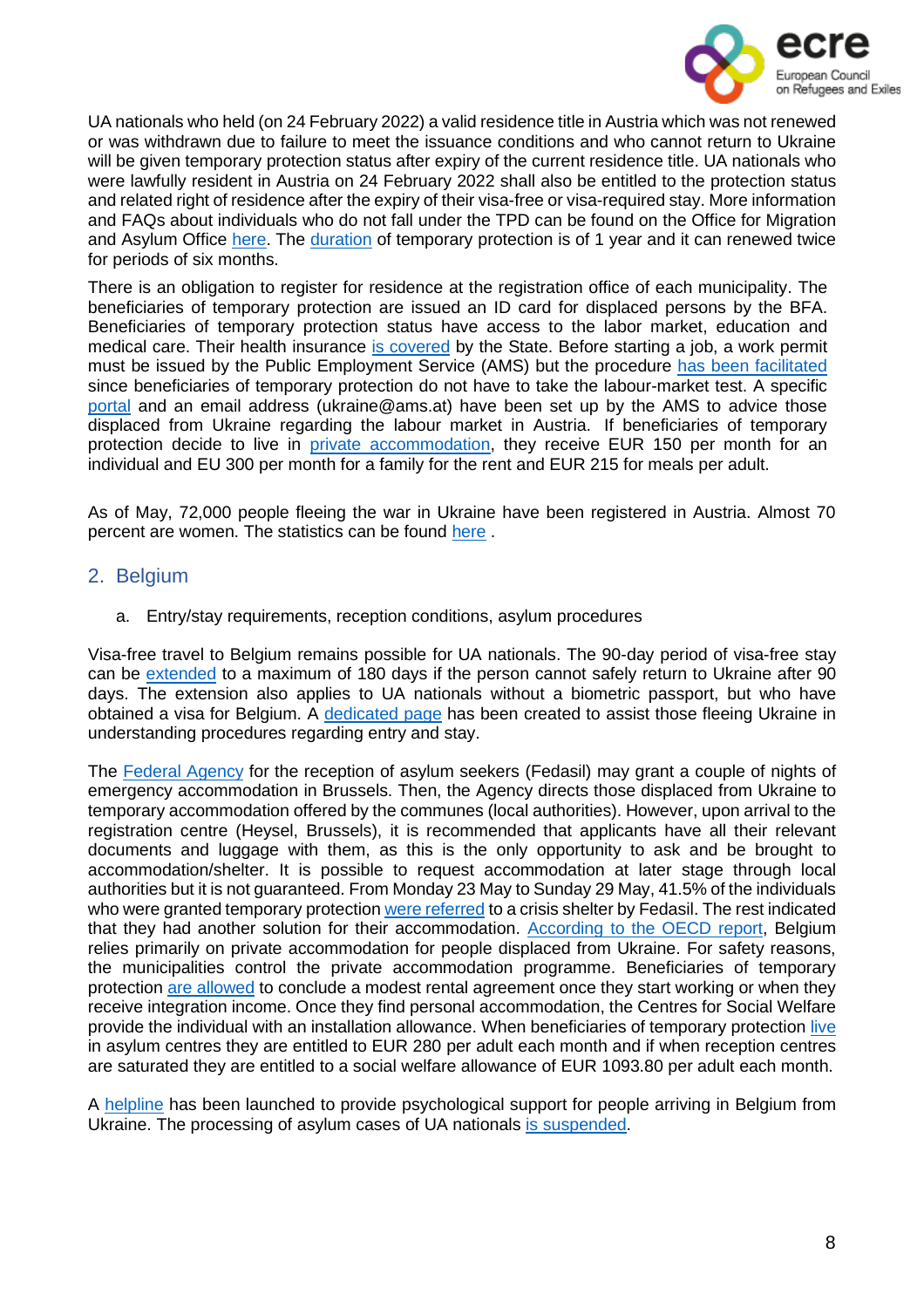

There are certain conditions that must be met by those who have fled Ukraine and arrived to Belgium by car. The obligations can be read [here.](https://info-ukraine.be/en/newsroom/obligations-affecting-road-vehicles-ukraine) UA nationals can travel for free on the SNCB (rail) network upon their arrival or on their way to Belgium. More information can be found [here.](https://www.belgiantrain.be/en/news/ticket-help-ukraine)

b. Temporary protection and other special statuses

Temporary protection status in line with the Council decision is available to:

- (1) UA nationals and their families with a primary residence in Ukraine and who left the country after 24 November 2021
- (2) TCN and stateless persons who benefitted from international protection in Ukraine and their families with primary residence in Ukraine before 24 February 2022
- (3) Nationals of third countries legally residing in Ukraine before 24 February 2022 on the basis of a valid permanent residence permit and who are [unable](https://dofi.ibz.be/en/themes/ukraine/temporary-protection/stateless-persons-and-third-country-nationals) to return to their country or region of origin under safe and sustainable conditions.

The granting of this status results in the issuance of a limited stay permit (Card A), valid for one year. Temporary protection can be renewed twice for periods of six months. More information on protection can be found [here](https://dofi.ibz.be/en/themes/ukraine/temporary-protection) and registration appointments at the registration centre in Heysel, Brussels can be made [online](https://register-ukraine.be/) here.

Those who had a valid right of residence in another MS such as a valid visum D in Poland for working, are not eligible for the TPD regime. However, those who have temporary protection in another MS can travel to Belgium and apply for protection under the TPD. Belgium government will inform the previous country of protection that the person will now access protection in Belgium.

From 10 March to 5 June, 45.025 persons have been [granted](https://statbel.fgov.be/fr/visuals/deplaces-ukrainiens) temporary protection status. A classification of the applications based on different categories, such as age and gender, can be found [here.](https://statbel.fgov.be/fr/visuals/deplaces-ukrainiens) A [weekly](https://info-ukraine.be/en/newsroom/registration-and-reception-displaced-persons-ukraine-week-09-13052022) report has been created to collect figures concerning displaced persons from Ukraine. From Monday 23 to Sunday 29 May, 1407 persons received a certificate for temporary protection. This represents a decrease of 15% when compared with the previous week. As of 5 June, 752 unaccompanied minors have arrived in Belgium. In order to be registered administratively, unaccompanied minors need to be assigned a legal guardian. The recent arrival of large quantities of unaccompanied minors from Ukraine has [shed](https://www.infomigrants.net/en/post/40050/belgium-the-arrival-of-unaccompanied-minors-from-ukraine-highlights-issues-caused-by-lack-of-legal-guardians) light on the lack of legal guardians in Belgium.

# <span id="page-8-0"></span>3. Bulgaria

a. Entry/stay requirements, reception conditions and asylum procedures

UA citizens can enter Bulgaria and stay for up to 90 days without a visa or claiming protection. Covid-19 vaccination, testing or recovery certificates are mandatory to avoid a 10-day quarantine, although quarantine can also be avoided with a negative PCR/rapid antigen test undertaken not more than 72 hours arrival in Bulgaria. Regularly updated information in UA and English can be found [here](https://cms.law/en/int/expert-guides/cms-expert-guide-to-refugee-immigration-and-travel-requirements/bulgaria) and government official information can be found [here.](https://gov.bg/en/ukraine)

It is possible to enter Bulgaria without holding a biometric passport or without any travel documents in exceptional cases. More information can be found [here.](https://cms.law/en/int/expert-guides/cms-expert-guide-to-refugee-immigration-and-travel-requirements/bulgaria)

BDZ provides free rail transportation to people fleeing Ukraine. They have to present the valid identity document they used to cross the border. For more information in Ukrainian, visit this [webpage.](https://www.bdz.bg/bg/a/bdzh-shche-osiguryava-bezplaten-prevoz-na-pristigashchi-ot-ukrayna-grazhdani-na-teritoriyata-na-blgariya) Individuals can use a hotline for health and medical issues (0800 20 101) and for psychosocial support (0800 11 466). From 31 May, not only the departmental bases, but also the accommodation registered in the National Tourist Register will be able to [participate](https://ukraine.gov.bg/2022/05/20/the-humanitarian-program-for-accommodation-of-ukrainian-refugees-after-may-31-will-be-open-to-hotels/) in the program offering accommodation to beneficiaries of temporary protection. Pursuant to this [program,](https://ukraine.gov.bg/2022/05/25/notice-to-all-hotels-that-have-applied-for-participation-in-the-new-humanitarian-program-for-accommodation-of-ukrainian-refugees-after-may-31/) all hotels that have filed an application have to provide accommodation worth BGN 40 (EUR 20) per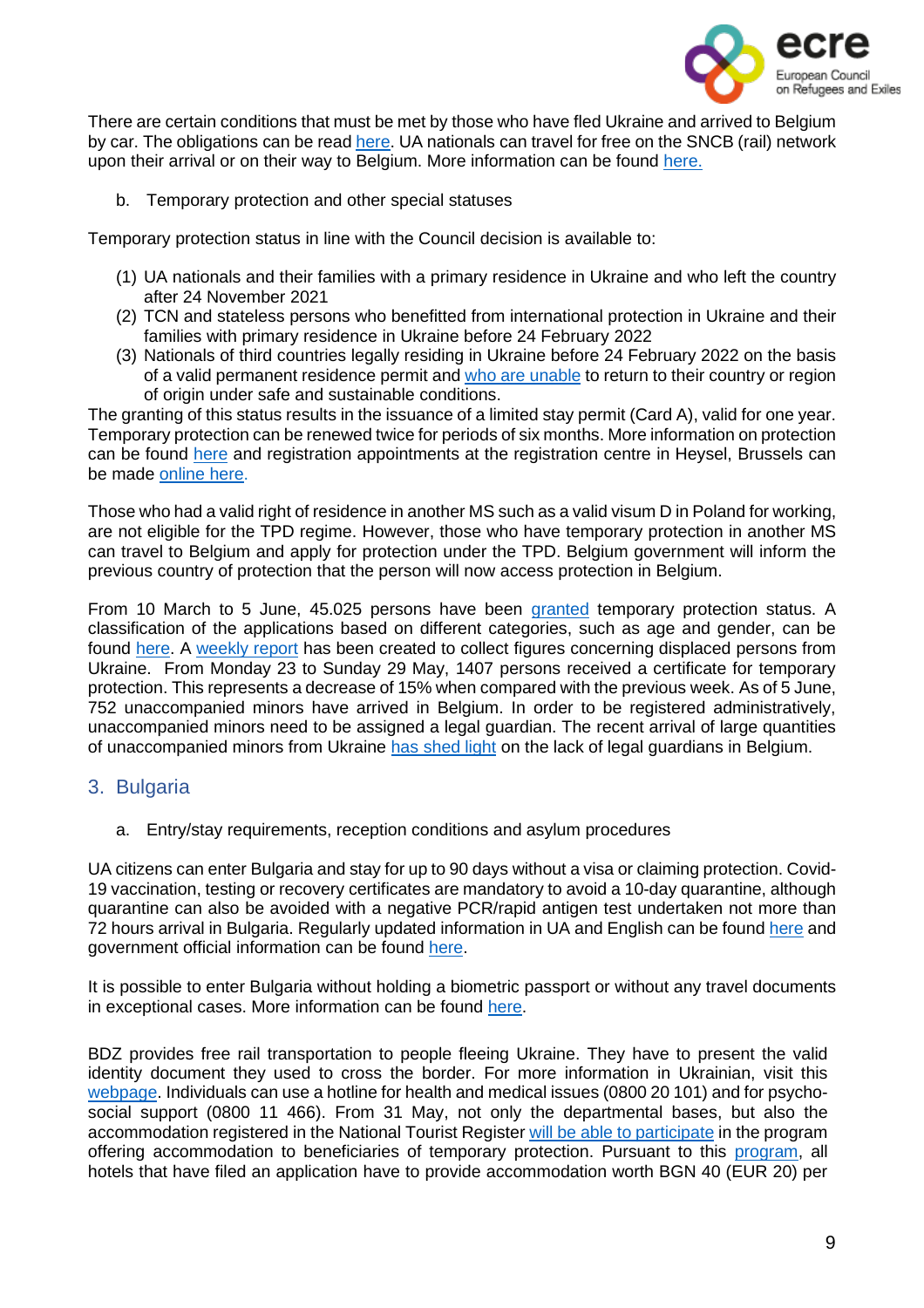

person or accommodation and meals worth BGN 15 per person. The State funds the costs of these services.

On May 30, the deputy Prime Minister [announced](https://www.infomigrants.net/en/post/40861/bulgaria-to-ban-ukrainian-refugees-from-hotels-before-holiday-season) that people displaced from Ukraine who have been placed in Bulgarian beachfront hotels will have to be moved after 31 May due to the beginning of the holiday season. Those who have nowhere to go will be given temporary accommodation in the **buffer [centres](https://www.euractiv.com/section/politics/short_news/bulgaria-leaves-ukrainian-refugees-to-fend-for-themselves/)** in Sarafovo and Elhovo. It is possible to [enter](https://ukraine.gov.bg/your-legal-status/) Bulgaria by car without having international insurance.

b. Temporary protection and other special statuses

The TPD has been implemented and is available to UA citizens residing in Ukraine before 24 February 2022; third country nationals and stateless people who had international protection or another equivalent national protection prior to 24 February; members of the families of these categories of people; and people with foreign citizenship or in are stateless who entered Bulgaria from Ukraine and explicitly stated their desire for temporary protection status before 31 March 2022. Temporary protection is conferred for a period of 1 year and it is renewable. Applications for temporary protection can be presented orally before the Border Police, the State Agency for Refugees or other bodies of the Ministry of Interior. Registration offices for temporary protection are updated daily [here.](https://ukraine.gov.bg/issuance-of-temporary-protection/)

The platform "е-просвета" has launched a classroom for UA students with educational resources that can be accessed for free. More information can be found [here.](https://ukraine.gov.bg/2022/03/28/e-classroom-for-ukrainian-children/) As well, the tuition fees of those studying in Bulgaria have been [reduced.](https://www.oecd.org/publications/rights-and-support-for-ukrainian-refugees-in-receiving-countries-09beb886-en.htm) Beneficiaries of temporary protection only have [access](https://www.oecd.org/publications/rights-and-support-for-ukrainian-refugees-in-receiving-countries-09beb886-en.htm) to [emergency](https://www.oecd.org/publications/rights-and-support-for-ukrainian-refugees-in-receiving-countries-09beb886-en.htm) health care, with the exception of vulnerable groups who enjoy the same rights as Bulgarian nationals. Pursuant to the [decree](https://www.mh.government.bg/media/filer_public/2022/05/10/postanovlenie69-05-05-2022.pdf) of the Council of Ministers of 5 May, the State will cover the health insurance of UA nationals who are over 18 and under 63 for women, and under 65 for men, for a period of three months since the conferral of temporary protection status. For UA nationals under 18, women over 63 and men over 65, the State will cover the health insurance for the period of temporary protection. Beneficiaries of temporary protection have [access](https://www.oecd.org/publications/rights-and-support-for-ukrainian-refugees-in-receiving-countries-09beb886-en.htm) to social support and can receive a one-time benefit of EUR 192. Moreover, vocational trainings have [been](https://www.oecd.org/publications/rights-and-support-for-ukrainian-refugees-in-receiving-countries-09beb886-en.htm) [organised](https://www.oecd.org/publications/rights-and-support-for-ukrainian-refugees-in-receiving-countries-09beb886-en.htm) by Bulgaria for beneficiaries of temporary protection.

# <span id="page-9-0"></span>4. Croatia

a. Entry/stay requirements, reception conditions and asylum procedures

People displaced from Ukraine do not currently need a passport to enter Croatia. Accommodation on arrival will now be given in Gospić reception centre for a short period of time – up to 48 hours – and then transfers to permanent accommodation will be offered. The Director of Civil Protection [announced](https://civilna-zastita.gov.hr/vijesti/trut-prihvatit-cemo-sve-raseljene-osobe-iz-ukrajine-koje-odluce-doci-u-republiku-hrvatsku/5572) that they are able to host and accommodate all arrivals from Ukraine. On 23 March, the government adopted a [decision](https://mup-gov-hr.translate.goog/vijesti/vlada-rh-donijela-odluku-o-financiranju-troskova-za-stambeno-zbrinjavanje-raseljenih-osoba-iz-ukrajine-u-pojedinacnom-smjestaju/288597?_x_tr_sl=hr&_x_tr_tl=en&_x_tr_hl=el&_x_tr_pto=wapp) on financing the costs of housing for displaced people from Ukraine in individual accommodation; owners of housing units who provide accommodation to displaced people from Ukraine will be reimbursed on the basis of lease agreements with the Ministry of Interior.

UA nationals and persons with authorisation to enter Croatia who have been displaced from Ukraine can use HŽ Passenger transport for free. For more information, consult this [webpage.](http://www.hzpp.hr/hrvatska-za-ukrajinu?p=271)

b. Temporary protection and other special statuses

A national decision implementing the TPD has been [adopted](https://mup-gov-hr.translate.goog/vijesti/vlada-prihvatila-odluku-o-uvodjenju-privremene-zastite-u-republici-hrvatskoj-za-raseljene-osobe-iz-ukrajine/288564?_x_tr_sl=hr&_x_tr_tl=en&_x_tr_hl=el&_x_tr_pto=wapp) by Croatia. The temporary protection status will be granted to UA nationals and third-country nationals who were legally residing in Ukraine on 24 February 2022 who are unable to return to their country of origin in safe and durable conditions. It furthermore applies to those who fled Ukraine recently before 24 February 2022 due to the security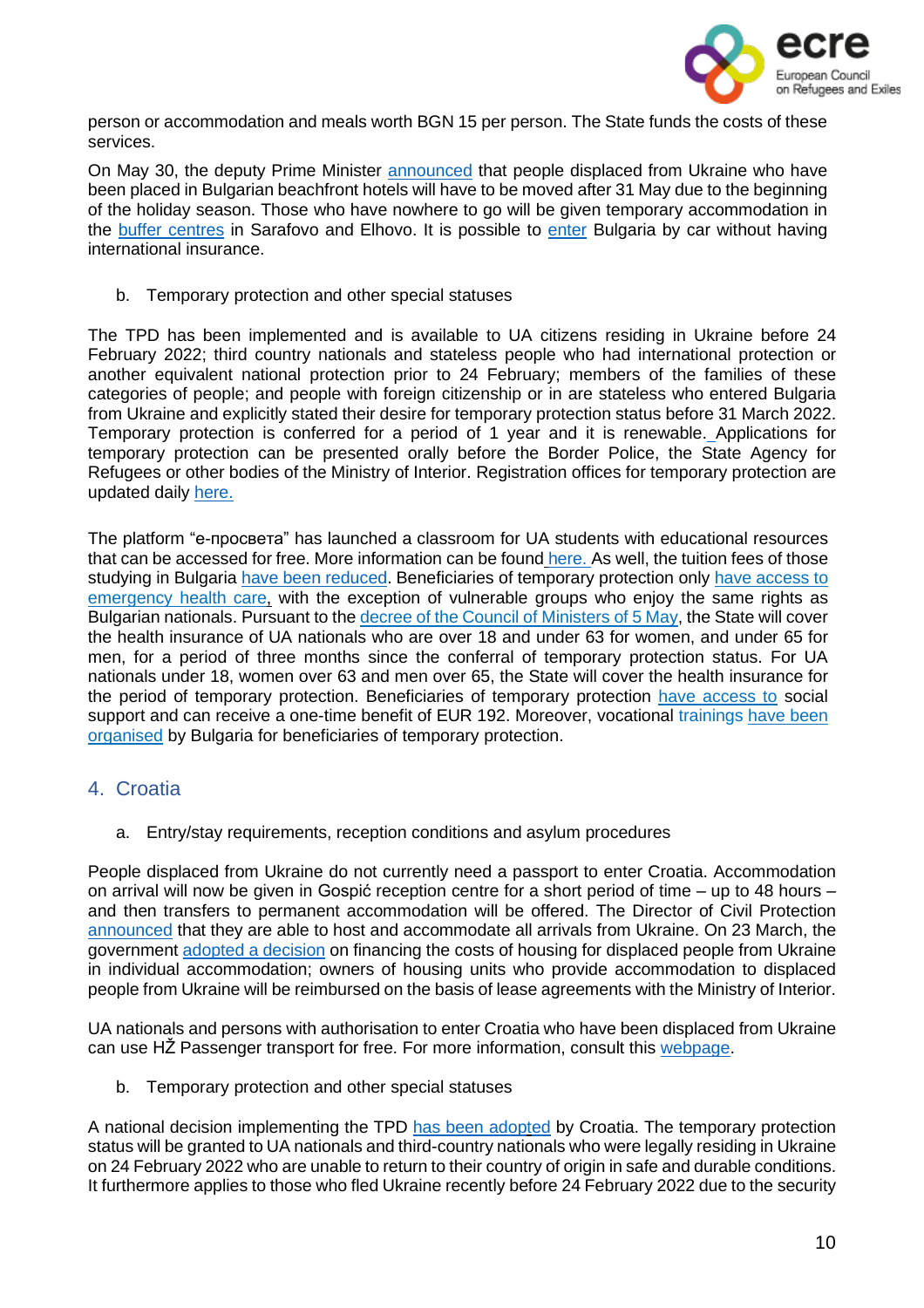

situation and cannot return now. Temporary protection can be renewed twice for periods of six months.

Applications for temporary protection can be submitted at the nearest police station or online through this [app.](https://croatia4ukraine.mup.hr/Pages/Zahtjev) A dedicated [portal](https://hrvatskazaukrajinu.gov.hr/ua) has been launched with more information on temporary protection and services available.

[According](https://www.oecd.org/publications/rights-and-support-for-ukrainian-refugees-in-receiving-countries-09beb886-en.htm) to the OECD report, children beneficiaries of temporary protection have access to primary and secondary school and adults can access language courses, vocational training and job assistance. Moreover, beneficiaries of temporary protection can receive a one-off annual benefit of HRK 2500 per individual and HRK 3500 per family.

As of 25 April, 10,000 people have [requested](https://hrvatskazaukrajinu.gov.hr/press/ravnatelj-trut-u-splitu-u-hrvatsku-dosad-stiglo-15-550-raseljenih-osoba-iz-ukrajine/380) temporary protection status.

# <span id="page-10-0"></span>5. Cyprus

a. Entry/stay requirements, reception and asylum procedures

Accommodation is being provided to UA nationals who register for temporary protection. Telegram channels with information on services, accommodation and other practical issues can be found [here](https://ukr.cy/) You can find a FAQ document and leaflets with information for adults and children displaced from Ukraine on the Asylum Service [webpage.](http://www.moi.gov.cy/moi/asylum/asylumservice.nsf/All/71A7D6D56D2B4B49C22588010055092A)

b. Temporary protection and other special statuses

Cyprus has implemented the TPD and the scope covers

- (1) Ukrainian nationals, refugees in Ukraine, and their family members living in Ukraine before 24 February 2022 and
- (2) Stateless persons and non-Ukrainians living in Ukraine before 24 February 2022 with a permanent residence permit, who are unable to return safely to their country of origin.

Temporary protection is granted for a period of 1 year and it is renewable. The application form to obtain this protection can be submitted online on the [webpage](http://www.moi.gov.cy/moi/asylum/asylumservice.nsf/index_en/index_en?OpenDocument) of the Asylum Service or in person at the Immigration Department of the section where the person is presentor at the Asylum Service premises if the person is in Nicosia. The Civil Registry and Migration Department (CRMD) [announced](http://www.moi.gov.cy/moi/crmd/crmd.nsf/All/89EF518710D3A4DBC225884700329B04?OpenDocument) that the beneficiaries of temporary protection residing in Nicosia and willing to apply for a residence permit can directly go to the CRMD without having an appointment.

The Ministry of Health [announced](https://www-pio-gov-cy.translate.goog/%CE%B1%CE%BD%CE%B1%CE%BA%CE%BF%CE%B9%CE%BD%CF%89%CE%B8%CE%AD%CE%BD%CF%84%CE%B1-%CE%AC%CF%81%CE%B8%CF%81%CE%BF.html?id=27145&_x_tr_sl=el&_x_tr_tl=en&_x_tr_hl=es#flat) on 5 April that medical care would be provided in public hospitals to beneficiaries of temporary protection and that the costs of their medicines would also be covered. [According](https://www.oecd.org/publications/rights-and-support-for-ukrainian-refugees-in-receiving-countries-09beb886-en.htm) to the OECD report, beneficiaries of temporary protection are also entitled to vocational training. Those living in private accommodation can receive an allowance of EUR 100. They are also entitled to financial support which varies according to age, spending, family and housing. For a single adult living in public accommodation, the monthly allowance is of EUR 361.

# <span id="page-10-1"></span>6. Czechia

a. Entry/stay requirements, reception and asylum procedures

UA citizens with a biometric passport can stay in Czechia for 90 days without a visa, but it is necessary to register with the Foreign Police within 30 days. Czechia has lifted COVID-related measures for UA nationals crossing the border so no tests or certificates are required. According to reports, women, children and the elderly have had no problem crossing the border, even without documents, but there have been instances where men attempting to cross were unable to do so. Public transport is free in most cities on provision of a UA passport or ID card. The possibility to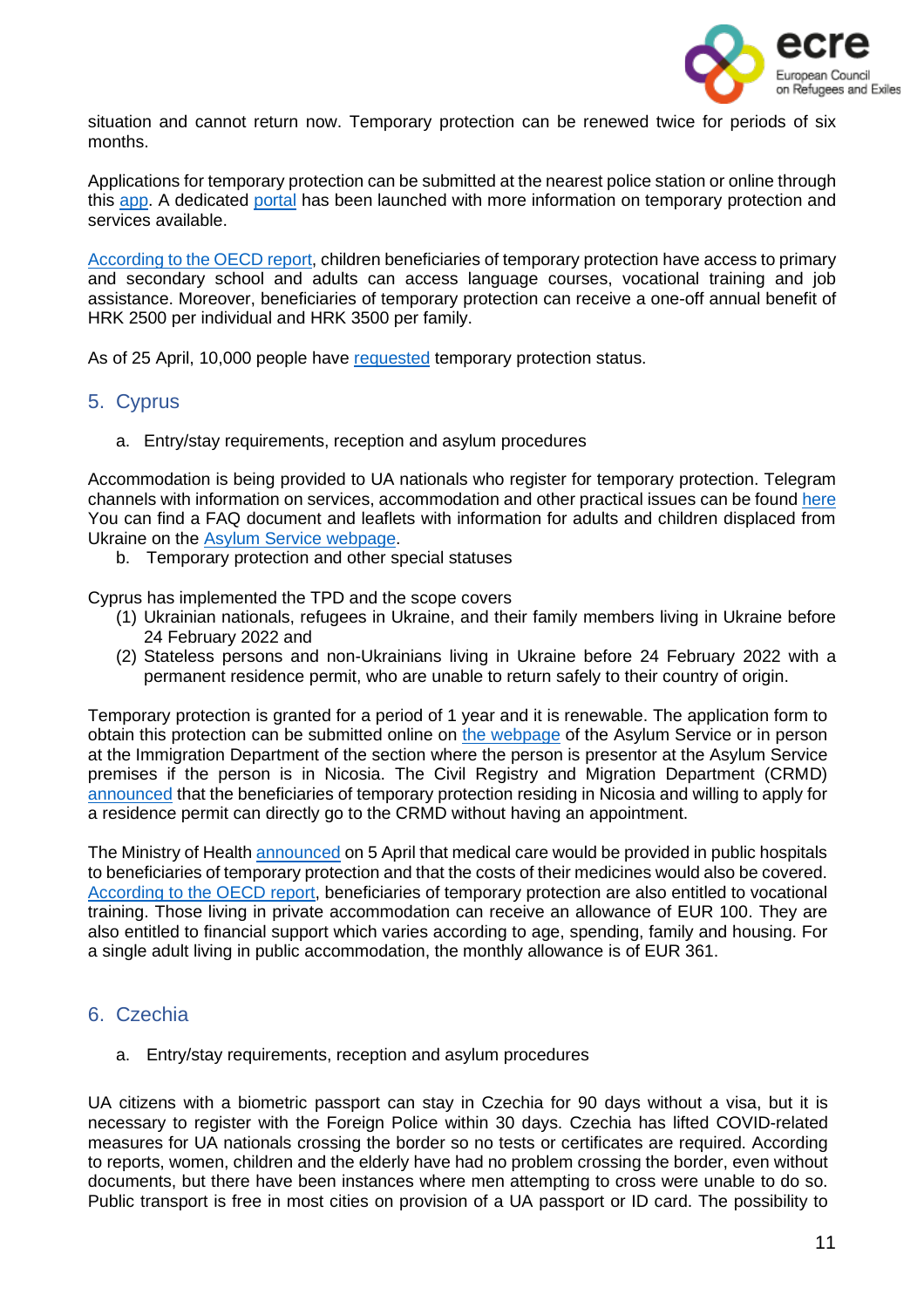

use public transport in Prague and in the Central Bohemian Region for free by UA nationals will be [cancelled](https://english.radio.cz/refugees-can-continue-use-prague-public-transport-free-until-12-june-8752054) from 12 June. The new pass for public transport will [cost](https://visitukraine.today/blog/467/europe-cancels-free-travel-for-ukrainians-list-of-countries) around EUR 7.

As of 22 March 2022, special long-term visas for stays of more than 90 days will no longer be issued in the simplified procedure that was reserved for UA citizens, as the national measures implementing the TPD have entered into force. It will still be possible to apply for a long-stay visa but in the standard procedure. Those who already obtained the special long-term visa will automatically be transferred to the temporary protection system.

The rules governing transport available for people displaced by the conflict in Ukraine were modified on 1 April. International trains from Slovakia, Poland and Hungary to Czechia will be free of charge. Other train connections will also be free but only valid for a period of five days after the person has been granted temporary protection. More information can be found on this [website.](https://www.cd.cz/info/aktuality/-36295/)

Upon arrival, people arriving from Ukraine can [stay](https://www.oecd.org/publications/rights-and-support-for-ukrainian-refugees-in-receiving-countries-09beb886-en.htm) in a temporary shelter for a period of 30 days or in hotels for a maximum of 90 days. The Ministry of Labour and Social Affairs has created the "Smart [Migration](https://play.google.com/store/apps/details?id=cz.mpsv.smartmigration) App" which provides information regarding the services offered to migrants. Furthermore, an [online](https://davkyuk.mpsv.cz/jazyk) portal is available to apply for humanitarian benefits for those displaced from Ukraine. The Ministry of Interior has launched [a website](https://www.nasiukrajinci.cz/en/) with offers and requests of assistance.

Three judgments have recently been issued by the Regional Court of Brno in favour of UA international protection applicants who claimed asylum prior to 24 February 2022. These judgments are not yet public and many cases of previously rejected UA asylum seekers are also pending before the courts.

#### b. Temporary protection and other special statuses

Czechia has [enacted](https://www.mvcr.cz/mvcren/article/information-for-ukrainian-citizens.aspx) Act No. 65/2022 Coll. (Lex Ukraine) implementing the TPD. It has extended the scope to cover the citizens of Ukraine who entered the territory of the Czech Republic legally without a visa or on the basis of a short-stay visa and on 24 February 2022 still resided in the territory of the Czech Republic on the basis of this short-stay visa or without a visa. This is in addition to:

- (1) the citizens of Ukraine who resided in Ukraine before 24 February 2022 and subsequently left Ukraine
- (2) stateless persons and foreigners who were granted some form of international protection in Ukraine and who resided in Ukraine before 24 February 2022 and subsequently left it.
- (3) Family members of the persons falling under all three categories are also covered.

In addition, temporary protection is accorded to TCNs who were holders of a permanent residence permit in Ukraine before 24 February and who cannot return to their country of origin due to a threat of actual danger as defined in the Act on the Residence of Foreigners. Temporary protection may also be granted due to family reunification with the holder of temporary protection, or exceptionally in other cases. Temporary protection is conferred for a period of 1 year and it is renewable from 31 March.The applications for temporary protection must be presented in person before the Regional Centers for help and Assistance to Ukraine. A list of the centers is provided [here.](https://www.google.com/maps/d/viewer?mid=1FaqUgfUDGw0B6_tGVRZE4UhnM-dL_tXp&ll=49.82686023934492%2C15.549044028612261&z=9)

The Chamber of Deputies of the Czech Republic has [approved](https://www.intellinews.com/czech-authorities-tighten-rules-for-ukrainian-refugees-246516/?source=ukraine) amendments to the "Lex Ukraine". People displaced from Ukraine receiving free accommodation and food will not receive the CZK 5,000 State support. Moreover, health insurance for adults will be covered by the State for a maximum of 180 days. Residents of the Czechia hosting beneficiaries of temporary protection [can](https://read.oecd-ilibrary.org/social-issues-migration-health/rights-and-support-for-ukrainian-refugees-in-receiving-countries_09beb886-en#page1) [receive](https://read.oecd-ilibrary.org/social-issues-migration-health/rights-and-support-for-ukrainian-refugees-in-receiving-countries_09beb886-en#page1) CZK 300 per month for each person and it cannot exceed CZK 12000. Beneficiaries of temporary protection have [access](https://www.oecd.org/publications/rights-and-support-for-ukrainian-refugees-in-receiving-countries-09beb886-en.htm) to the public health insurance system. The Center for the Support of Integration of Foreigners (CPIC) has organized more than 200 Czech language courses for foreigners, mainly UA nationals. There are plans to arrange more programs. Furthermore, measures have been [introduced](https://www.oecd.org/publications/rights-and-support-for-ukrainian-refugees-in-receiving-countries-09beb886-en.htm) to employ Ukrainian teachers to promote the education of children displaced from Ukraine.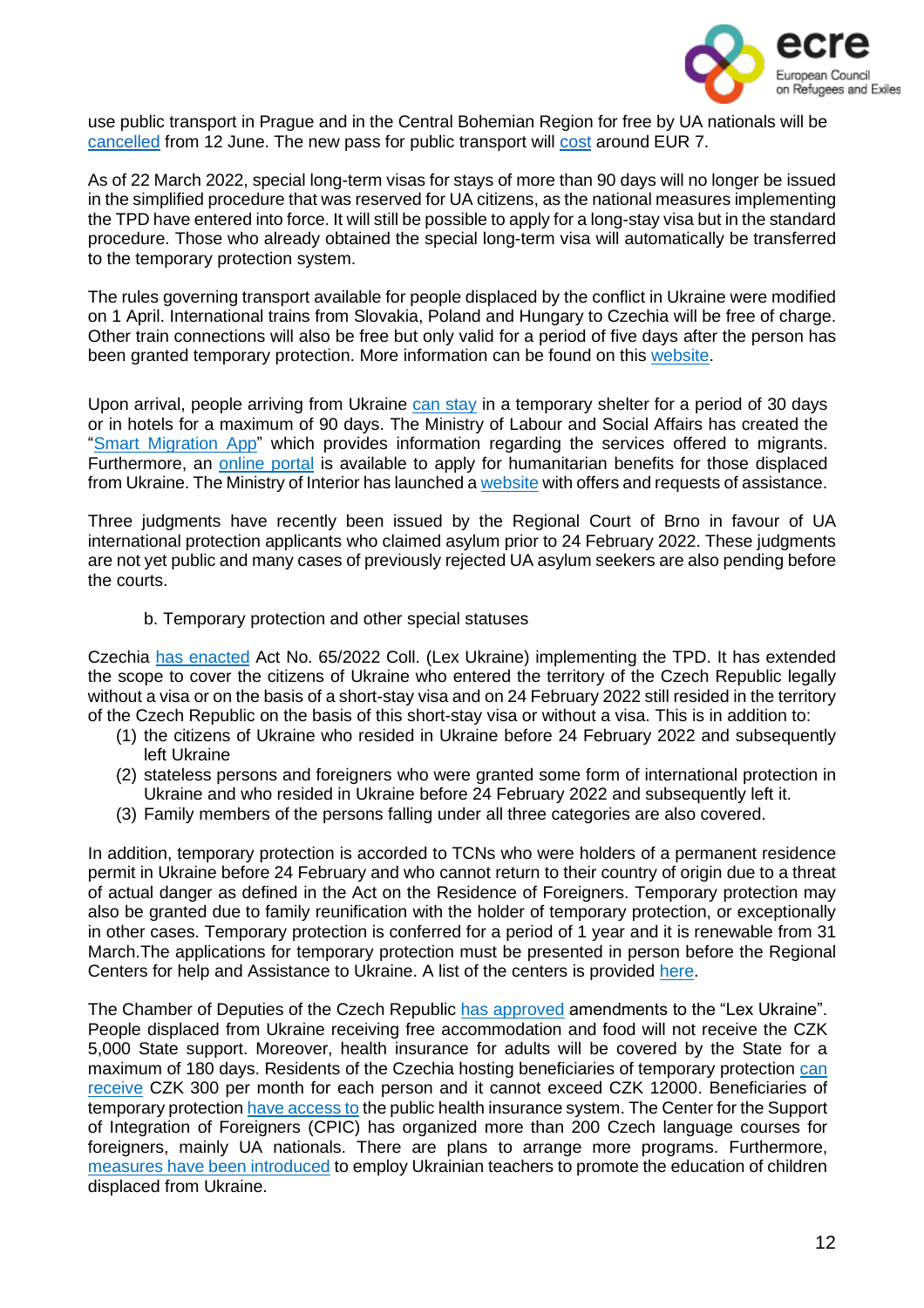

From 2 May, people displaced from Ukraine must [register](https://www.mvcr.cz/mvcren/article/information-for-ukrainian-citizens.aspx) with the Police and report a change of residence during the first 3 days after arrival, although elsewhere, information suggest that the deadline is 30 days after arrival.

In March, 244,650 persons were granted temporary protection. When compared with the population of each Member State, Czechia conferred the highest ratio of temporary protection statuses (22.9). More information can be found [here.](https://ec.europa.eu/eurostat/web/products-eurostat-news/-/ddn-20220603-1)

# <span id="page-12-0"></span>7. Denmark

a. Entry/stay requirements, reception conditions and asylum

UA citizens with a biometric passport can enter Denmark and stay for 90 days without a visa. In the absence of a biometric passport, an application for a visa is required. The Danish Immigration Service has created a [dedicated](https://www.nyidanmark.dk/en-GB/Words%20and%20Concepts%20Front%20Page/Shared/Information%20Ukraine) Q&A page for Ukrainian citizens covering entry, stay and asylumrelated developments.

The Refugee Appeals Board has [suspended](https://fln.dk/da/Nyheder/Nyhedsarkiv/2022/240220221) decisions in asylum cases of UA citizens. The decision was reviewed in the [Coordination](https://fln.dk/da/Nyheder/Nyhedsarkiv/2022/18052022) Committee of 28 April 2022 and the continuation of the suspension has been decided. The decision will be reviewed again on 23 June.

UA nationals arriving to Denmark by train can travel into and through Denmark for free on DSB rail lines. . Passenger cars with Ukrainian licence plates crossing the Øresund Bridge for humanitarian purposes can cross free of charge. Transports with emergency aid or refugees must send an email to the Øresund Bridge's customer service (kontakt@oresundsbron.com) for pre-approval. These rules apply between 1 March until 31 August. For more information, you can visit this [webpage.](https://www.oresundsbron.com/en/info/ukraine)

Reception, basic care and guidance upon arrival are being provided by the Red Cross at Copenhagen Central Station.

People displaced from Ukraine are generally staying in private homes. Each municipality [decides](https://www.dr.dk/nyheder/regionale/syd/har-du-ukrainere-boende-i-dit-hjem-i-nogle-kommuner-kan-du-faa-penge-det) whether they want to give financial support to the households providing shelter. The municipalities have also [adapted](https://www.tv2east.dk/sjaelland-og-oeerne/kommuner-klar-med-husly-til-mindst-15000-ukrainere) schools, sports halls and military barracks.

An agreement was [reached](https://en.kriseinformation.dk/official-news/press-conferences/2022/apr/04-25-buvm) on 25 April giving more flexibility to municipalities to adapt the reception system for displaced children from Ukraine.

A dedicated [website](https://jobguideukraine.dk/) has been created for UA nationals in Denmark to help them enter the labour market.

UA nationals arriving in Ukrainian or Russian cars will receive free motor liability insurance until 30 June 2022 (motor liability insurance). More information can be found [here.](https://www.fogp.dk/ukraine/engelsk/) Those with an Ukrainian driving licence will be able to drive in [Denmark](https://fstyr.dk/en/Driving-licences/Foreign-driving-licences#information-to-holders-of-a-ukrainian-driving-licence) for a period of 180 days. After that period, they will have to exchange it for a Danish licence.

b. Temporary protection and other special statuses

On 16 March 2022 the Danish Parliament agreed on a Special Act on [displaced](https://www.nyidanmark.dk/en-GB/Words%25252520and%25252520Concepts%25252520Front%25252520Page/Shared/Information%25252520Ukraine) persons from [Ukraine](https://www.nyidanmark.dk/en-GB/Words%25252520and%25252520Concepts%25252520Front%25252520Page/Shared/Information%25252520Ukraine) that resembles the TPD, which Denmark opted out from. The Special Act will apply to Ukrainian citizens and refugees recognised in Ukraine (i.e. a narrow interpretation of the TPD). It also applies to those in the above groups who resided or had a residence permit in Denmark on 24 February 2022.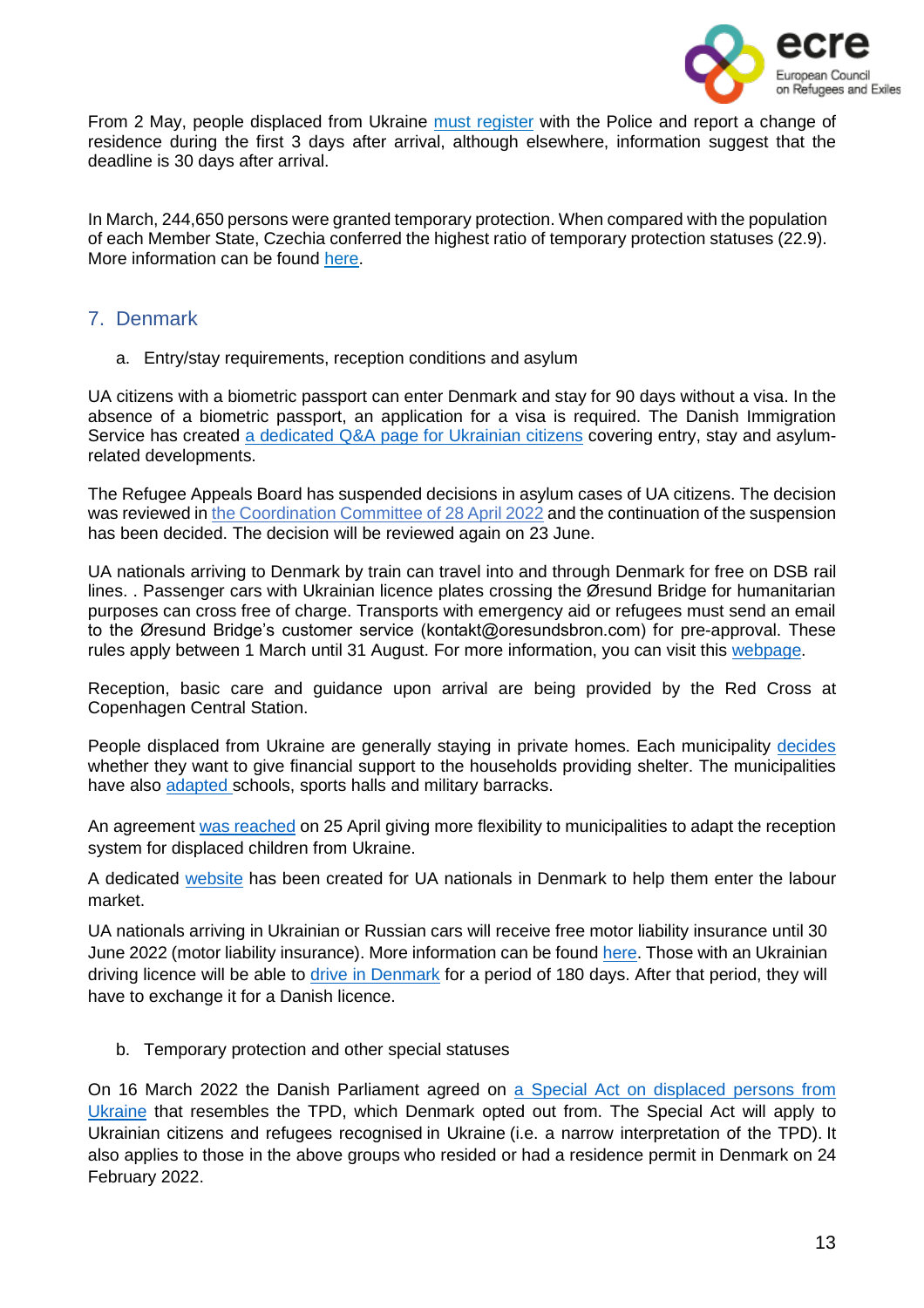

It will also be possible for close family members of the two groups to be reunited with a person, who has been granted residence under the Special Act in Denmark. Family members are defined as nuclear family members, i.e. spouse, partner and minor unmarried children, as well as other close relatives, who prior to the flight shared a household with and were financially dependent on the main person.

A residence permit under the Special Act is valid for two years (until 2024) with the possibility of extension for an additional year (until 2025). The decisions on the extension will be taken by the Danish Immigration and Integration Minister. Persons, who are granted residence permit under the Special Act, have the same rights as persons, who are granted refugee status in Denmark, e.g. right to housing, health care, access to the labour market, access to education for children and social welfare assistance. For people staying in temporary accommodation, a [financial](https://www.oecd.org/publications/rights-and-support-for-ukrainian-refugees-in-receiving-countries-09beb886-en.htm) aid of DKK 2402 is provided for each adult per month, DKK 4401 will be granted to couples without children and DKK 4802 for couples with 1-3 children. Married persons who arrive to Denmark alone cannot receive extra social assistance. Danish municipalities can decide to provide Denmark residents hosting people displaced from Ukraine with DKK 500 per person per day.

The residence permit will not be granted to UA nationals with another citizenship other than Ukrainian, and to those who have a residence permit in another country other than Ukraine.

To apply for residence under the Special Act, you can fill a form [online](https://blanket.nyidanmark.dk/xform/formularer/sl1b.form.aspx) or use the paper-based format. You will have to book an appointment with the Danish Immigration Citizen Service.

#### <span id="page-13-0"></span>8. Estonia

a. Entry/stay requirements, reception conditions and asylum

*Entry*: According to new measures, biometric passports are no longer required for UA nationals fleeing the country; people can arrive without any requirement for visa. COVID-related requirements do not apply to UA nationals arriving at the border.

*Stay*: UA nationals who are already present in the territory of Estonia are not required to apply for an extension of visa or residence permits upon expiration.

Accommodation is provided for UA nationals and beneficiaries of international protection in Ukraine, displaced as of 24 February 2022. Initial reception centres are currently in Tallinn, Tartu, Pärnu and Narva border checkpoint and healthcare, meals, work permits and education will be provided. If necessary, they will provide accommodation for up to 24 hours. Additional information can be found [here.](https://kriis.ee/en/security-situation-europe/ukrainian-war-refugees/staying-estonia)

A dedicated [website](https://www.onlineexpo.com/en/work-for-ukraininas-in-estonia/) has been created for UA nationals in Estonia to help them enter the labour market.

People displaced from Ukraine can use train and bus services free of charge. More information can be found [here.](https://www.mkm.ee/en/news/ukrainian-war-refugees-can-travel-estonian-trains-and-city-and-county-buses-free-charge)

b. Temporary protection and other special statuses

Estonia has implemented the TPD and UA nationals, beneficiaries of international protection in Ukraine, and families of both groups are eligible to apply. The protection is granted for a period of 1 year and it is renewable each 6 months for a maximum of 1 year.

The protection does not apply to those who resided or stayed in Estonia prior to 24 February 2022, but they will be subject to decisions allowing for their temporary stay even if visas have expired. The procedures for UA nationals are simplified and a decision will be issued within a month. In order to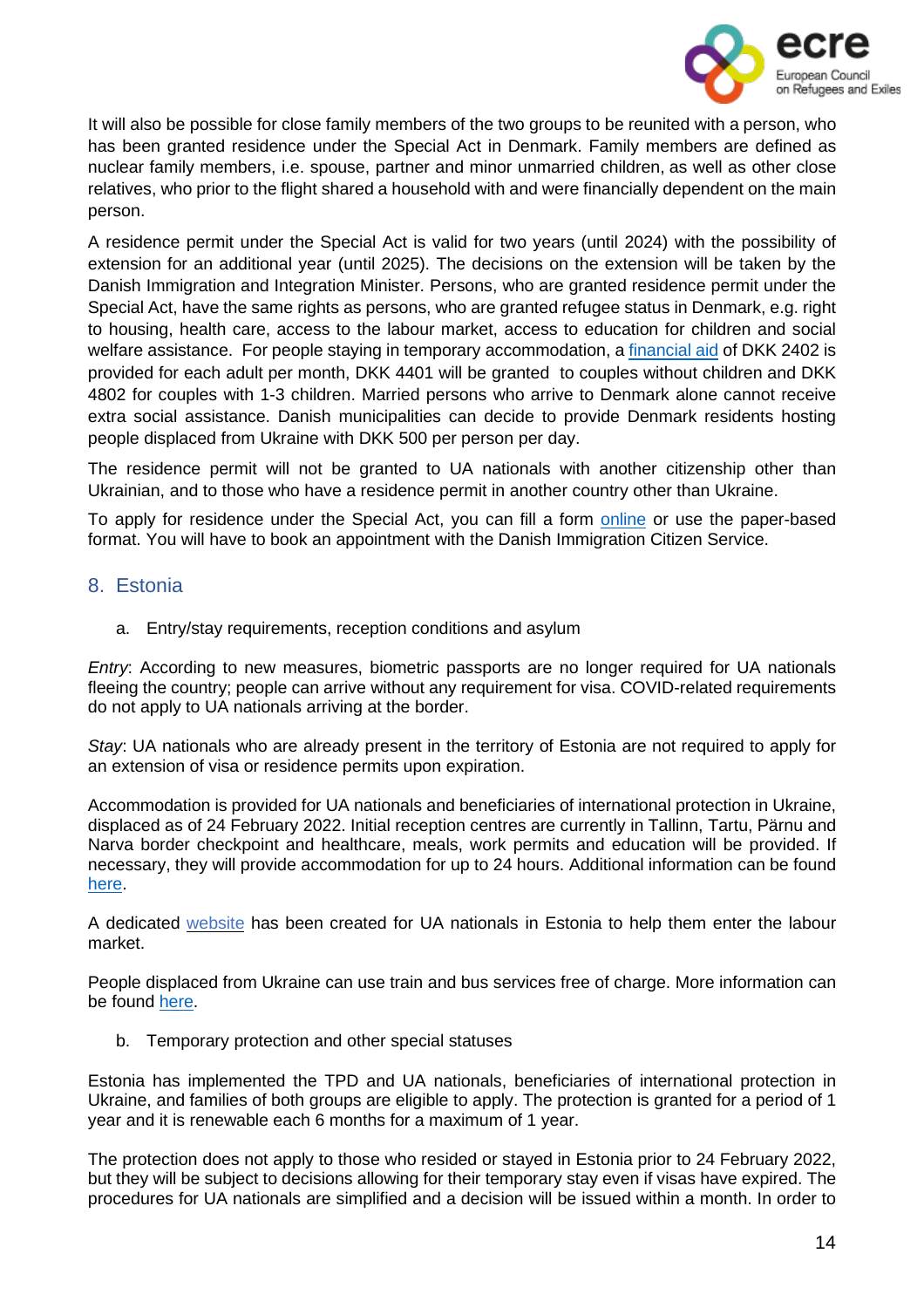

apply for TP, it is necessary to book an [appointment](https://broneering.politsei.ee/) with the Police and Border Guard Board. Appointments can be booked [here.](https://broneering.politsei.ee/) More information on how to apply for temporary protection is available [here.](https://www.politsei.ee/en/instructions/information-on-the-war-in-ukraine/temporary-protection-for-ukrainian-citizens-and-their-family-members)

Regarding the education of minor children, Estonia has [announced](https://www.oecd.org/publications/rights-and-support-for-ukrainian-refugees-in-receiving-countries-09beb886-en.htm) a short-term plan considering that children will finish their education abroad and a long-term plan organizing the integration of children displaced from Ukraine into the national education system. On 1 April, changes to the parental benefit system were introduced with the aim of providing greater flexibility to balance family and work life. This will be applicable to Estonian citizens as well as to people fleeing [Ukraine](https://sotsiaalkindlustusamet.ee/en/ukraine) who have been granted temporary protection. A financial allowance is [provided](https://www.oecd.org/publications/rights-and-support-for-ukrainian-refugees-in-receiving-countries-09beb886-en.htm) to beneficiaries of temporary protection who can receive EUR 323.21 per adult and 273.06 for each other member of the family over 18 and EUR 206.19 for a minor. Estonia has also organised job assistance, language courses and vocational training for beneficiaries of temporary protection.

# <span id="page-14-0"></span>9. France

a. Entry/stay requirements, reception conditions and asylum

Visa-free entry with a biometric passport remains possible. UA nationals without a biometric passport may [submit](https://www.immigration.interieur.gouv.fr/Info-ressources/Actualites/L-actu-immigration/Information-a-destination-des-ressortissants-ukrainiens) a request for a visa at the consular posts of the countries bordering Ukraine.

*Stay*: UA nationals who are already in France can address a request for extension of stay to the Prefecture in the *Département* of arrival. A list of Prefectures can be found [here.](https://www.interieur.gouv.fr/Le-ministere/Prefectures)

Residence permits of UA nationals already residing in France, which are due to expire in the coming days or weeks, will be automatically extended by three months.

An [inter-ministerial](https://www.legifrance.gouv.fr/download/pdf/circ?id=45315) decision explains that short-term accommodation has been organised near to borders and crossing points and medium-term accommodation is available in specialised reception facilities. Registration for both accommodation and protection can take place at Prefectures or in specific welcome points in Paris, Nice and Strasbourg. The welcome centre in Paris, exclusively for people fleeing Ukraine, is located in Porte de Versailles and open every day for accommodation or administrative queries. Furthermore, there are other reception and information centers in Paris, such as the Humanitarian Center, the Henri IV site, CAFDA (for families) and "La Maison des réfugiés". More information can be found [here.](https://www.paris.fr/pages/how-paris-is-supporting-ukraine-20549) Other welcome points are located in Cherbourg, Saint-Lô and Avranches; details on all four can be found [here.](https://www.france-terre-asile.org/actualites/lactualite-france-terre-dasile/informations-pratiques-dispositifs-de-france-terre-d-asile-pour-l-accueil-des-personnes-exilees-d-ukraine) UA nationals can [travel](https://www.ouest-france.fr/monde/guerre-en-ukraine/guerre-en-ukraine-la-sncf-offre-le-train-gratuit-aux-refugies-ukrainiens-5ecc84ec-98cd-11ec-a212-1f68235c1350) for free on French trains. After short-term accommodation, people are located in transitory accommodation, such as gymnasiums or hostel. Finally, they can benefit from social housing. More information can be found [here.](https://www.oecd.org/publications/rights-and-support-for-ukrainian-refugees-in-receiving-countries-09beb886-en.htm)

Ukrainian students in France can [apply](https://parrainage.refugies.info/fr/ukraine/installation) to a French higher education institution. They must send a message to [ukraine@campusfrance.org.](mailto:ukraine@campusfrance.org) A scheme has [been](https://www.oecd.org/publications/rights-and-support-for-ukrainian-refugees-in-receiving-countries-09beb886-en.htm) set up allowing African students displaced from Ukraine to continue their studies in a French institution. The City of Paris has organised language courses for UA adults which will run from April to June 2022. A reception platform for the orientation of artists and cultural professionals from Ukraine has been set up [\(soutienartistesukrainiens@AA-e.org\).](mailto:soutienartistesukrainiens@AA-e.org).) 

b. Temporary protection and other special statuses

A ministerial order was issued specifying the people eligible for temporary protection. Third-country nationals holding a valid permanent residence permit can only benefit from temporary protection if they are unable to return in safe and durable conditions to their country of origin. This assessment has to be carried out by the prefecture after an individual interview. France extends the scope of the directive to the family members of all eligible beneficiaries, including third country nationals with permanent residence permits (if they have proved they cannot return to their country of origin). The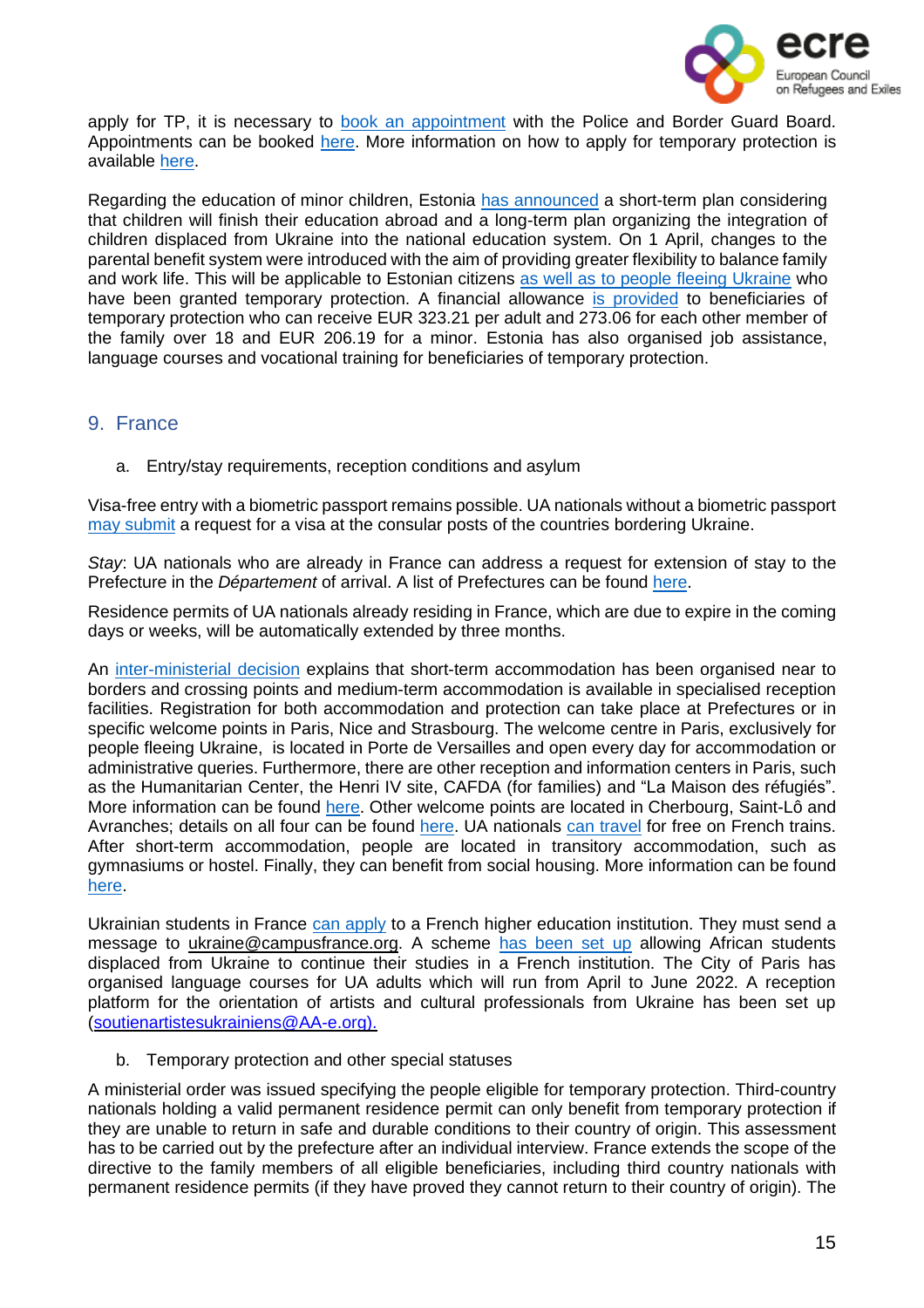

protection also applies to UA nationals who were temporarily in Europe on 24 February 2022 but can prove they were permanently residing in Ukraine.

If a person wishing to apply for temporary protection does not have a valid identity document, the person can establish his/her nationality if they present a passport or national identity card expired for a maximum of two years or an Ukrainian consular certificate. To prove their civil status, the person can present any document justifying his/her civil status.

Those eligible for temporary protection will be issued a provisional residence permit for 6 months, renewable for up to 3 years, giving them immediate access to healthcare, support to access housing and payment of the asylum seeker's allowance. On 1 April 2022, a [decree](https://www.legifrance.gouv.fr/jorf/id/JORFTEXT000045462521) was issued allowing those with temporary protection the automatic right to work, instead of applying for a work permit as was the case prior. France [provides](https://www.oecd.org/publications/rights-and-support-for-ukrainian-refugees-in-receiving-countries-09beb886-en.htm) an allowance to beneficiaries of temporary protection (Asylum Seekers' Allowance) which varies depending on the family situation and the accommodation support. A single adult in private accommodation receives EUR 14.2 per day. If the person lives in an accommodation run by the State, the support is of EUR 6.8 per day. During 2022, children under the age of 3 can [access](https://www.oecd.org/publications/rights-and-support-for-ukrainian-refugees-in-receiving-countries-09beb886-en.htm) public daycare free of charge.

Furthermore, on 29 March 2022, the Minister of Interior published a [handbook](https://www.interieur.gouv.fr/sites/minint/files/medias/documents/2022-03/livret-daccueil-ukraine.pdf) in French and Ukrainian with information for those displaced from Ukraine. The network "2000 France [Services"](https://www.cohesion-territoires.gouv.fr/politique-daccueil-des-deplaces-dukraine-le-reseau-france-services-mobilise) provides help with administrative procedures for individuals displaced from Ukraine. In France, beneficiaries of temporary protection can [receive](https://www.oecd.org/publications/rights-and-support-for-ukrainian-refugees-in-receiving-countries-09beb886-en.htm) advice from the Public Employment Services through orientation and skill assessments.

Ukrainian driving licenses are [recognised](https://parrainage.refugies.info/fr/ukraine/arriver-en-france) in France for beneficiaries of temporary protection as long as the person is regularly on the territory.

# <span id="page-15-0"></span>10. Finland

a. Entry/stay requirements, reception conditions and asylum

Visa-free travel remains possible. A [dedicated](https://migri.fi/en/faq-ukraine) page on the website of the Finnish Immigration Service includes information on residence permits following the UA developments.

Decision-making on applications by UA nationals are [suspended](https://migri.fi/en/-/finnish-immigration-service-closely-monitoring-situation-in-ukraine) insofar as that would entail removal from Finland (i.e. negative decisions are not being issued). However, the Finnish Immigration Service continues to issue decisions on applications for international protection and residence permits to applicants meeting the relevant conditions.

In order to apply for temporary protection, people have to declare their willingness to do so before the police or a border control authority. The Finish Immigration Service recommends that people fleeing from Ukraine apply for temporary protection even if they have already introduced an application for asylum. In that case, the processing of the asylum application is suspended.

The Finnish Immigration Service has repeatedly [announced](https://migri.fi/en/-/the-finnish-immigration-service-to-establish-new-reception-centres-21-april) plans to establish new reception centres and service points for private accommodation (which is hosting most people). As of 6 May, a [new](https://migri.fi/en/-/the-finnish-immigration-service-to-establish-new-reception-centres-6-may) [reception](https://migri.fi/en/-/the-finnish-immigration-service-to-establish-new-reception-centres-6-may) centre has opened (Lammi branch of the Hämeenlinna reception centre). In addition, it has been **[announced](https://intermin.fi/en/-/municipalities-receive-compensation-for-services-provided-to-ukrainians)** that compensation will only be provided to municipalities offering accommodation and not to private individuals or other actors.

Official websites state that Onnibus trains could be used free of charge until the end of April. Finnair was offering a discount for people fleeing Ukraine from certain locations to Helsinki which was valid until 30 April 2022. The discount has been [extended](https://www.finnair.com/gb-en/frequently-asked-questions/bookings-and-payments/do-you-offer-a-discount-for-ukrainians---2584528) until June 30.

b. Temporary protection and other special statuses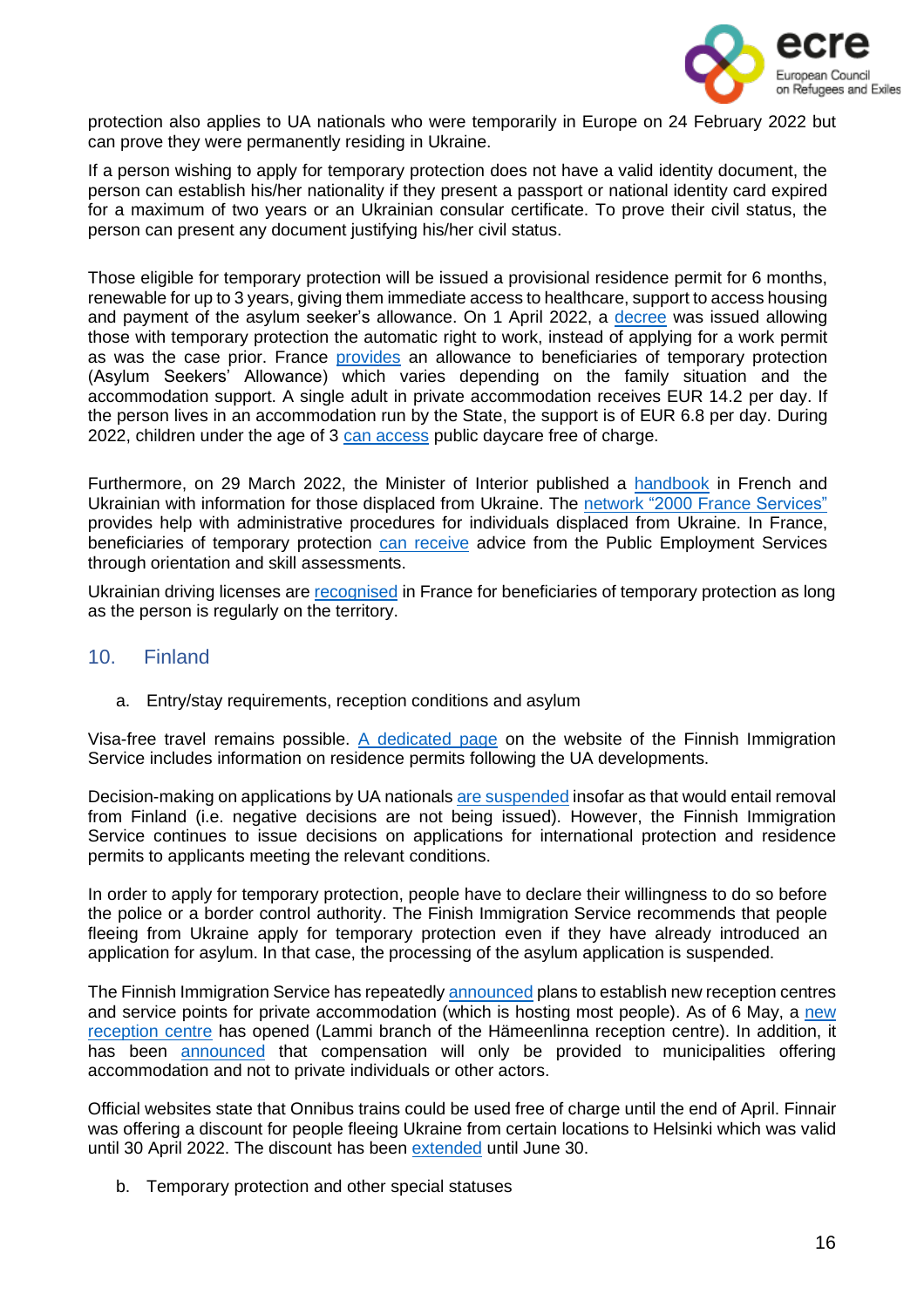

Finland has [implemented](https://migri.fi/en/temporary-protection) the Temporary Protection Directive and chosen to extend its scope to UA citizens and their family members who fled Ukraine shortly before 24 February, other UA citizens and their family members who were already staying in Finland or who have arrived and to non-EU nationals legally residing (not just permanently residing) in Ukraine who cannot return to their country of origin. For family members, the family ties must have been established in Ukraine before 24 February. Family members do not have to apply at the same time.

Finland [provides](https://www.oecd.org/publications/rights-and-support-for-ukrainian-refugees-in-receiving-countries-09beb886-en.htm) an allowance to beneficiaries of temporary protection which varies depending on the family situation and the accommodation support. The overall processing time for applications is usually around two-three weeks, as a decision must be reached by the Finnish Immigration Service and then the residence permit card can take over a week to arrive. On 20 May, the Finish Immigration Service [announced](https://migri.fi/en/-/temporary-protection-in-finland-granted-to-over-20-000-people-fleeing-ukraine-decisions-now-issued-quickly) that the process is now faster and that a decision can be taken in several days when the applications contain all the necessary information. However, a period of two weeks is still required to obtain a residence permit card.

The Finnish Government announced on 12 May that it is [prepared](https://intermin.fi/en/-/finland-may-also-receive-refugees-from-ukraine-as-transfers-from-other-countries) to receive beneficiaries of TP transferred from other EU Member States.

As of 5 June, 26,437 applications for temporary protection had been submitted from which 26,109 were lodged by UA nationals and 328 by TCNs. Out of the 26,437 applications, the Finnish Immigration Service had taken a decision on 23,944. For more details, you can visit this [webpage.](https://migri.fi/en/statistics-on-temporary-protection)

#### <span id="page-16-0"></span>11. Germany

a. Entry/stay requirements, reception conditions and asylum

The Federal Office for Migration and Refugees regularly publishes [UA-specific](https://www.bamf.de/SharedDocs/Anlagen/DE/AsylFluechtlingsschutz/faq-ukraine.html) guidance in German, Russian and Ukrainian on entry and stay requirements. Civil society organisations have released detailed [guidance](https://minor-kontor.de/aufenthaltsrechtliche-fragen-fuer-menschen-aus-der-ukraine-in-deutschland/) in English and Ukrainian, and the Federal Ministry of Interior (BMI) has launched a web [portal](https://www.germany4ukraine.de/hilfeportal-en) with information in Ukrainian, German and English. Furthermore, the Federal Government has launched the ["Germany4Ukraine"](https://play.google.com/store/apps/details?id=de.germany4ukraine.app&gl=gb&hl=en) app with information in Ukrainian, Russian, English and German. Registration can take place in all cities in Germany, however the BMI recommends avoiding the biggest cities (such as Berlin, Munich and Hamburg) due to large numbers of arrivals there.

Ukrainian citizens with a biometric passport can enter and move freely in the Schengen area without a visa. This also includes onward travel from Poland to Germany. UA nationals without a biometric passport may exceptionally apply for a visa for Germany at the diplomatic missions in Ukraine's neighbouring countries. For a limited period lasting until February 2023, a Ukrainian ID card is recognised as a substitute for a passport in order to cross the border into Germany. Regarding COVID-related restrictions, since 27 February 2022, Ukraine is no longer classified as a high-risk area. Therefore, under the Ordinance on Coronavirus Entry Regulations, only proof of a negative test result is required prior to entry. People entering from Ukraine are no longer required to register or quarantine upon entry and tests and medical advice will be available at the border.

Regarding stay, an [ordinance](https://www.bundesanzeiger.de/pub/publication/iOtjNkrHCZ76Jw5ReGn/content/iOtjNkrHCZ76Jw5ReGn/BAnz%252520AT%25252008.03.2022%252520V1.pdf?inline) temporarily exempts persons displaced from Ukraine and staying in Germany from the requirement to hold a residence permit; the ordinance will remain in effect until 31 August 2022. Therefore, applications for a residence permit must be [submitted](https://www.bamf.de/SharedDocs/Anlagen/DE/AsylFluechtlingsschutz/faq-ukraine.pdf;jsessionid=A68A32FCDB96103078542F5A76CD517E.intranet232?__blob=publicationFile&v=32) by 31 August at the latest. Those displaced from Ukraine who decide to obtain a long-term residence permit, to receive social benefits or to work in the short-term, can apply for the residence permit electronically through "Germany4Ukraine".

The national railway services have [announced](https://www.bahn.de/info/helpukraine) that UA nationals can travel with a Ukrainian passport or identity card on all long-distance trains from Poland to Germany free of charge. The long-distance trains have their starting points in Warsaw, Gdansk, Przemysl (at the border with Ukraine)/Krakow,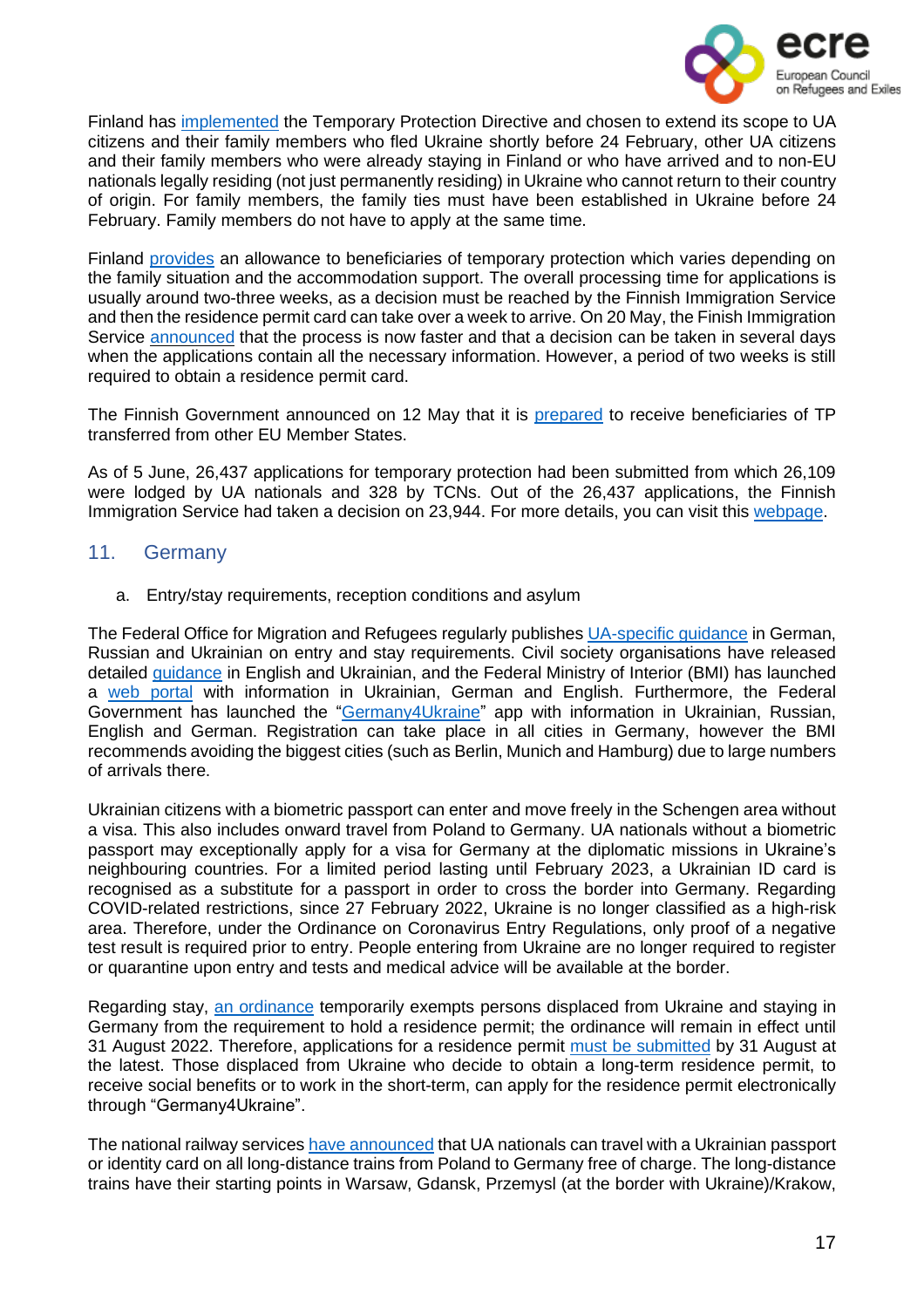

Vienna/Wroclaw. All public transport within Germany is free of charge. For travel on long-distance routes within Germany, a "helpukraine" ticket can be used free of charge.

The Berlin Immigration Office issued a [general](https://www.berlin.de/einwanderung/ueber-uns/aktuelles/artikel.1180210.php) ruling stipulating that, for the citizens of Ukraine in Berlin whose visa-free stay expires on 25 February 2022, the visa-free short stay is automatically extended until 31 May 2022. The ruling applies solely to Ukrainian citizens in possession of a valid passport or a passport replacement document, who are actually staying in Berlin at the time the visafree short stay expires and who will be also staying there until they leave Germany.

The BMI advises against UA nationals applying for asylum as temporary protection under the TPD provides a quicker protection process. Nonetheless, the right to apply for asylum continues to apply at a later date.

Before being able to work in Germany, beneficiaries of temporary protection need permission from the Immigration Authorities (Ausländerbehörden). The Federal Ministry of the Interior and Home Affairs has decided to launch courses for people fleeing Ukraine. More information is available [here.](https://www.bamf.de/EN/Themen/Integration/ZugewanderteTeilnehmende/ErsteOrientierung/Erstorientierungskurse/erstorientierungskurse-node.html;jsessionid=575DDBC41BBC7991BF423B0D7C4EE0B6.intranet241) The Ministers of Education and Cultural Affairs (KMK) have announced that students who have fled Ukraine can continue their studies in Germany without having a secondary school certificate. Additional information can be found [here.](https://ec.europa.eu/migrant-integration/news/deutschland-fuer-ukrainische-gefluechtete-wird-studium-ohne-schulabschluss-ermoeglicht_de)

From 1 June, those displaced from Ukraine who have been issued a residence permit for temporary protection or a provisional residence document and who meet certain other conditions, will receive assistance and social support under the Social Code (Sozialgesetzbuch) and not the Asylum Seekers Benefits Act (Asylbewerberleistungsgesetz). Approximately, the support [received](https://www.oecd.org/publications/rights-and-support-for-ukrainian-refugees-in-receiving-countries-09beb886-en.htm) will be of EUR 360 per individual each month. More details can be found [here.](https://www.germany4ukraine.de/hilfeportal-en/labour-and-social-affairs)

The government has [introduced](https://www.oecd.org/publications/rights-and-support-for-ukrainian-refugees-in-receiving-countries-09beb886-en.htm) "fast track" measures to employ Ukrainian teachers to promote the education of children displaced from Ukraine.

Additional local and national information can be found [here.](https://www.asyl.net/schutzsuchende-ukraine)

b. Temporary protection and other special statuses

Germany has chosen to apply the TPD to third-country nationals and stateless persons who can prove they had permanent legal residency in Ukraine and who cannot return to their country of origin. In addition, Germany has extended temporary protection to third-country nationals who can prove they were lawfully present in Ukraine for a non-temporary purpose but had not yet obtained permanent residency or international protection. This includes students and individuals with stays in Ukraine for reasons other than visiting or short-term employment, provided they cannot return to their country of origin. The protection also extends to those fitting the above categories who were already in Germany shortly before the 24 February 2022 and to those who had fled Ukraine not long before 24 February.

Germany has also decided to extend temporary protection to UA nationals who were residing in Germany with a residence title that will expire soon, regardless of when they entered the country. Stateless persons are not included in the last category and will be informed of alternative options under residence laws and of their right to file an application for international protection. There have been reports that some UA nationals who received a registration certificate in Poland were refused access to the TPD in Germany. Germany confers temporary protection for a period of 2 years with possibility of renewal each 6 months for a maximum of 3 years.

Beneficiaries of temporary protection can apply for a transfer of residence to another member state of the European Union. If this application is granted, the applicant will receive a "certificate of transfer of residence", which states where the applicant should register (using the certificate) in the other Member State. For all questions regarding the residence requirement and the transfer of residence,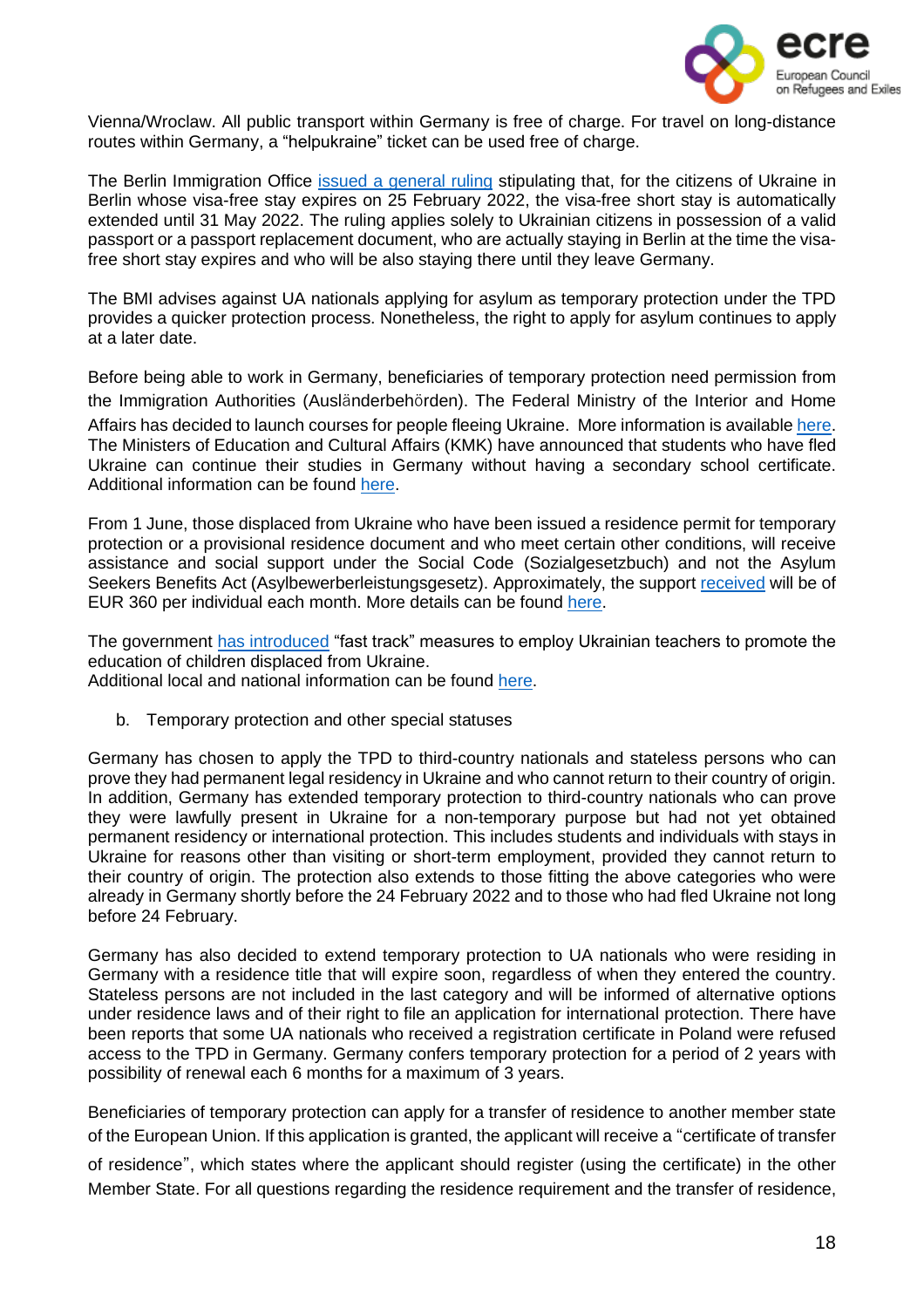

beneficiaries are asked to contact the foreigners [authority](https://bamf-navi.bamf.de/en/) which is competent to handle their case rather than the registration office. For more information, consult the specialised [website](https://www.germany4ukraine.de/hilfeportal-en) for Ukraine.

- <span id="page-18-0"></span>12. Greece
	- a. Entry/stay requirements, reception conditions and asylum

Visa-free entry with biometric passports and visa-based entry without a biometric passport is possible at all entry points. UA nationals who are not in possession of travel documents [may](https://migration.gov.gr/ukraine/) only enter [Greece](https://migration.gov.gr/ukraine/) through the Promachonas border station on the Greek-Bulgarian border. Passenger locator forms are no longer [required](http://www.ypa.gr/news/nea-covid-19-notam-xwris-plf-oi-afijeis-olwn-twn-epibatwn-ejwterikoy-apo-15-martioy-2022) for UA citizens to enter Greece.

Where necessary, short-term accommodation will be provided at the Sindiki reception facility until all travel documents have been issued. For UA nationals in need of long-term accommodation, a request must be made via email to [ukraine@migration.gov.gr.](mailto:ukraine@migration.gov.gr) Applications for accommodation can also be submitted online [here.](https://migration.gov.gr/accomodation-ukraine/)

The Ministry of Migration and Asylum requests that UA nationals who reside in Greece and will provide care for minor relatives arriving from Ukraine be present at the entry points. They must carry with them the necessary legal documents proving their family relationship and the consent of the minor's parents to give the custody of their children to the adult.

From 30 May, beneficiaries of temporary protection can request the Athena card which will allow them to travel for free on public transport in Athens for a period of 90 days. After 90 days, the card has to be re-activated. From 1 June, beneficiaries of temporary protection can also apply for a travel card in Thessaloniki (offices of OASTH) which will allow them to access public transport for free. More information can be found [here.](https://migration.gov.gr/en/ukraine/)

People displaced from Ukraine can access free psychological support (10306(number 4))

b. Temporary protection and other special statuses

The Ministry of Migration and Asylum has [announced](https://www.gov.gr/arxes/oloi-foreis/metanasteuses-kai-asulou/parokhe-prosorines-prostasias-se-ektopismenous-polites-apo-ten-oukrania) that temporary protection up to one year, renewable twice each 6 months, will be offered to UA nationals residing in Ukraine before 24 February 2022, TCNs or stateless persons legally residing (as refugees or with an equivalent national status) in Ukraine before 24 February 2022, and to family members of the above groups.

The Regional Asylum Offices (RAOs) in Athens, Thessaloniki, Patras and Crete [started](https://migration.gov.gr/en/xekinise-i-diadikasia-parochis-prosorinis-prostasias-se-ektopisthenta-atoma-apo-tin-oykrania/) [registering](https://migration.gov.gr/en/xekinise-i-diadikasia-parochis-prosorinis-prostasias-se-ektopisthenta-atoma-apo-tin-oykrania/) applications for temporary protection online. During the online application, the applicants declare the location where they want to be registered and retrieve their temporary protection card, as well as whether they need housing assistance. The temporary protection card contains the residence permit, a social security number and a tax number. After receiving the card, the applicants have automatic access to the national healthcare system and the labour market. The online portal for the application can be accessed [here](https://apps.migration.gov.gr/temporary-protection/?lang=uk) (in Ukrainian). For information on the procedure for granting temporary protection, you can contact 0030-2131629600 or send an email to [ukraine@migration.gov.gr.](mailto:ukraine@migration.gov.gr) Upon granting of the aforementioned temporary protection, beneficiaries will have access to the material reception conditions of asylum seekers and will have the right to work and to medical care. Financial assistance will be [provided](https://www.oecd.org/publications/rights-and-support-for-ukrainian-refugees-in-receiving-countries-09beb886-en.htm) to beneficiaries of temporary protection once the EU funding is authorised. Out of the 2,095 unaccompanied children who arrived to Greece from 01 September 2021 to 01 June 2022, 12 [unaccompanied](https://migration-gov-gr.translate.goog/en/asynodeyta-anilika-stoicheia-ioynioy-2022/?_x_tr_sl=el&_x_tr_tl=en&_x_tr_hl=es) children arrived from Ukraine.

# <span id="page-18-1"></span>13. Hungary

a. Entry/stay requirements, reception conditions and asylum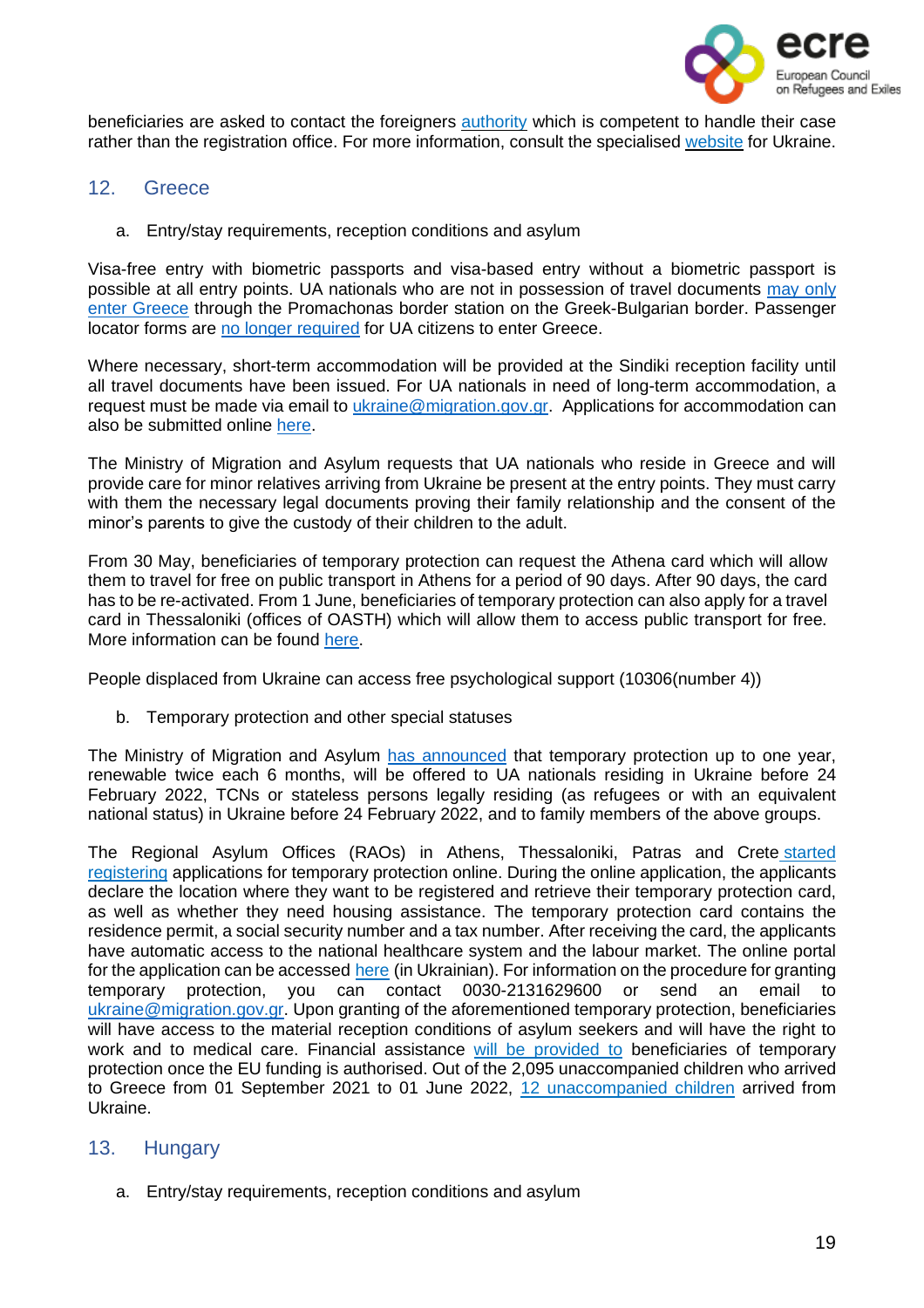

Generally, everyone is permitted to enter Hungary from the five border crossings operating at the Hungary-Ukraine border. There have been instances of third-country nationals being refused entry at the Romania-Hungary border. Five registration points have been set up by the government's Humanitarian Council near the border crossings for registration to begin. Moreover, at the Budapest Olympic Centre Sporthall people displaced from Ukraine are [welcomed](https://hvg.hu/itthon/20220330_ukran_menekult_bokcsarnok) by interpeters and are offered medical attention, a resting space, food, toilets and showers. Despite the measures adopted by the Government, the FRA [explains](https://fra.europa.eu/sites/default/files/fra_uploads/fra-2022-ukraine-bulletin-1_en.pdf) that since the authorities were not prepared to receive a large number of individuals, displaced persons had to rely on the hospitality of the volunteers. Updated information and developments can be accessed [here.](https://helsinki.hu/en/war-in-ukraine-protection-situation-in-hungary/) Hungary has lifted covid-19 restrictions for people displaced from Ukraine and it also offers them covid-19 vaccinations.

Applications for temporary protection must be submitted in person at the designated hotspots or at the client service offices of the National Directorate-General for Aliens Policing. Information on the hotspots can be found [here.](http://www.bmbah.hu/index.php?option=com_k2&view=item&id=1735:national-directorate-general-for-aliens-policing-information-for-people-fleeing-ukraine&Itemid=2108&lang=en)

An electronic (data recording) platform has been created for those displaced from Ukraine. They cannot submit their application electronically but they can upload their data prior to the appointment in person in order to speed up the procedure. More information can be found [here.](http://ukran2022.oif.gov.hu/en/Information)

["Solidarity](https://www.mavcsoport.hu/en/mav-start/international-travels/travel-ukraine-hungary) tickets" free of charge are available in MAV trains from Ukraine to Hungary.. .BKK has extended free travel for UA nationals until 31 August. Certain exceptions have been introduced. For more details, you can access this [webpage.](https://bkk.hu/hirek/2022/05/augusztus-31-ig-dijmentesen-utazhatnak-az-ukrajnabol-erkezo-menekultek-a-bkk-jaratain.7646/) The national chief veterinary surgeon announced that people displaced from Ukraine are allowed to bring their pets without complying with the health regulations.

b. Temporary protection and other special statuses

Before the Council Decision activating the Temporary Protection Directive, Hungary had adopted the national [temporary](https://magyarkozlony.hu/dokumentumok/c7310f25f86bb99e0d577ba024ad40f8f5544664/megtekintes) protection scheme on 24 February. This was repealed by [Government](https://magyarkozlony.hu/dokumentumok/d98058216e0e225e56baf304d5470bc38736c590/megtekintes) Decree No. [86/2022](https://magyarkozlony.hu/dokumentumok/d98058216e0e225e56baf304d5470bc38736c590/megtekintes) which introduced the implementing decision into Hungarian law with retroactive effect. As a result, those who had already applied for temporary protection under the national protection scheme do not receive temporary protection if they do not fall under the scope of the implementing decision. Temporary protection under the EU Council Directive is available to UA citizens and beneficiaries of international protection residing in Ukraine displaced on or after 24 February 2022, as well as to their family members. Temporary protection will be [granted](https://www.oecd.org/publications/rights-and-support-for-ukrainian-refugees-in-receiving-countries-09beb886-en.htm) until the situation persists. TCNs and stateless people who do not fit into these groups are excluded from protection. They can obtain a certificate of temporary stay (ideiglenes tartózkodásra jogositó igazolás) which is valid for 30 days and can be renewed each 30 days for a maximum of six months. After that period, these persons can apply for protection through the usual asylum procedure which involves registering in the Hungarian embassy in Belgrade to submit a statement of intent to apply for asylum. More information about this can be accessed [here.](https://helsinki.hu/en/information-for-people-fleeing-from-ukraine/)

Hungary [allows](https://www.oecd.org/publications/rights-and-support-for-ukrainian-refugees-in-receiving-countries-09beb886-en.htm) students displaced from Ukraine to continue their university studies regardless of nationality. Pursuant to **Decree No. 1186/2022**, funds are allocated for the "Students at Risk" programme which allows Ukrainian nationals and certain TCNs (Stipendium [Hungaricum](https://stipendiumhungaricum.hu/partners/) partners) to study in Hungary. Decree No. [1179/2022](https://njt.hu/jogszabaly/2022-1179-30-22) provides that EUR 347 per month will be allocated for the education and training of beneficiaries of temporary protection. According to a government decision, the Minister of Finance has an obligation to organize the 2022 funds to ensure that children of compulsory school age who are beneficiaries of temporary protection are enrolled in schools. The Ministry of Human Capacities issued a letter establishing that public schools have to admit beneficiaries of temporary protection. However, there were no instructions on the procedure to follow.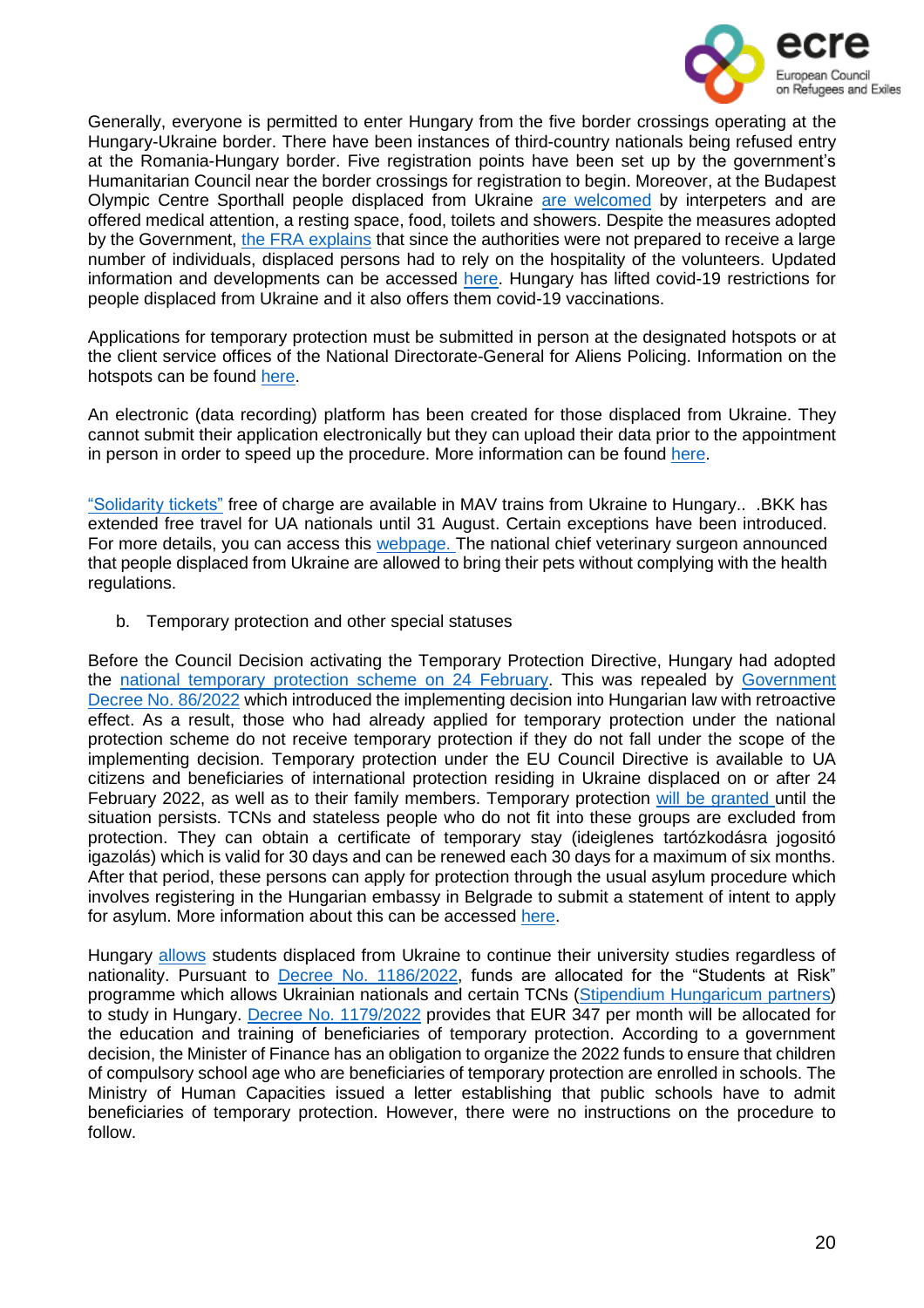

Initially, temporary protection, as implemented in Hungary, does not confer a [right](https://helsinki.hu/en/wp-content/uploads/sites/2/2022/03/War-in-Ukraine.pdf) to work while the decision is pending or after the status has been granted. Regarding the recognition of healthcare diplomas from Ukraine, some relaxations have been introduced by Decree No. [121/2022.](https://njt.hu/jogszabaly/2022-121-20-22)

Job seekers will [receive](https://www.oecd.org/publications/rights-and-support-for-ukrainian-refugees-in-receiving-countries-09beb886-en.htm) HUF 22800 each month and support for minors will be of HUF 13700 per month. The applications for the regular subsistence benefit of HUF 22800 per month can be submitted at the district office of the applicant's place of accommodation. Only those that respect the job-seeker requirements can [obtain](https://www.oecd.org/publications/rights-and-support-for-ukrainian-refugees-in-receiving-countries-09beb886-en.htm) the subsidy.

According to the Helsinki Committee for Human Rights, as of 31 March, less than 1,5% of those fleeing Ukraine was able to request [temporary](https://twitter.com/hhc_helsinki/status/1509451714390339585?ref_src=twsrc%5Etfw%7Ctwcamp%5Etweetembed%7Ctwterm%5E1509451714390339585%7Ctwgr%5E%7Ctwcon%5Es1_&ref_url=https%3A%2F%2Fwww.infomigrants.net%2Fen%2Fpost%2F40290%2Fquestions-raised-over-treatment-of-ukrainians-in-hungary-as-tensions-mount) protection in Hungary.

# <span id="page-20-0"></span>14. Iceland

a. Entry/stay requirements, reception conditions and asylum

UA nationals are entitled to travel to Iceland visa-free. The Directorate of Immigration [removed](https://www.stjornarradid.is/efst-a-baugi/frettir/stok-frett/2022/02/24/Ukraina-thegar-farin-af-lista-yfir-orugg-riki/) Ukraine from the list of safe countries.

A residence permit under a collective protection measure (see below) grants individuals rights including housing, maintenance, social services, health care services and access to the labour market. Under the current regime, those who receive a residence permit on humanitarian grounds only receive conditional access to the Icelandic labour market, however, an amendment is now being prepared aiming to ensure that all persons who receive a residence permit on humanitarian grounds will receive a work permit along with the residence permit, automatically and without intermediaries.

Those already in Iceland on a temporary permit or visa-free stay expiring soon are allowed to stay in the country until further notice. However, a residence and work permit are necessary to be able to work.

The Ministry of Education and Children will [provide](https://www-stjornarradid-is.translate.goog/efst-a-baugi/frettir/stok-frett/2022/05/12/Studningur-vid-sveitarfelog-vegna-mottoku-barna-a-flotta-fra-Ukrainu/?_x_tr_sl=is&_x_tr_tl=en&_x_tr_hl=es&_x_tr_pto=op) funding to municipalities to support Ukrainian children's reception and school work. The financial aid can amount to ISK 200,000 per children under 18.

b. Temporary protection and other special statuses

Iceland [triggered](https://www.government.is/diplomatic-missions/embassy-article/2022/03/07/The-Minister-of-Justice-permits-temporary-protection-due-to-mass-flight/) Article 44 of the Foreign Nationals Act which provides collective protection to a group of foreign nationals fleeing a specific region of mass exodus. Collective protection is granted to:

(1) Ukrainian citizens residing in Ukraine before 24 February

(2) TCNs who enjoyed international protection, subsidiary protection or residence permits on humanitarian grounds in Ukraine on 24 February

(3) the family members of these groups.

(4) persons in the thee previous groups who were in Iceland on 24 February and where a decision had not been issued on their cases or who were in Iceland on the basis of residence permits that cannot be extended.

The residence permit is issued for one year at a time, with the possibility to renew or extend it up to three years from the time of first issuance. It entails access to housing, maintenance, social services, health care, education for children and a conditional access to the labour market. Beneficiaries of collective protection [receive](https://www.oecd.org/publications/rights-and-support-for-ukrainian-refugees-in-receiving-countries-09beb886-en.htm) ISK 2700 for an adult each week and ISK 1000 for a children each week. A Q&A [section](https://island.is/en/information-for-ukrainian-citizens) and pre-registration has been created for persons fleeing Ukraine.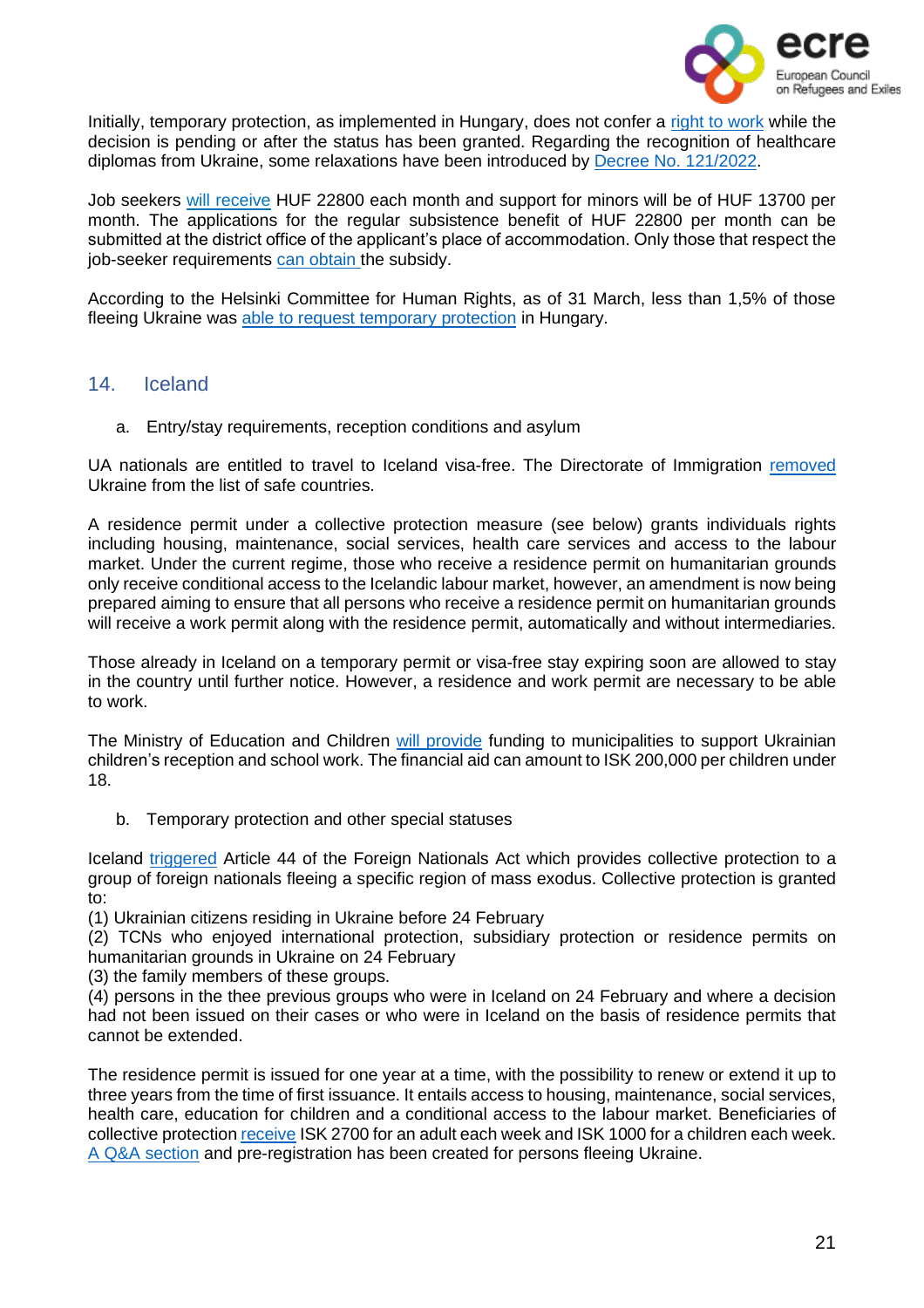

In order to speed up the registration process, UA nationals are asked to fill out the [pre-registration](https://www.firstmedical.is/en/) [form](https://www.firstmedical.is/en/) before travelling to Iceland. Upon arrival, applications must be submitted in person. It is possible to complete the process at Keflavík Airport, at the reception center for applicants for international protection in the capital or at the nearest police station in any other location.

# <span id="page-21-0"></span>15. Ireland

a. Entry/stay requirements, reception conditions and asylum

[According](https://www.justice.ie/en/JELR/Pages/PR22000044) to the Ministry of Justice, people who are considering leaving Ukraine and travelling to Ireland may do so without a visa and will be entitled to temporary protection under the TPD. Upon arrival to Dublin airport, a person identified as a potential beneficiary of temporary protection is directed to the Citywest Convention Centre where the application for temporary protection can be submitted. Social welfare support for holders of a temporary protection status and local centres have been announced [here.](https://www.gov.ie/en/publication/abf3e-social-welfare-supports-for-ukrainian-citizens-arriving-in-ireland-under-the-temporary-protection-directive/) In order to benefit from the government public services, it is necessary to have a PPSN number. The process has been facilitated for UA nationals; instead of having to apply for the number online, it is possible to do it at the Citywest Convention Centre. Accommodation is provided to all who request it on arrival to an Immigration Officer or the authorities present. If accommodation is needed later on, you can contact the Ukraine Temporary Accommodation Team (ukrainetempaccom@equality.gov.ie). Permanent accommodation is then organised through the authorities and the Irish Red Cross who will work with local hosts to provide shared accommodation.

Ukraine support centres have been [set](https://www.gov.ie/en/publication/c8e83-arriving-in-ireland/) up in Cork, Dublin and Limerick.

The Minister for Education has [announced](https://www.irishtimes.com/news/education/ukrainian-teachers-to-be-fast-tracked-through-registration-system-1.4825517) that UA teachers will be prioritised in registration to account for the children needing education in Ukrainian language. Furthermore, the Minister [announced](https://www.independent.ie/irish-news/education/40000-places-available-for-ukrainian-students-in-schools-41581754.html) that 41,000 places for children in education can be provided if needed. The Arts Council is facilitating the [participation](https://www.gov.ie/en/press-release/dbd3f-government-supports-young-ukrainians-in-ireland-through-arts-and-creativity/) of Ukrainian children in their Cruinniú na nÓg programme. The Minister for Social Protection [declared](https://www.gov.ie/en/press-release/131cb-ministers-ogorman-and-humphreys-announce-400-payment-to-those-who-provide-accommodation-for-those-fleeing-ukraine/) that a monthly payment of EUR 400 will be made to those providing accommodation for people displaced from Ukraine. Regularly updated information in English and Ukrainian is available [here](https://www.irishrefugeecouncil.ie/ukraine-information-note) and [here.](https://doras.org/info-for-ukrainian-nationals/)

Irish Rail [provides](https://www.irishrail.ie/en-ie/news/rail-travel-for-arriving-ukrainian-refugees) a free train journey from the point of arrival to the ultimate destination. A bus journey under the same conditions is [provided](https://www.buseireann.ie/service_updates.php?id=5680&month=Mar) by Expressway and Bus Éireann.

b. Temporary protection and other special statuses

Ireland [provides](https://www.gov.ie/en/publication/0f773-temporary-protection/) temporary protection status in line with the TPD. The scope covers:

- (1) UA nationals residing in Ukraine before 24 February 2022
- (2) TCNs or stateless persons who benefited from international protection or an equivalent national protection status in Ukraine and were residing there before 24 February 2022
- (3) family members of the above groups, where the family already existed in Ukraine at the time of events leading to the mass influx prior to 24 February.

Ireland also applies temporary protection to TCNs and stateless people who were legally residing in Ukraine before 24 February 2022 if they had a permanent residence permit and cannot safely return to their country of origin, while those with a "temporary or short-term residence permit issued by the Ukrainian authorities" are instead assisted to return home if it is safe to do so.

UA nationals in Ireland with a short stay "C" type visa can also benefit from temporary protection. Any other UA national on another immigration permission in Ireland will remain on that basis until it expires. At that point, the person can decide to extend it or to avail to TP. Temporary protection is granted for a period of 1 year and it is subject to renewable.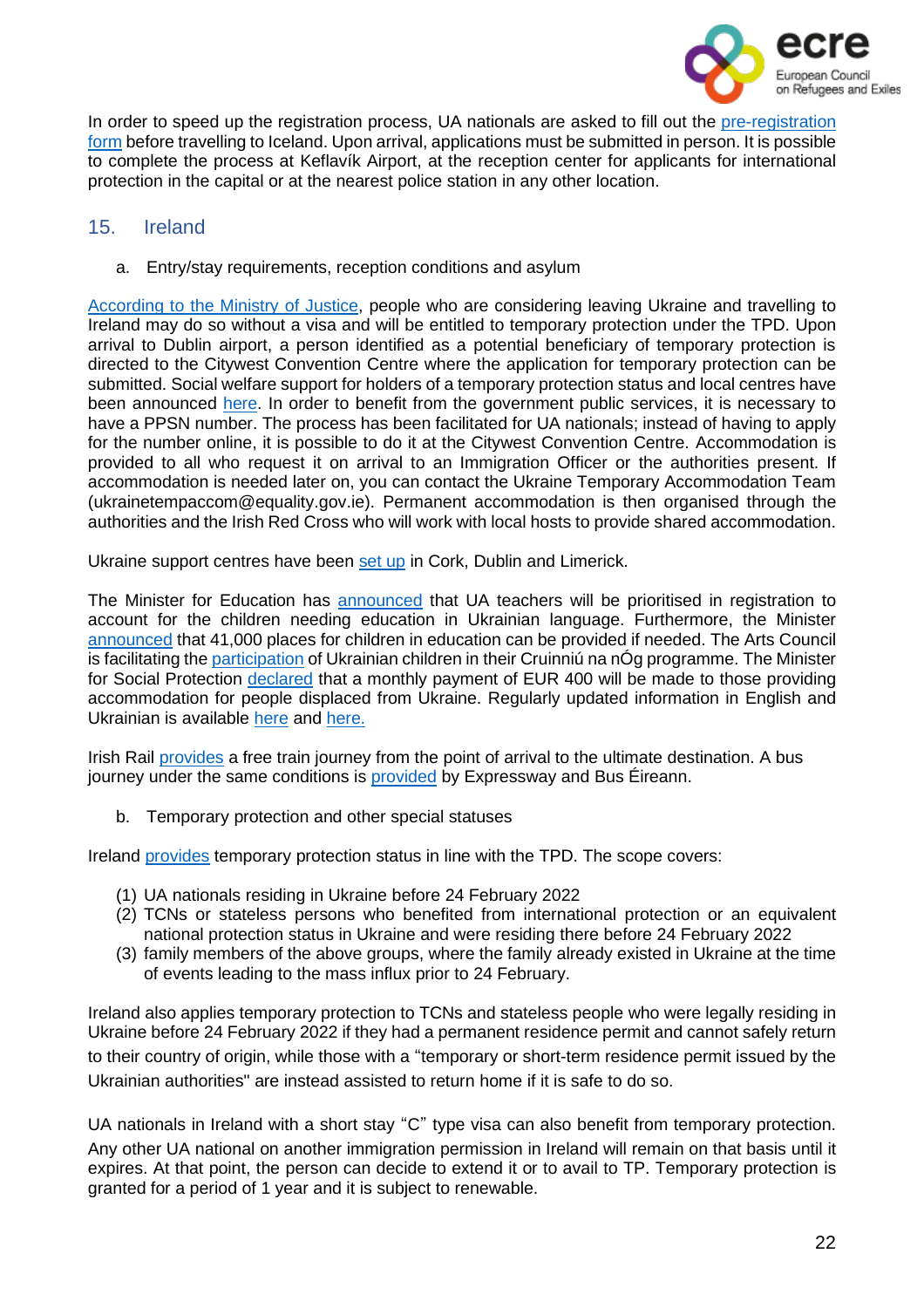

Beneficiaries of TP who change their address must communicate this to their local Ukraine Support Centre in Dublin, Cork and Limerick or to their local Intreo Centre or branch office.

#### 16. Italy

<span id="page-22-0"></span>a. Entry/stay requirements, reception conditions and asylum

Visa-free entry remains possible for UA nationals and they are entitled to temporary protection in line with the TPD. Passport holders can stay for 90 days without applying for protection and those without a valid passport are asked to contact the UA embassy or consulate in Rome for a temporary identity document. COVID-related restrictions continue to apply until 30 April 2022: entry must be accompanied by a COVID certificate and a passenger locator form, however testing can be done in [Lazio](https://www.salutelazio.it/informazioni-per-stranieri-rilascio-stp-eni#:~:text=Stranieri%2520STP%2520e%2520ENI&text=L) within 48 hours of arrival.

UA citizens who stay with relatives or friends must register their presence as a guest alongside their host at their local *Commissariato*. Those in need of accommodation must declare this at the *Prefettura* of the city. More details and numbers and locations of embassies can be found in Italian, Ukrainian and English in this [guide.](https://www.comune.roma.it/web/it/informazione-di-servizio.page?contentId=IDS900870&fbclid=IwAR1-ltA3ymAnuQ8iGvcmni9kQL6XSlo3PzkRaUudHI_yNgbtHZ67e8qrEDQ)

A recent [decree](https://www.gazzettaufficiale.it/eli/id/2022/02/28/22G00025/sg) addressed the potential exceptional reception needs for UA nationals by allocating resources for the management of detention and reception centres, increasing places for the System of Accommodation and Integration and places for Emergency Accommodation Centres. UA citizens fleeing from the war will have access to these reception centres regardless of whether they have applied for asylum. Those in need of accommodation can contact the prefecture on arrival. A special fund will be dedicated to finance support measures for UA students, researchers and lecturers so that they can carry out their activities at Italian universities, institutions for higher artistic, musical and dance training and research bodies.

The Department of Civil Protection has issued a national plan for the reception and [assistance](https://emergenze.protezionecivile.gov.it/static/8acce8d2f3ed23eff62df9066bb4e3d2/piano-nazionale-laccoglienza-e-lassistenza-alla-popolazione-proveniente-dallucraina.pdf) of the population from Ukraine. It has also issued [operational](https://emergenze.protezionecivile.gov.it/static/d2036b8b20fcbfb6b5e1a19ab306f1f6/indicazioni-operative-accoglienza-diffusa.pdf) indications for the management of the widespread availability of reception for the population coming from Ukraine. Moreover, it has created an [unaccompanied](https://emergenze.protezionecivile.gov.it/static/40f2e03c6bd2773c5e959382d793655e/piano-minori-stranieri-non-accompagnati-ricerca-caso-di-scomparsa.pdf) foreign minors plan. On May 26, the Commissioner for the coordination of assistance activitie[s adopted](https://www-interno-gov-it.translate.goog/it/notizie/adottato-piano-prevenire-allontanamento-e-scomparsa-minori-non-accompagnati-provenienti-dallucraina?_x_tr_sl=it&_x_tr_tl=en&_x_tr_hl=es) a new section to the plan to prevent and manage situations of expulsion or disappearance of unaccompanied minors from reception centres.

Italy has [removed](https://www.esteri.it/it/sala_stampa/archivionotizie/approfondimenti/2022/03/conflitto-russo-ucraino-sospensione-dellucraina-dalla-lista-dei-paesi-sicuri/) Ukraine from the safe country of origin list until 31 December 2022.

Several courts in Italy have granted subsidiary protection to Ukrainian nationals who had applied for protection before the escalation of conflict in Ukraine in 2022 (the Tribunal of Florence, on 16 March 2022, the Tribunal of Milan, on 3 March 2022, and the Tribunal of Genova, on 22 April 2022).

The National Council of the Notariat, in collaboration with the Italian Red Cross, [provides](https://www.altalex.com/documents/news/2022/04/22/ucraini-consiglio-nazionale-notariato-attiva-raccolta-fondi) support to to people fleeing from Ukraine to obtain the necessary documents. It has also launched a fundraiser to cover housing needs.

Italy [supports](https://www.oecd.org/publications/rights-and-support-for-ukrainian-refugees-in-receiving-countries-09beb886-en.htm) institutions to promote the employment of Ukrainian professors. The Prefecture of Siena has [organised](https://www-interno-gov-it.translate.goog/it/notizie/accoglienza-e-integrazione-siena-corsi-lingua-italiana-gratuiti-i-profughi-ucraini?_x_tr_sl=it&_x_tr_tl=en&_x_tr_hl=es) free Italian courses for people arriving from Ukraine. The prefecture of La Spezia has [launched](https://www.infomigrants.net/en/post/40833/italy-seasonal-labor-shortage--la-spezia-opens-to-ukrainians) a project whereby adult individuals fleeing from Ukraine can have a contract in a restaurant or hotel business for a period of three months if they attend an Italian language course.

During a conference on 5 May, the Italian Prime Minister [announced](https://www.infomigrants.net/en/post/40371/italian-pm-announces-%E2%82%AC800-million-for-ukrainian-refugees) that Italy had increased the funds to support people fleeing Ukraine from EUR 500 million to EUR 800 million.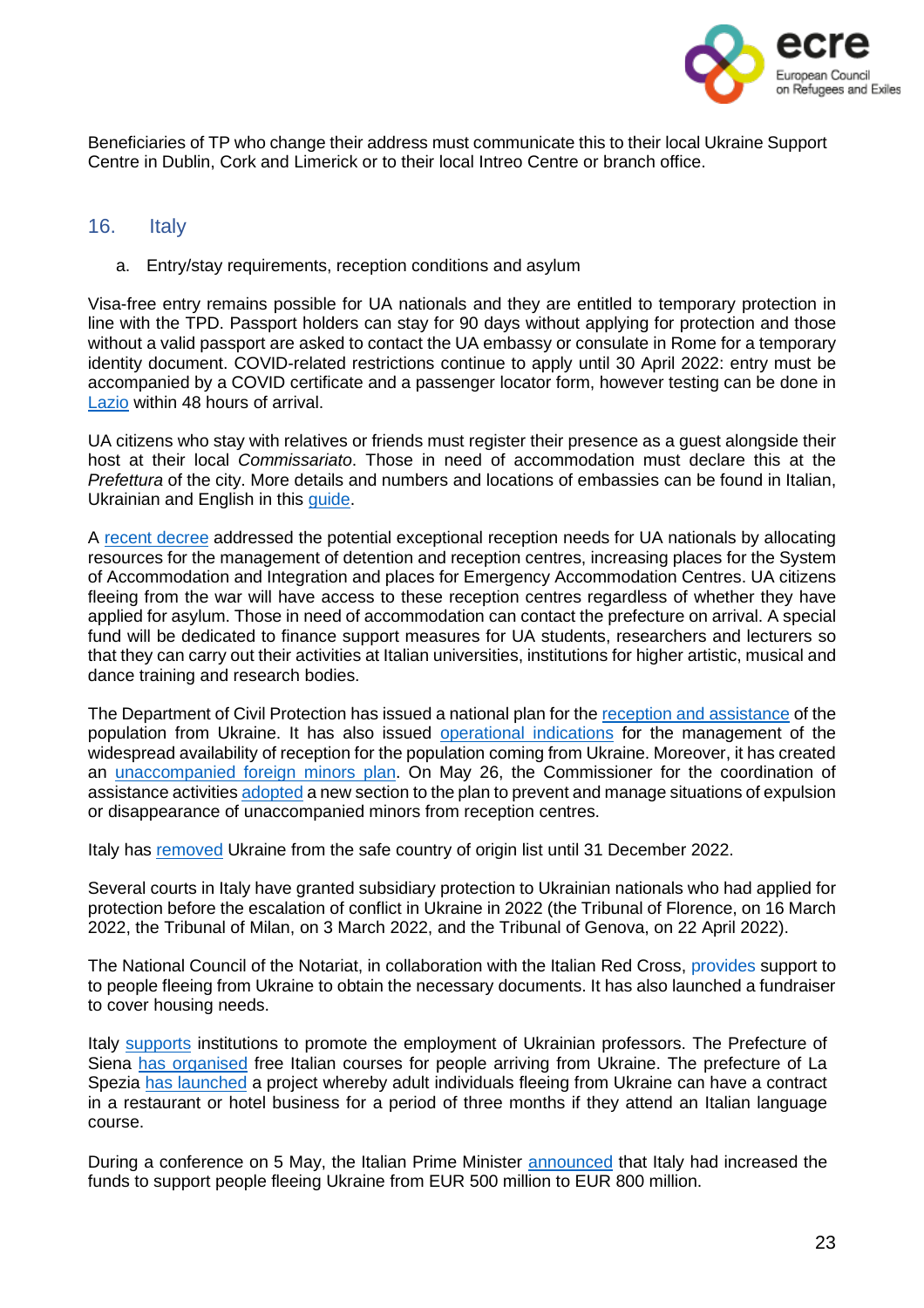

Flixbus, Marino bus and Trenord trains offer free journeys for people fleeing from Ukraine. Furthermore, an [ordinance](https://www.protezionecivile.gov.it/it/normativa/ocdpc-n-876-del-13-marzo-2022-0) of 13 March 2022 provides that people fleeing from Ukraine can travel without any cost in Italy to reach the first place of destination or reception. This is limited to the first five days after arrival in Italy.

b. Temporary protection and other special statuses

In Italy, the Temporary Protection Directive was implemented with Legislative Decree 85/2003. The Decree of the President of the Council of Ministers was adopted at the national level on 28 March 2022 to implement the Council Decision of 4 March 2022 after the events in Ukraine.

The decree confirms that temporary protection applies to UA citizens and third-country nationals and stateless people who held international protection or an equivalent national protection in Ukraine, and fled before 24 February 2022. It also applies to third-country nationals and stateless people who held permanent residence permits in Ukraine and are unable to return to their country of origin. According to the Court of Cassation's [report](https://images.go.wolterskluwer.com/Web/WoltersKluwer/%7B1e0c1ab6-59b5-45a3-99d2-2f92b40d4010%7D_cassazione-relazione-36-2022.pdf?_gl=1%2A1o6fmd5%2A_ga%2ANTQyMzExMzg3LjE2NTM0MDY4NDY.%2A_ga_B95LYZ7CD4%2AMTY1MzYzNTA1OC4yLjEuMTY1MzYzNTM4OS4w) no. 36 of 12 April 2022 recalling the regulatory framework regarding temporary protection, limiting protection to these categories of people "will leave a significant number of persons unprotected". The protection/permit can be requested at every *Questura* and will allow the beneficiary to access the national health system, the labour market and education. Temporary protection is granted for a period of 1 year. In order to grant immediate access to beneficiaries of temporary protection to the labour market, Italy has decided to [derogate](https://read.oecd-ilibrary.org/social-issues-migration-health/rights-and-support-for-ukrainian-refugees-in-receiving-countries_09beb886-en#page1) from its immigration quotas. Those who have already applied for international protection in Italy and have pending cases can still apply however those who have already been recognised as in need of international protection cannot access the temporary protection regime.

Although applications for international protection can be submitted by a beneficiary of temporary protection, the 28 March Decree provides that the decisions will be postponed until the end of temporary protection. The Court of Cassation, in its [report](https://images.go.wolterskluwer.com/Web/WoltersKluwer/%7B1e0c1ab6-59b5-45a3-99d2-2f92b40d4010%7D_cassazione-relazione-36-2022.pdf?_gl=1%2A1o6fmd5%2A_ga%2ANTQyMzExMzg3LjE2NTM0MDY4NDY.%2A_ga_B95LYZ7CD4%2AMTY1MzYzNTA1OC4yLjEuMTY1MzYzNTM4OS4w) no. 36 of 12 April 2022, argues that this leads to a suspension of international protection which the TPD does not contemplate. The latter merely provides that the temporary protection status cannot be combined with refugee status. The Court of Cassation concludes that the more favourable provision of the TPD should apply instead of the national one.

Following the Decree, the civil protection service published an [ordinance](https://www.protezionecivile.gov.it/it/normativa/ocdpc-n-881-del-29-marzo-2022-0) on 29 March 2022 setting out reception and humanitarian support issues. The ordinance confirmed that TPD beneficiaries over 18 years of age who find their own accommodation will be granted a monthly allowance of EUR 300 each month for a maximum of 3 months from their arrival, and for each minor in a family the family will receive an additional EUR 150. The amount shall be paid in the 90 days from the application for temporary protection. It is now possible to apply for the subsistence allowance [online.](https://emergenze.protezionecivile.gov.it/en/pagina-base/platform-request-subsistence-allowance) From 27 May, those entitled to the contribution for the months of March and April, who applied by 9 May, can [collect](https://www.protezionecivile.gov.it/it/comunicato-stampa/protezione-civile-al-lerogazione-del-contributo-gli-ucraini-0) the amount from any *Poste Italiane* office. If beneficiaries of temporary protection decide not to live in private accommodation, [municipalities](https://read.oecd-ilibrary.org/social-issues-migration-health/rights-and-support-for-ukrainian-refugees-in-receiving-countries_09beb886-en#page1) are in charge of finding accommodation after the stay at the initial reception centres has ended.

Guidelines on temporary protection and stay in Italy are also available in Italian, English, Russian and Ukrainian [here.](https://www.santannapisa.it/it/le-iniziative-della-scuola-santanna-sostegno-della-pace-ucraina)

As of 26 May, 111.259 persons had applied for temporary protection in Italy. A [dashboard](https://mappe.protezionecivile.gov.it/it/mappe-e-dashboards-emergenze/mappe-e-dashboards-ucraina/richieste-di-protezione-temporanea) with an analysis of the figures has been created by "Civil Protection".

# 17. Latvia

<span id="page-23-0"></span>a. Entry/stay requirements, reception conditions and asylum

*Entry*: Visa-free entry remains possible with a biometric passport. At border crossing points, checks will confirm the existence of biometric passports or the need for visas, in the absence of the latter.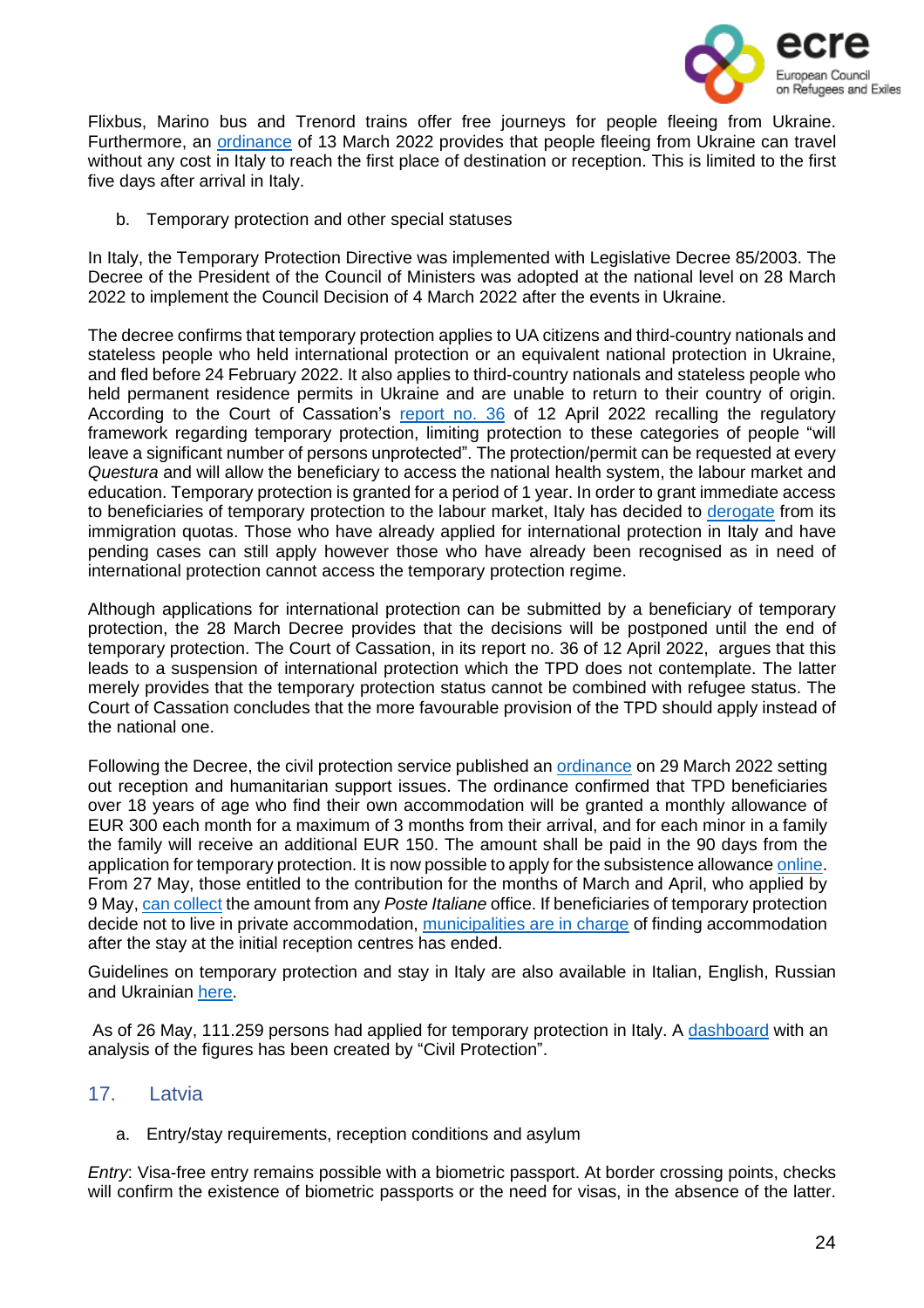

The Ministry has [indicated](https://leta.lv/home/important/3B111392-D547-4CCC-8BC2-68F8C547B167/) that UA citizens who have biometric passports and do not need social assistance or accommodation can stay in Latvia for up to 90 days per year without informing the state authorities. If a person arrives without travel documents the identity of the person will be confirmed in cooperation with the competent Ukrainian authorities. More detailed information in English, Ukrainian and Russian can be found [here.](https://www.pmlp.gov.lv/en/article/information-about-arrival-and-staying-latvia)

The lack of valid travel documents will not be an obstacle to entering Latvia for UA nationals; similarly, the lack of medical COVID-related documents, such as tests or vaccination certificates, will not impede entry for UA nationals.

*Stay*: People fleeing from Ukraine should inform the State Border Guard officials if they do not have accommodation; 6,500 places have been made available for [accommodation.](https://www.lsm.lv/raksts/zinas/latvija/ukrainas-beglu-izmitinasanas-vietu-pielagosanai-nepieciesami-aptuveni-30-miljoni-eiro.a452838/) The government has created a [portal](https://cak-iem-gov-lv.translate.goog/login?_x_tr_sl=lv&_x_tr_tl=en&_x_tr_hl=es) where Latvian residents can offer a place of accommodation for people displaced from Ukraine. Social support, food and medical care will be offered to all UA nationals arriving in Latvia. Accommodation and meals are provided for free during the first 90 days. On May 26, the Parliament [agreed](https://www-lsm-lv.translate.goog/raksts/zinas/latvija/ukrainas-kara-begliem-latvija-pagarina-atbalstu-par-30-dienam.a458564/?utm_source=lsm&utm_medium=widget-v2&utm_campaign=widget-v2&_x_tr_sl=lv&_x_tr_tl=en&_x_tr_hl=es) to extend the support for another 30 days for those who had applied for the benefits before 24 May. On 25 May, the government decided to reduce the fee for tourist accommodation from EUR 20 to EUR 15 per day and from EUR 15 to EUR 10 for meals. As a result, some tourist accommodations have announced that they will stop accommodating people fleeing from Ukraine. More information can be found [here.](https://www-lsm-lv.translate.goog/raksts/zinas/latvija/riga-isa-laika-japarmitina-570-ukrainas-begli-palidzes-atrast-darbu.a458482/?utm_source=lsm&utm_medium=theme&utm_campaign=theme&_x_tr_sl=lv&_x_tr_tl=en&_x_tr_hl=es) Private individuals who accommodate UA nationals at their homes can receive a [compensation](https://www.ukraine-latvia.com/#arrival) upon request of EUR 100 per month for the first person and an extra EUR 50 for each subsequent person but they can never receive more than EUR 300. Latvia has also [announced](https://www.oecd.org/publications/rights-and-support-for-ukrainian-refugees-in-receiving-countries-09beb886-en.htm) that, as an alternative, they can help with the rent for up to EUR 400 per month. In the event of urgent medical assistance upon arrival, UA nationals are urged to inform border officials or call 113. A hotline has been created to inform on services and support available in Riga (+371 27 380 380). Support centers have opened in [several](https://www.ukraine-latvia.com/#arrival) cities for those fleeing Ukraine. Employment opportunities for UA citizens can be found [here](https://cv.lv/ru/search?limit=20&offset=0&suitableForRefugees=true) and [here.](https://ukrainetolatvia.teamtailor.com/) On 26 May, the Ukrainian Citizens' Support Center organised an [event](https://www-lsm-lv.translate.goog/raksts/zinas/latvija/riga-isa-laika-japarmitina-570-ukrainas-begli-palidzes-atrast-darbu.a458482/?utm_source=lsm&utm_medium=theme&utm_campaign=theme&_x_tr_sl=lv&_x_tr_tl=en&_x_tr_hl=es) to help UA nationals meet employers.

Different types of social support services are available for those fleeing Ukraine, such as a one-off benefit in a crisis situation of EUR 272 for an adult and EUR 190 for a child. An additional monthly allowance of EUR 109 will be granted for the first person in a Ukrainian household and EUR 76 for each subsequent person. More information can be found [here.](https://www.ukraine-latvia.com/#arrival)

On 5 April, the Cabinet of Ministers amended the Law on Support of the Civilian Population of Ukraine to provide additional support for housing, employment and education. Amongst other measures, the Law provides that exceptions will be made when documents cannot be obtained and that employers can hire a UA national without conducting the first mandatory health exam within the first three months. More information can be found [here.](https://www.pmlp.gov.lv/en/article/zakon-pro-pidtrimku-civilnogo-naselennya-ukraini-dopovnyuetsya-mekhanizmami-pidtrimki-u-sferi-prozhivannya-pracevlashtuvannya-ta-osviti) On May 31, the government expressed its support to the Ministry of Education and Science's proposal to organise [summer](https://www-lsm-lv.translate.goog/raksts/zinas/latvija/vasaras-nometnu-organizesanai-ukrainu-berniem-pieskir-613-180-eiro.a459421/?utm_source=lsm&utm_medium=theme&utm_campaign=theme&_x_tr_sl=lv&_x_tr_tl=en&_x_tr_hl=es) camps to promote the integration of Ukrainian citizens. EUR 613,180 have been allocated for the project. UA nationals enrolled in higher education in Latvia can receive a scholarship of EUR 140 per month until the end of June. If a Latvian institution offers an unpaid internship to a UA national, the State will provide a research grant of EUR 900 per month until the end of August. For more information, you can access this [webpage.](https://www.ukraine-latvia.com/#arrival)

b. Temporary protection and other special statuses

In Latvia, the temporary protection status is available for UA citizens, TCNs who are unable to return to their country of origin, and family members resident in UA on or before 24 February 2022 for a period of 1 year.

As of 23 May, 24,098 people displaced from Ukraine have [received](https://www.lsm.lv/raksts/zinas/latvija/ukrainas-beglu-skaits-latvija-sasniedzis-30-000-skolas-macas-4000-ukrainu-beglu-berni.a458074/) temporary protection.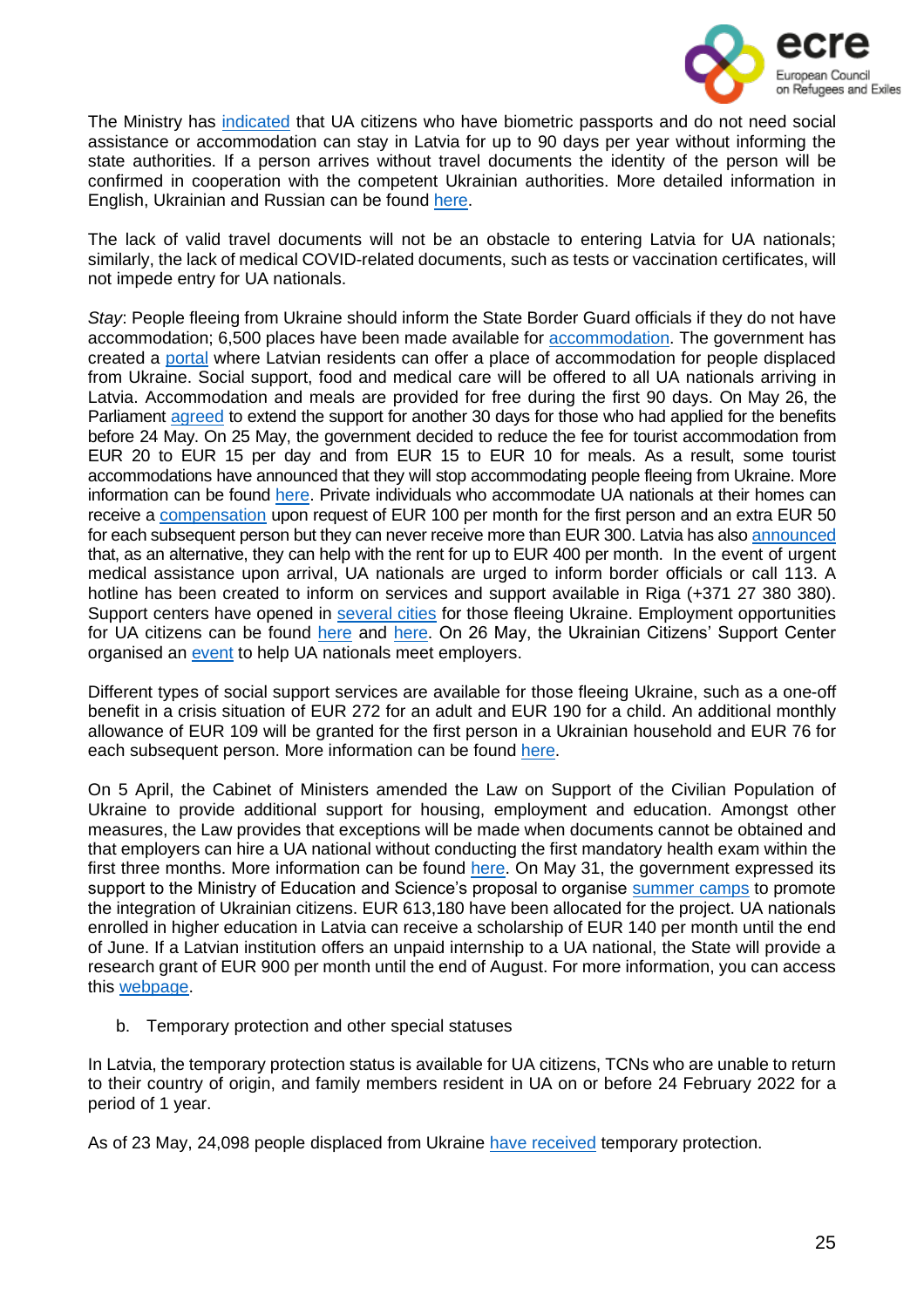

# 18. Lithuania

<span id="page-25-0"></span>a. Entry/stay requirements, reception conditions and asylum

Visa-free entry is possible for UA nationals with biometric passports. UA nationals who have nowhere to stay in Lithuania must register with the Alytus Migration Department immediately upon arrival. UA nationals who have a place to stay in Lithuania must register too but they can do so in any Migration Department across the country (information on addresses in different cities available in [Ukrainian,](https://migracija.lrv.lt/lt/naudinga-informacija/ukraina-ukrayina-ukraina-ukraine/informatsiia-dlia-gromadian-ukrayini) [Russian](https://migracija.lrv.lt/lt/naudinga-informacija/ukraina-ukrayina-ukraina-ukraine/informatsiia-dlia-grazhdan-ukrainy) and [English\)](https://migracija.lrv.lt/lt/naudinga-informacija/ukraina-ukrayina-ukraina-ukraine/information-for-ukrainian-citizens). It is advised that individuals fill in an electronic [application](https://migracija.lrv.lt/uploads/migracija/documents/files/Migris%20paskyros%20suk%C5%ABrimo%20ir%20LLG%20pra%C5%A1ymo%20pildymo%20atmintin%C4%97%20-%20savanoriams(2).pdf) for a residence permit before arriving for registration. The Identity Documents Personalisation Centre (IDCP) has [announced](https://migracija.lrv.lt/en/news/temporary-changes-to-passport-deadlines-from-20-april) that the urgent issuance of a document within 1 and 5 working days will be abandoned. Documents will now be issued within a month.

[According](https://www.lrt.lt/en/news-in-english/19/1629175/lithuania-facilitates-migration-procedures-for-refugees-from-ukraine) to the state news agency, UA nationals who benefit from the visa waiver or have a valid Schengen visa, as well as those who have been issued a national visa or a temporary residence permit on humanitarian grounds will have the right to work in Lithuania and will be relieved from the obligation to obtain a work permit. In addition, temporary protection holders will be [exempt](https://lrv.lt/lt/naujienos/j-siugzdiniene-ukrainieciai-spes-ismokti-lietuviskai-jiems-turime-sudaryti-galimybes-dirbti-jau-dabar) from language requirements in certain jobs (such as teaching) to facilitate access to the labour market for a period of two years. As of 4 May, 1 in 3 UA nationals had [found](https://www.lrt.lt/en/news-in-english/19/1687228/one-in-three-ukrainian-refugees-found-jobs-in-lithuania-ministry) a job in Lithuania.

On 4 May, the government [decided](https://lrv-lt.translate.goog/lt/naujienos/ukrainieciu-vaiku-svietimo-reikmems-papildomi-6-7-mln-euru?_x_tr_sl=lt&_x_tr_tl=en&_x_tr_hl=es&_x_tr_pto=op) to allocate an additional EUR 1.9 million to fund the education and school transport of children displaced from Ukraine. Different measures for the organization of the education process of UA children have been [adopted,](https://migracija.lrv.lt/lt/naudinga-informacija/ukraina-ukrayina-ukraina-ukraine/information-for-ukrainian-citizens-1/information-on-the-organization-of-the-educational-process-for-ukrainian-children) such as an All-Ukrainian online school. Moreover, if the institutional capacity allows it, Lithuania will [sponsor](https://www.oecd.org/publications/rights-and-support-for-ukrainian-refugees-in-receiving-countries-09beb886-en.htm) the studies of people displaced from Ukraine. On 18 May, the government [approved](https://lrv-lt.translate.goog/lt/naujienos/lietuvoje-besikuriantiems-ukrainos-verslams-2-mln-euru-subsidiju?_x_tr_sl=lt&_x_tr_tl=en&_x_tr_hl=es&_x_tr_pto=op) a proposal to offer a total of EUR 2 million in subsidies to Ukrainian companies that decide to start operations in Lithuania, in order to cover their establishment in the country.

At the registration centre, there are [arrangements](https://migracija.lrv.lt/lt/naudinga-informacija/ukraina-ukrayina-ukraina-ukraine/information-for-ukrainian-citizens) for detailed information provision on the possibilities for stay in Lithuania and provision of temporary accommodation (with municipalities or private individuals), food rations and basic medical care. Registration for accommodation can also be done online [here.](https://stipruskartu.lt/form-en-help/) The Government [offers](https://www.lrt.lt/en/news-in-english/19/1690662/while-society-mobilises-lithuanian-government-does-little-to-help-accommodate-ukrainian-refugees) an incentive for Lithuanian residents offering their house to accommodate people fleeing Ukraine; EUR 150 for the first person and EUR 50 for each subsequent person. The compensation is paid for a maximum of three months.

Once beneficiaries of temporary protection are no longer in the initial registration centre, the [municipalities](https://read.oecd-ilibrary.org/social-issues-migration-health/rights-and-support-for-ukrainian-refugees-in-receiving-countries_09beb886-en#page1) are in charge of finding an accommodation for them. Beneficiaries of temporary protection [receive](https://www.oecd.org/publications/rights-and-support-for-ukrainian-refugees-in-receiving-countries-09beb886-en.htm) a financial assistance of EUR 129 per month for a single adult.

There is a suspension of returns to UA. Individuals arriving from Ukraine are advised to not apply for asylum but to obtain temporary protection instead.

Free psychological assistance is provided by calling +37066465792. Other contacts of interest can be found [here.](https://lrv.lt/lt/informacija-apie-situacija-ukrainoje/aktuali-informacija-1/information-for-ukrainian-citizens)

LGT (train service) [offers](https://ltgcargo.ua/en/news/ukrainian-citizens-will-be-able-to-travel-by-train-in-lithuania-free-of-charge/) free train transportation for journeys within Lithuania.

b. Temporary protection and other statuses

After registration, UA nationals may apply for and obtain a temporary residence permit in Lithuania (for 1 year) or a national visa (for 1 year). The duration of temporary protection is of 1 year and it is renewable for another year. Information is not available on all categories of people to whom temporary protection has been extended. National visas will not be issued to citizens of Ukraine who are not holders of valid foreign passports, but applications for temporary residence permits for humanitarian reasons will be accepted. Ukrainian citizens holding biometric passports and whose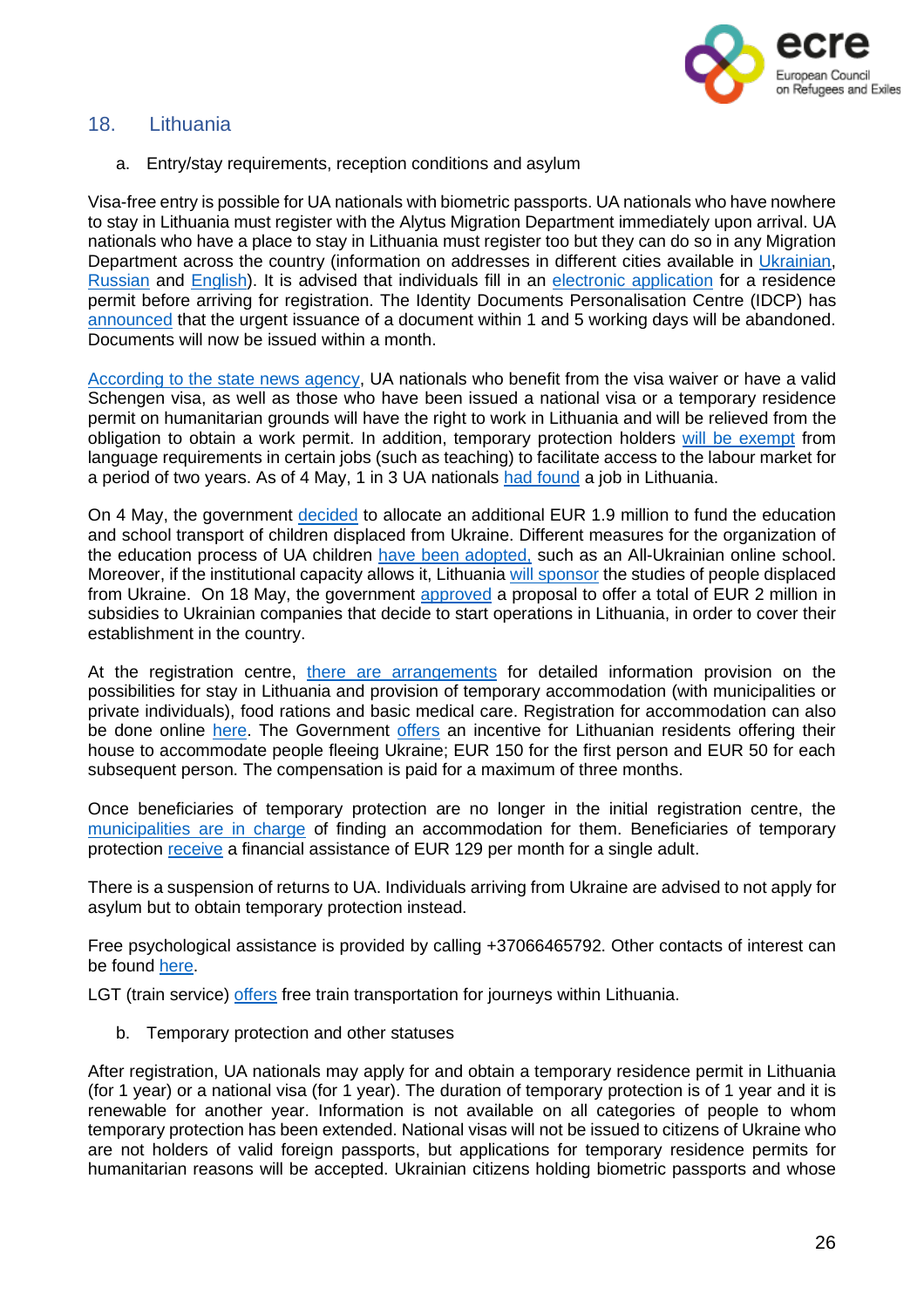

national visas or temporary residence permits expire in the Republic of Lithuania can immediately be part of the 90-day visa-free regime upon the expiry of these documents. Detailed information can also be found [here.](https://rise.articulate.com/share/B4LAPySg0wKNxwuo_I1h4BLmipJICVX2#/lessons/vuXKAFsCM0DdkITYH2XeZQrcVQ2eBZ98)

#### 19. Luxembourg

<span id="page-26-0"></span>a. Entry/stay requirements, reception conditions and asylum

Displaced people arriving from Ukraine to Luxembourg are asked to contact the Directorate of Immigration (at [immigration.desk@mae.etat.lu\)](mailto:immigration.desk@mae.etat.lu) and submit a [form](https://maee.gouvernement.lu/en/services-aux-citoyens/accueil-de-personnes-ukraine.html) to make their presence known and begin a temporary protection or regularisation application. Once the form has been submitted, the Directorate of Immigration will contact the person to fix an appointment. This procedure is also applicable to individuals accommodated by private persons.

An emergency reception centre is available 24/7 at 2454 Luxembourg-Kirchberg to provide accommodation and food to people on initial arrival. More information can be found [here.](https://maee.gouvernement.lu/en/services-aux-citoyens/accueil-de-personnes-ukraine.html) Then people will be moved to a collective housing structure owned by the State. Residents of Luxembourg offering accommodation to UA nationals are requested to contact +352 621 796 780 or [Ukraine@zesummeliewen.lu.](mailto:Ukraine@zesummeliewen.lu)

If a person arrives from Ukraine with their car, they must proceed to its registration in Luxembourg within 6 months of arrival.

b. Temporary protection or other special statuses

Temporary protection applies to

- (1) UA nationals residing in Ukraine before 24 February
- (2) TCNs and stateless persons who had been granted international protection in Ukraine before 24 February
- (3) family members of the above groups, irrespective of their nationality
- (4) TCNs and stateless persons who can prove they were legally residing in Ukraine before 24 February on the basis of a valid residence permit and are unable to return to their country of origin.

It also applies to those who have left Ukraine since 24 February 2022 or shortly before due to the conflict (these are persons who fled when tensions were already arising in Ukraine or who found themselves in the EU just before 24 February and who cannot return to Ukraine). Temporary protection is granted for a period of 1 years and it is reenwable each 6 months for a maximum of 3 years. More information on applying for protection can be found [here.](https://guichet.public.lu/en/citoyens/immigration/ukraine/protection-temporaire.html)

Beneficiaries of temporary protection can apply for family reunification with members of their family who have been conferred temporary protection in another Member State and with those who have not yet entered the EU.

Beneficiaries of temporary protection who do not have sufficient means of subsistence or support from a private person are entitled to material assistance from the National Reception Office ("Office national de l'accueil") and can stay in an ONA accommodation facility. The material support will be provided based on the composition of the household, the age of the members of the households and their financial resources. Beneficiaries of temporary protection who live in private accommodation are also entitled to material assistance consisting of a monthly allowance, monthly food assistance, bi-annual clothing assistance, annual support with school supplies and access to medical care and coverage of related expenses. More information can be found [here.](https://maee.gouvernement.lu/en/services-aux-citoyens/accueil-de-personnes-ukraine/FAQ.html)

Luxembourg has also [announced](https://gouvernement.lu/en/actualites/toutes_actualites/communiques/2022/03-mars/18-accueil-eleves-ukrainiens.html) plans for the provision of education for all children fleeing Ukraine, with a focus on international public schools which have flexible language provisions. Measures have been introduced to employ Ukrainian teachers with the aim of facilitating the education of children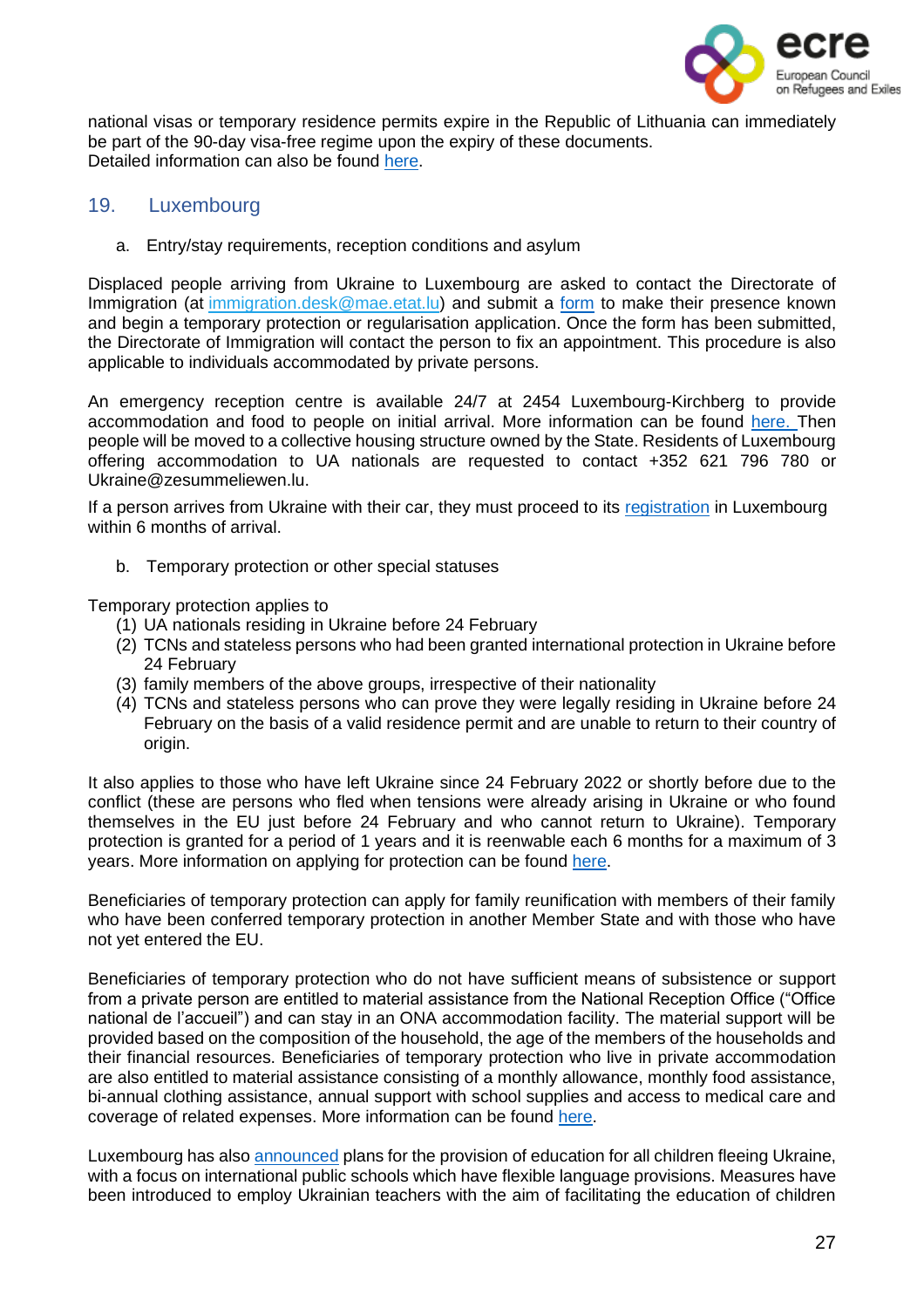

displaced from Ukraine. A hotline (+352 247-76976) in Ukrainian has been created to provide information regarding the Luxembourg school system. Before being able to attend school, children displaced from Ukraine have to take a health and social check-up. An appointment can be scheduled by calling +352 247 65533 (then press 3). Once individuals have been formally granted temporary protection status, they can freely access the national labour market without a specific permission. The persons concerned can also [register](https://maee.gouvernement.lu/en/services-aux-citoyens/accueil-de-personnes-ukraine/FAQ.html) as job seekers with the National Employment Agency (ADEM) which has [created](https://www.oecd.org/publications/rights-and-support-for-ukrainian-refugees-in-receiving-countries-09beb886-en.htm) a specific unit for beneficiaries of temporary protection. Beneficiaries of temporary protection can conclude contracts of indeterminate duration and have the right to be self-employed. Employers willing to hire beneficiaries of temporary protection can contact +352 247 88000 or employeur@adem.etat.lu.

#### 20. Malta

<span id="page-27-0"></span>a. Entry/stay requirements, reception conditions and asylum

UA nationals can travel without a visa to Malta and the pre-approval for travel requirement has been lifted for those wishing to seek asylum.

*COVID-related entry restrictions*: All passengers fleeing from Ukraine will be accepted subject to quarantine. The Ministry for Foreign and European Affairs is offering to cover the accommodation costs of UA nationals and their dependents in hotels recognised as quarantine locations. For more information, see [here.](https://foreignandeu.gov.mt/en/Government/Press%2520Releases/Pages/The-Ministry-for-Foreign-and-European-Affairs-is-offering-to-cover-the-accommodation-costs-of-Ukrainian-nationals-and-their.aspx)

Those fleeing the conflict in Ukraine are [exempt](https://maltarefugeecouncil.org.mt/Ukraine-Info-Fees-for-recognition-of-degrees-waived-for-Temporary) from the fees of the procedures for having qualifications recognised in Malta. Beneficiaries of temporary protection [receive](https://www.oecd.org/publications/rights-and-support-for-ukrainian-refugees-in-receiving-countries-09beb886-en.htm) a financial assistance of 111,18 per person and EUR 8.15 per additional person. Moreover, Malta organizes vocational training for beneficiaries of temporary protection.

b. Temporary protection and other special statuses

The TPD applies to UA nationals and to TCNs and stateless persons who can prove that they had permanent legal residency in Ukraine before 24 February 2022 and who are unable to return to their country of origin in safe and durable conditions. The onus to establish eligibility for this protection falls on the TCN or stateless person concerned. As of yet, protection has not been extended to include those without permanent legal residency. Temporary protection is granted for a period of 1 year and, if the situation continues, it can be renewed for another two periods of 6 months.

More information on how the protection is implemented in Malta and how to apply can be found [here.](https://homeaffairs.gov.mt/en/MHAS-Departments/International%20Protection%20Agency/Pages/Temporary-Protection-Directive---Ukraine.aspx)

Requests for temporary protection have to be submitted before the International Protection Agency (IPA). To obtain a residence permit, TP beneficiaries need to book an appointment with the Identity Malta office [\(noneu.ima@gov.mt\)](mailto:noneu.ima@gov.mt). General information on entering Malta, accommodation, psychological support and other practical advice can be found [here](https://maltarefugeecouncil.org.mt/Ukraine-Info-Ukraine-Community-Crisis-Centre-Malta)

# 21. Moldova

<span id="page-27-1"></span>a. Entry/stay requirements, reception conditions and asylum

Ukrainians can enter Moldova with their ID if they do not have a passport. A COVID certificate is not required and it is possible to drive in without a green card so long as the card is requested and received within 24 hours. A hotline has been set up (0800 015 27) and related calls to 112 will be transferred to the hotline. A [Facebook](https://www.facebook.com/groups/347615063908402) group has been set up with useful information. More information is available [here](https://t.me/prima_sursa_md/24) (state Telegram channel, info in UA).

Information on free accommodation and other practical topics can be found [here](https://simpals.999.md/help_refugees) and [here.](https://cda.md/2022/02/24/how-to-apply-for-asylum-in-moldova/) UA nationals are allowed to work without a work permit (see national legislation in Romanian [here\)](https://gov.md/sites/default/files/document/attachments/dispozitia_cse_4_01.03.2022.pdf).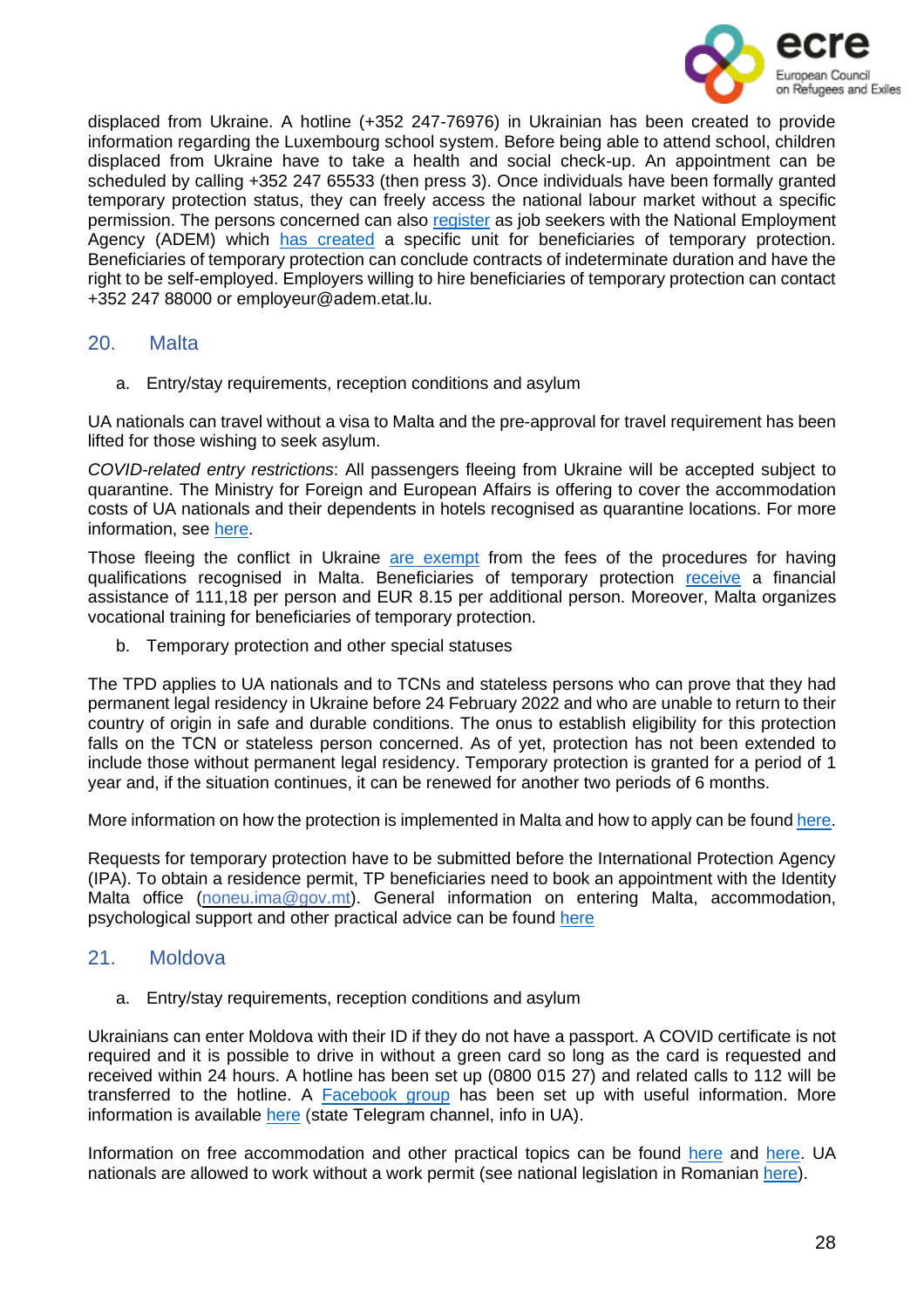

b. Temporary protection and other special statuses

Moldova allows Ukrainian citizens to stay on its territory for 90 days without any special permission. This right is expected to be prolonged if the circumstances do not change. Since 19 April, UA citizens can access [reproductive](https://gov.md/en/content/ukrainian-refugees-benefit-free-charge-reproductive-health-services) health services free of charge.

#### 22. The Netherlands

<span id="page-28-0"></span>a. Entry/stay requirements, reception conditions and asylum

The Dutch immigration service (IND) has released [guidance](https://ind.nl/oekraine/Paginas/Naar-Nederland-komen-en-opvang.aspx) on entry/stay requirements for UA nationals. Ukrainians can stay in the Netherlands for 90 days visa-free. Those who are registered at the IND may stay in the country until at least 4 March 2023 and this may be extended by a maximum of 3 years. Upon arrival to the Netherlands and, on certain conditions, it is possible to [travel](https://www.refugeehelp.nl/get-help/travel/important-information) for free on NS trains. From 1 June, it is no longer possible to travel free of charge on any other public transportation.

As of 28 February 2022, the IND will not deliver any decisions on asylum applications made by UA nationals; deportations to UA are also suspended. Both measures will be valid for a duration of 6 months and subject to certain exceptions (Dublin cases, where the person has been granted protection in another EU Member State, exclusion ground such as commission of war crimes/threat to public order or national security). For more information, see [here.](https://ind.nl/Paginas/oekraine-gevolgen-verblijf-en-aanvragen.aspx)

It is not necessary to report to the IND on arrival. Municipalities are organising special reception facilities for arrivals and there will be IND contacts at all reception locations. More information is available at the following links on reception facilities in [Maastricht,](https://www.gemeentemaastricht.nl/en/ukraine) [Amsterdam,](https://www.amsterdam.nl/en/news/amsterdam-supports-ukraine/) The [Hague](https://www.denhaag.nl/en/municipality-of-the-hague/ukraine/ukraine-frequently-asked-questions.htm) and [Groningen.](https://iwcn.nl/ukraine/?cn-reloaded=1) Central reception places have been [set](https://ind.nl/oekraine/Paginas/Naar-Nederland-komen-en-opvang.aspx) up at Utrecht Centraal and Amsterdam Centraal stations.

Healthcare is **fully [reimbursed](https://www.refugeehelp.nl/get-help/category/health-care)** for people displaced from Ukraine if they do not have insurance and are in need of medically necessary care.

People displaced from Ukraine with an Ukrainian driving license can drive in the Netherlands for 185 days. After that period, they will have to obtain a Dutch driving license. More information can be found [here.](https://www.refugeehelp.nl/get-help/travel/car)

The State Secretary [indicated](https://www.dienstterugkeerenvertrek.nl/actueel/nieuws/2022/03/31/terugkeerondersteuning-niet-oekrainers) that all TCNs coming from Ukraine , irrespective of their nationality, can be eligible to the basic departure and reintegration support.

b. Temporary protection and other special statuses

The Netherlands has implemented the TPD introducing detailed national [measures](https://ind.nl/en/ukraine/Pages/Temporary-scheme-Ukraine.aspx) and extending the scope of protection. The scope covers:

- (1) UA nationals who left UA after 26 November 2021
- (2) UA nationals who left UA before 27 November 2021 and on that date had been in the Netherlands for a longer period of time on a residence permit or following an application for asylum *and* who can prove that they were in the Netherlands before 27 November 2021 and not in another EU country.
- (3) Non-UA nationals provided that they left Ukraine after 26 November 2021 and that on 23 February 2022 they were recognised as refugees by Ukraine; or they left Ukraine after 26 November 2021 and on 23 February 2022 they had a valid Ukrainian residence permit.
- (4) Family members of the above groups.

UA citizens first need to register in the Personal Records Database (BRP) of their local townhall. Then, they will have to submit an asylum application to the IND, but this will not be examined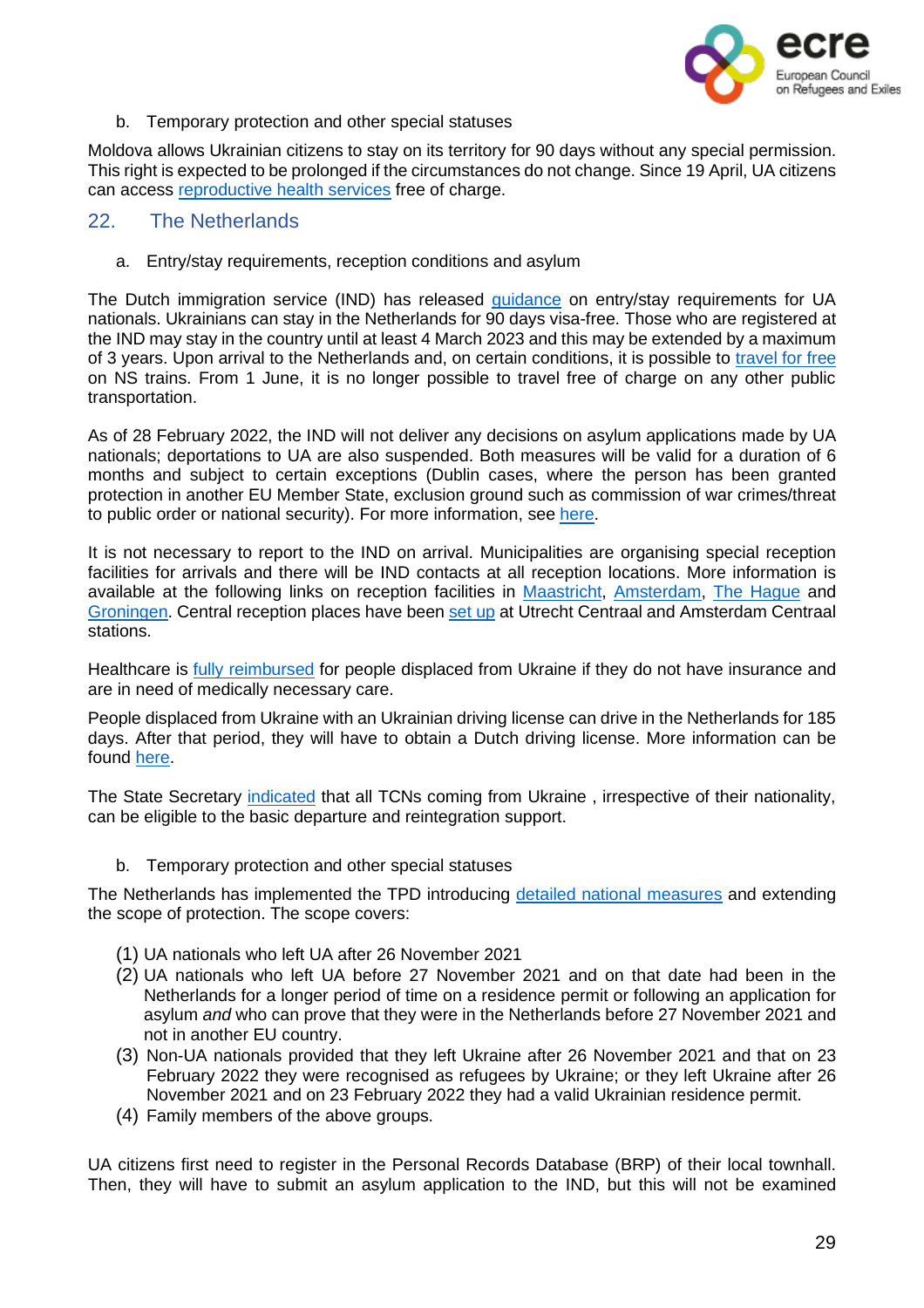

individually, i.e. the normal asylum procedure does not apply to them (a special location to make the applications was planned from mid-May). Temporary protection status is conferred for a period of 1 year and it is renewable for a maximum of 3 years. More information on how to receive the status is available [here](https://ind.nl/en/ukraine/Pages/Temporary-scheme-Ukraine.aspx) and [here.](https://www.refugeehelp.nl/get-help/category/legal-registration)

Certain [relaxations](https://ind.nl/oekraine/Paginas/Versoepelingen-verblijfsvergunningen-Oekra%C3%AFners-.aspx) of the rules have been introduced for Ukrainians concerning residence permits. For those in the Netherlands on a short-stay visa or present during the time that a visa is not required, if they and their sponsors meet the conditions for the residence permit, they can apply directly for a residence permit without having first obtained a temporary residence permit (mvv).

Those employing people fleeing from Ukraine do not need to apply for a work permit but, from 1 April, they must notify the Employee Insurance Agency. However, as of 1 May, these rules are only applicable to people with Ukrainian nationality. As of 15 April, employers must report at least two days before the job starts.

Since 1 April, it is expected that UA nationals will receive a living allowance of EUR 260 per person per month. The allowance will only be allocated as long as the person is unemployed. If the person finds a job, the rest of the family members will still receive the financial help. Adults who live with a host family will receive EUR 215 per month and children will receive an extra EUR 55 per month. For more information, see [here.](https://www.refugeehelp.nl/get-help/category/work-income)

#### 23. Norway

<span id="page-29-0"></span>a. Entry/stay requirements, reception conditions and asylum

Visa-free travel with biometric passports remains possible. A [dedicated](https://www.udi.no/en/important-messages/information-regarding-the-situation-in-ukraine/) page with further details for UA nationals has been created by the authorities. The Directorate for Integration and Diversity has launched a [portal](https://www-imdi-no.translate.goog/ukraina/informasjon-pa-eget-sprak/?_x_tr_sl=no&_x_tr_tl=en&_x_tr_hl=es) with further information for people displaced from Ukraine.

Reception capacity is [expected](https://www.regjeringen.no/en/aktuelt/temporary-collective-protection-for-ukrainians/id2903140/) to increase. Norwegian authorities no longer [consider](https://www.udi.no/en/important-messages/information-regarding-the-situation-in-ukraine/#link-30069) Ukraine a safe [country](https://www.udi.no/en/important-messages/information-regarding-the-situation-in-ukraine/#link-30069) and returns to UA have been suspended.

b. Temporary protection and other special statuses

A temporary, collective protection status will be available for UA citizens and others in Norway. It is granted to:

- (1) UA citizens who resided in UA before 24 February 2022.This includes UA nationals who were on holiday or visits outside Ukraine for up to 90 days prior 24 February.
- (2) persons who had been granted protection in UA before 24 February 2022
- (3) close family members of such persons regardless of nationality.

The status is also provided to UA citizens who had legal residence in Norway before 24 February or who been had granted the residence permit before that date but entered the country afterwards. The previous basis for being in Norway must have ended or will end in less than two months after the application for collective protection is introduced. Family members are those who, before 24 February 2022, were part of the same household as the person receiving collective protection.

Those who receive the temporary collective protection status will be granted a residence permit for up to a year and renewable for a maximum of 3 years which entitles them to health care, the right to work, the right to attend school, and a right (and obligation) to follow an introduction programme for those between 18 and 55. In order to access these rights, Ukrainians have to [register](https://www.regjeringen.no/en/aktuelt/ukrainians-in-norway-need-to-register/id2909704/) with the police. It is important that people who do not live in an asylum reception centre or emergency accommodation give their address to the police where they live. Beneficiaries of collective protection status [receive](https://read.oecd-ilibrary.org/social-issues-migration-health/rights-and-support-for-ukrainian-refugees-in-receiving-countries_09beb886-en#page1) NOK 859 per month for each adult. Single parents receive an extra NOK 456 and NOK 939 are provided for minors with a parent. For more information, see [here.](https://www.politiet.no/en/services/residence-permits-and-protection/the-war-in-ukraine/applying-for-collective-protection-as-a-ukrainian-national/#undefined) People who do not fall under the above categories will be assessed individually which is likely to involve considerations of international protection needs.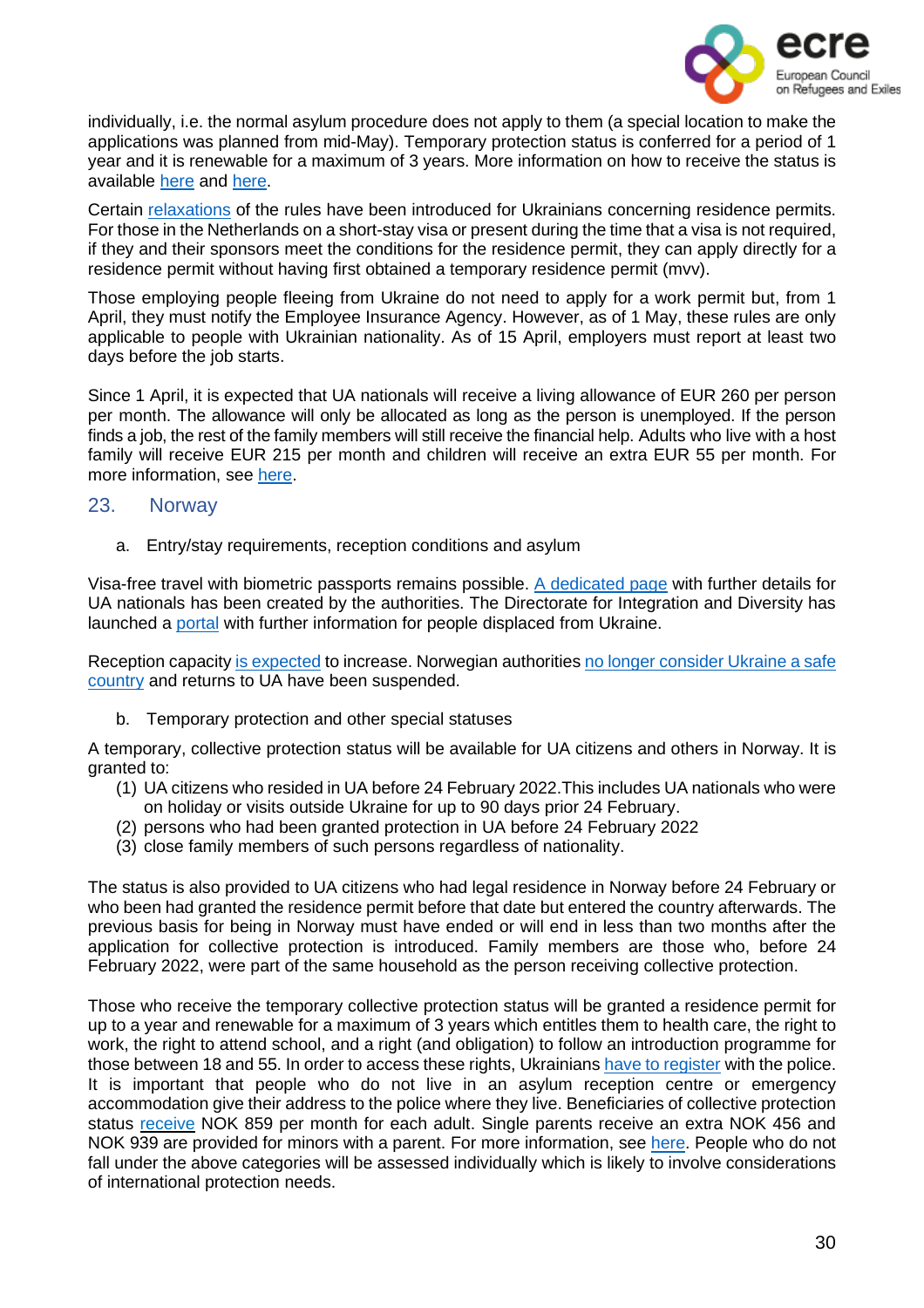

The Norwegian government has [proposed](https://www.regjeringen.no/en/aktuelt/proposal-for-temporary-amendments-to-the-child-welfare-act-to-handle-the-increase-in-refugees-from-ukraine-to-norway/id2910748/) temporary amendments to the Child Welfare Act which will be applied if a high number of people are displaced from Ukraine to Norway. The exemptions may only be applied if a high number of people displaced from Ukraine to Norway make it necessary to offer services to children, which is not the case as of 29 April. The amendments will include that unaccompanied children must stay in a home instead of in care centers. The temporary amendments will be in place until 1 July 2023.

In addition, the Norwegian Government has [proposed](https://www.regjeringen.no/en/aktuelt/the-norwegian-government-wants-to-ensure-that-ukrainian-refugees-are-included-more-quickly-in-norwegian-society2/id2910665/) changes to the introduction programmes for UA nationals. The aim is to maintain these programmes as a right and not an obligation by reducing their compulsory elements. For instance, the introduction programmes or the Norwegian language trainings would not be rendered compulsory.

Some of the decisions on collective [protection](https://www.udi.no/en/situation-in-ukraine/stay-in-norway/protection-asylum-in-norway/received-an-answer/) dated 7-9 May issued rejections even though they should have granted collective protection. UDI will send a letter those people who received incorrect decisions on their applications.

# <span id="page-30-0"></span>24. Portugal

a. Entry/stay requirements, reception conditions and asylum

The temporary protection status provides accommodation and subsistence allowances to beneficiaries who do not have financial resources of their own and provides for the issuance of a social security number, a healthcare system number, and employment registration. Those in need of accommodation can request support through email [\(sosucrania@acm.gov.pt\)](mailto:sosucrania@acm.gov.pt), filling an online form available in Portuguese, English and Ukrainian or by visiting one of the National Migrant Support Centres (CNAIM). More information can be found [here.](https://eportugal-gov-pt.translate.goog/migrantes-viver-e-trabalhar-em-portugal/ucrania-informacoes-e-apoios-disponiveis-em-portugal?_x_tr_sl=pt&_x_tr_tl=en&_x_tr_hl=es) The Government has created a special regime for the [Gateway](https://portugalforukraine-gov-pt.translate.goog/alojamento/?_x_tr_sl=pt&_x_tr_tl=en&_x_tr_hl=es) programme, which applies to people who are in an urgent need of accommodation, for those displaced from Ukraine. All beneficiaries of temporary protection can access the benefits of the programme, including a financial contribution to support the costs of accomodation in tourist resorts or renting a house, regardless of the individual's financial situation. The support is provided for an initial period of 18 months and it can be extended for up to 30 months. In addition, the government has [announced](https://eportugal.gov.pt/pt/noticias/servicos-de-comunicacoes-moveis-gratuitos-para-refugiados-da-ucrania) that it will give free mobile communications cards to those granted temporary protection.

The Portuguese government has launched an information platform to combine information on reception, protection and integration in one [place.](https://portugalforukraine.gov.pt/en/pagina-inicial-english/) Furthermore, it has created an [automated](https://portugalforukraine.gov.pt/en/contact-form/) [questionnaire](https://portugalforukraine.gov.pt/en/contact-form/) that will direct the persons to the competent public entity to answer their questions. Those fleeing the conflict in Ukraine in need of assistance can also contact the Government via email (sosucrania@acm.gov.pt) or telephone (+351 218106191 | 808257257). There is a list of documents with information for those displaced from Ukraine [here](https://www.acm.gov.pt/-/sos-ucrania) and other useful contacts can be found [here.](https://portugalforukraine.gov.pt/en/contacts/)

The Institute for Employment and Vocational Training (IEFP) has [opened](https://eportugal.gov.pt/pt/noticias/iefp-tem-novo-centro-de-contacto-em-ucraniano) a new contact number in Ukrainian (+351 215 803 470) to help UA nationals find a job. As well, the process of [recognition](https://eportugal-gov-pt.translate.goog/migrantes-viver-e-trabalhar-em-portugal/ucrania-informacoes-e-apoios-disponiveis-em-portugal/ucrania-cidadaos-refugiados-a-viver-em-portugal?_x_tr_sl=pt&_x_tr_tl=en&_x_tr_hl=es) of professional [qualifications](https://eportugal-gov-pt.translate.goog/migrantes-viver-e-trabalhar-em-portugal/ucrania-informacoes-e-apoios-disponiveis-em-portugal/ucrania-cidadaos-refugiados-a-viver-em-portugal?_x_tr_sl=pt&_x_tr_tl=en&_x_tr_hl=es) has been simplified for UA nationals. Moreover, companies willing to recruit UA nationals are asked to fill out a [form.](https://portugalforukraine.gov.pt/en/employment-and-training/) The IEFP will then contact the UA nationals that meet the requirements of a company and will formalise the hiring process. It will also provide these UA nationals with Portuguese language courses. The Ministry of Education and RTP (broadcaster) have launched [#EstudoEmCasa](https://eportugal.gov.pt/pt/noticias/ministerio-da-educacao-e-rtp-lancam-estudoemcasa-para-ucranianos) to facilitate the integration of UA nationals by providing Portuguese language classes online.

The National Health Service [monitors](https://eportugal-gov-pt.translate.goog/migrantes-viver-e-trabalhar-em-portugal/ucrania-informacoes-e-apoios-disponiveis-em-portugal/ucrania-cidadaos-refugiados-a-viver-em-portugal?_x_tr_sl=pt&_x_tr_tl=en&_x_tr_hl=es) the health of young people arriving from Ukraine at Dona Estefânia Hospital. The services are available in Ukrainian. C[P offers](https://eportugal-gov-pt.translate.goog/migrantes-viver-e-trabalhar-em-portugal/ucrania-informacoes-e-apoios-disponiveis-em-portugal?_x_tr_sl=pt&_x_tr_tl=en&_x_tr_hl=es) free train tickets within Portugal upon presentation of an Ukrainian passport or identity card and the ticket used to enter the country. Before obtaining temporary protection, it is possible to drive with a foreign driving licence for 185 days in Portugal. Once temporary protection is granted, it is possible to drive for 90 days. After this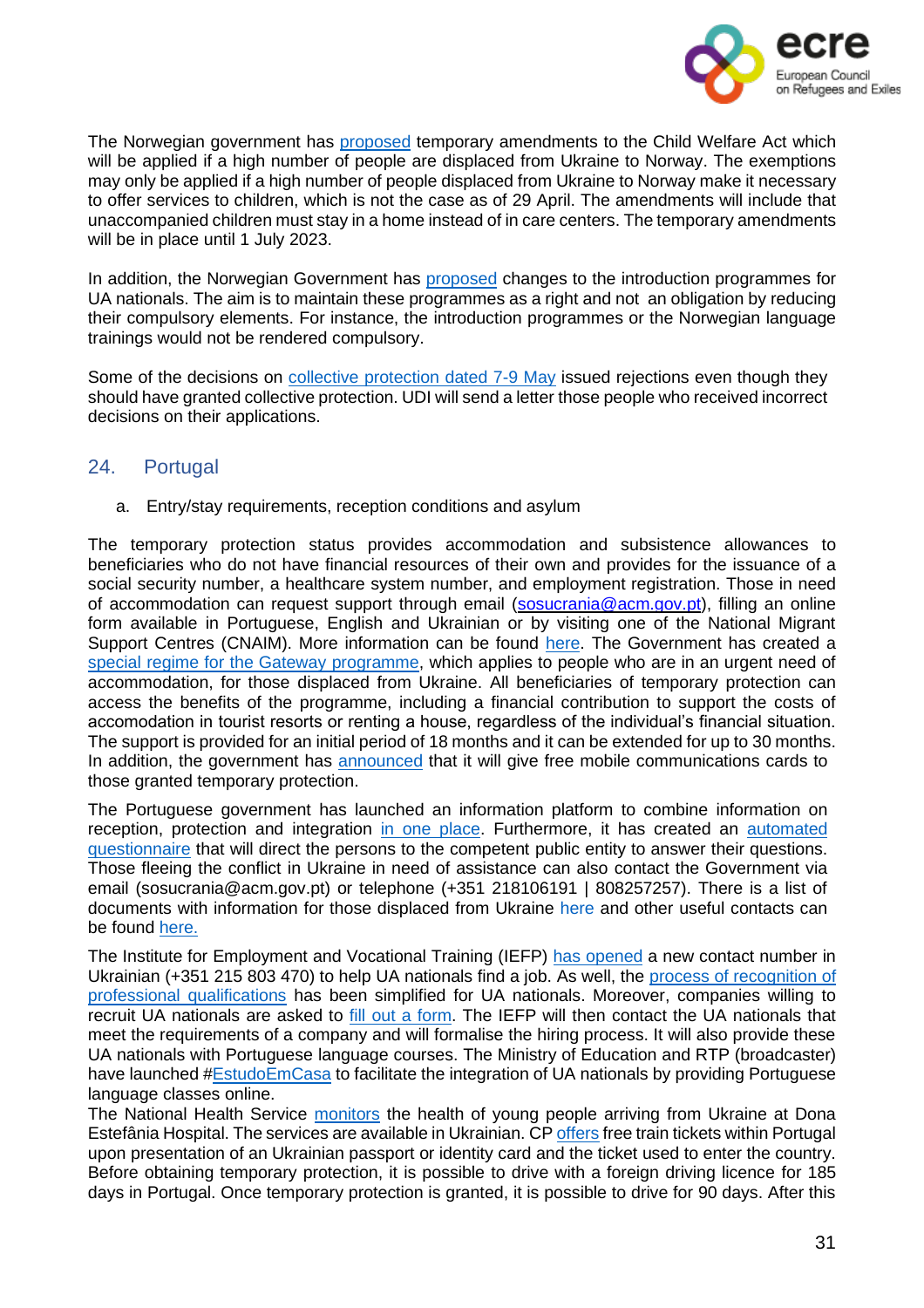

period, it is necessary to exchange the foreign permit with a Portuguese one.

b. Temporary protection and other special statuses

An online platform for remote submissions of temporary protection requests is available [here.](https://sefforukraine.sef.pt/) The requests for people under 18 have to be made in person at one of the Immigration and Border Service offices (SEF). There are specific SEF bureaus to collect [biometric](https://www.acm.gov.pt/-/sos-ucrania) data from Ukrainian minors. The [Resolution](https://bit.ly/3tlPx7b) of the Council of Ministers has broadened the scope of the TPD regime to include all third-country nationals and stateless persons who were residents or had a long-term visa in Ukraine and whose safe and durable return to their country of origin is not possible. Temporary protection is granted for a period of 1 year and it can be renewed each 6 months for a maximum of 3 years. Specialised locations have been provided for citizens fleeing Ukraine to apply for temporary protection in the three CNAIM in Lisbon, Faro and Porto. The requests can also be made at any of the Local Support Centres for the Integration of Migrants. The list of locations is available [here.](https://imigrante.sef.pt/deslocacao-sef/)

Another platform has been set up focusing on unaccompanied children, available [here.](https://portugalforukraine.gov.pt/registo-e-protecao-de-criancas-deslocadas-da-ucrania/)

# 25. Poland

<span id="page-31-0"></span>a. Entry/stay requirements, reception conditions and asylum

Although the situation remains very dynamic in Poland, the authorities seem to be proceeding based on existing measures on entry based on biometric passports, visas and asylum. More detailed information on entry is available [here](https://ukraina.interwencjaprawna.pl/en/) (in English). [Amendments](https://www.dziennikustaw.gov.pl/D2022000046201.pdf) to entry-related regulations have suspended COVID-related quarantine and testing requirements and allow regular movement at the border crossings with Ukraine. Moreover, Poland offers free covid-19 vaccines for UA nationals. For more information, see [here.](https://www.gov.pl/web/ua)

Public transport in [certain](https://visitukraine.today/blog/467/europe-cancels-free-travel-for-ukrainians-list-of-countries) cities will not be free of charge for people displaced from Ukraine from 1 June. People displaced from Ukraine can use [Flixbus](https://corporate.flixbus.com/flixbus-supports-ukraine/) from Ukraine to Poland. PKP intercity trains will [continue](https://www.gov.pl/web/ua/Z-1-chervnya-vy-zmozhete-skorystatysya-bezkoshtovnym-proyizdom-zaliznytseyu-za-novymy-pravylamy) to be free of charge from 1 June for UA minors, women, men over 60 and men with disabilities aged 18-60. [Uber](https://www.uber.com/uk-UA/newsroom/update-on-our-support-for-ukraine/) is also offering trips free of charge from the Ukrainian border cities to Poland.

Pursuant to the amendments of 8 April to the Special Act, the deadline of 60 days for the authorities to issue decisions on residence permits has been suspended until 31 December 2022. Local authorities and volunteers [have](https://fra.europa.eu/sites/default/files/fra_uploads/fra-2022-ukraine-bulletin-1_en.pdf) set up reception centres close to the borders. A list of newly formed reception facilities is available [here.](https://www.gov.pl/web/ua) [According](https://fra.europa.eu/sites/default/files/fra_uploads/fra-2022-ukraine-bulletin-1_en.pdf) to the FRA, although the provision of food is adequate, there is a lack of medical staff and psychological support at the reception centres. At the reception points in Chelm, there is a lack of volunteer at night or during working hours or additional Russian and Ukrainian speaking volunteers. Furthermore, there are poor sanitary conditions in larger facilities. There is also an amendment to the ordinance on guarded centres and arrests for foreigners. According to that amendment, a foreigner may be detained for up to 14 days in the premises of the Border Guard. Residence permission under the new law will provide full access to the labour market and to family, social, health and education benefits.

Detailed information in English and Ukrainian can also be found [here](https://ukraina.interwencjaprawna.pl/) and in English, Ukrainian, Polish and Russian [here.](https://pomagamukrainie.gov.pl/) Although the TPD provides for free movement of applicants to choose the Member State in which they wish to avail themselves of protection, there have been some reports of applicants in Germany being rejected on the basis of registration certificates issued in Poland.

b. Temporary protection and other special statuses

Poland brought in the Act on Assistance to Citizens of Ukraine on 12 March in Connection with armed conflict on the territory of this country which legalises the stay for 18 months of UA citizens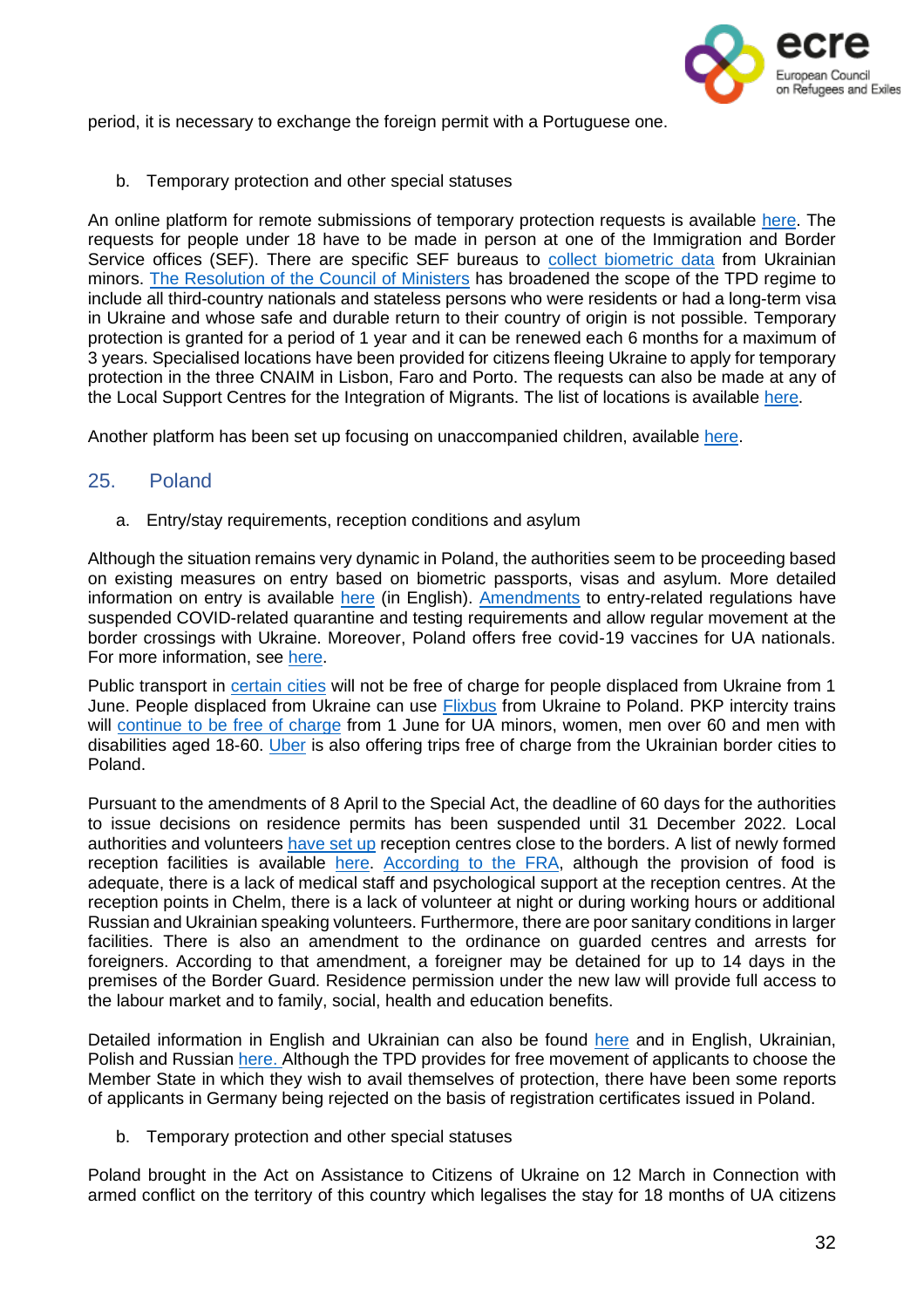

who crossed the border from Ukraine after 24 February. Initially, the protection covered UA nationals and their spouses coming directly from Ukraine to Poland. Those that had been recognised refugee status in Ukraine and stateless persons do not fall under the protection of the Act. Non-Ukrainian TCNs displaced from Ukraine are also excluded from protection. Two [amendments](https://www.prezydent.pl/prawo/ustawy-podpisane/ustawy-podpisane-w-marcu-2022-r,49929) to the Act were introduced on 23 March. The first one extended temporary protection to citizens who did not come "directly" from Ukraine but who had crossed another State before arriving to Poland. The second one introduced several measures regarding the situation of Ukrainian unaccompanied or separated minors arriving to Poland such as the obligation to keep a record of all the minors. Nonetheless, this only applies to children with Ukrainian nationality . An [amendment](https://isap.sejm.gov.pl/isap.nsf/DocDetails.xsp?id=WDU20220000830) to the Act was adopted on 8 April establishing that an intermediary or third person can lodge an application for temporary protection for another individual. More information on this new Special Law can be found [here.](https://koniecznywierzbicki.pl/en/major-changes-in-terms-of-employment-and-legalisation-of-residence-of-foreigners-in-poland-resulting-from-the-draft-law-on-assistance-to-citizens-of-ukraine-in-connection-with-armed-conflict-on-the-t/) If people benefitting from the Special Law depart from Poland for more than 1 month, their protection under the law will be withdrawn.

Ukrainian nationals are entitled to one-time *[financial assistance](https://www.gov.pl/web/gov/otrymayte-odnorazovu-hroshovu-dopomohu)* of PLN 300 to cover urgent expenses. In addition, UA nationals arriving in Poland with children [are entitled](https://notesfrompoland.com/2022/03/02/poland-to-make-it-easier-for-ukrainian-refugees-to-work-and-receive-child-benefits/) to the "500+ child benefit programme". A person who leaves Poland for more than 30 days is no longer entitled to the benefit. Moreover, in such cases, the person must notify their departure to the Institute of Social Insurance (ZUS). Otherwise, the person will have to return the funds attributed after departure, even with an interest. More information can be found [here.](https://www.yavp.pl/uk/zhittya-v-polshchi/khto-z-bizhentsiv-z-ukrainy-maie-povidomliaty-zus-pro-vyizd-z-polshchi-ta-iak-tse-zrobyty-instruktsiia-20001.html) The Polish Deputy Minister of the Interior [announced](https://www-lsm-lv.translate.goog/raksts/zinas/arzemes/polija-no-1-julija-varetu-partraukt-pabalstu-maksasanu-ukrainas-kara-begliem.a459744/?utm_source=lsm&utm_medium=theme&utm_campaign=theme&_x_tr_sl=lv&_x_tr_tl=en&_x_tr_hl=es) that this benefit will be suspended from 1 July.

According to the amendments of 8 April to the Act of 12 March, the provision of accommodation and meals by private homes will not be funded by the government. Employers who did not report that they had employed an UA national will not face legal consequences and UA nationals can be employed in auxiliary service positions in local governments without verifying the documents that are generally required to prove the knowledge of Polish. Measures to allow [psychologists](https://ukraina.interwencjaprawna.pl/facilitations-for-psychologists-from-ukraine/) and [teachers](https://ukraina.interwencjaprawna.pl/facilitations-for-teachers-from-ukraine/) from Ukraine to be able to work in Poland have been introduced and the process of recognition of medical [qualifications](https://www.oecd.org/publications/rights-and-support-for-ukrainian-refugees-in-receiving-countries-09beb886-en.htm) has been shortened. A [website](https://psz-praca-gov-pl.translate.goog/pomocdlaukrainy?_x_tr_sl=uk&_x_tr_tl=en&_x_tr_hl=es) has been created by the government to help people fleeing Ukraine find employment. Concerning the education of children fleeing from Ukraine, pursuant to the Act of 12 March, measures can be implemented to hire UA nationals who can speak Polish to provide support to Ukrainian students. Moreover, there is a possibility to transfer funds from the state budget to the local governments or to create other educational centres.

The PESEL number is used to verify whether a foreigner can access medical benefits. However, in the case of persons covered by the Act, having a PESEL number is not a [prerequisite](https://ukraina.interwencjaprawna.pl/i-entered-poland-from-ukraine-on-1-03-2022-i-did-not-apply-for-a-pesel-number-does-this-mean-that-i-cannot-receive-medical-benefits/) for having access to free health care services.

A brochure for information regarding unaccompanied children in Poland has been [published.](https://ukraina.interwencjaprawna.pl/we-provide-the-brochure-unaccompanied-child-in-poland-and-ukraine-law-and-institutions-basic-issues/)

In March, Poland granted temporary protection to 675,085 people fleeing Ukraine, representing the highest number of temporary protection statuses conferred by an EU Member State. 54% of these persons were children and 66% were women. In April, the number of statuses conferred dropped by 249,465 when compared to the previous month. More information can be found [here.](https://ec.europa.eu/eurostat/web/products-eurostat-news/-/ddn-20220603-1)

# 26. Romania

<span id="page-32-0"></span>a. Entry/stay requirements, reception conditions and asylum

Visa-free entry with a biometric passport remains possible. If the person applies for asylum in Romania, they can also [enter](https://www.gov.ro/ro/ucraina-impreuna-ajutam-mai-mult#null) the country on the basis of another type of identity document (national identity document, birth certificate etc.) or on the basis of declaration of identity, without an identity document, for humanitarian reasons. In respect of COVID-related restrictions, UA nationals are not required to quarantine upon arrival, regardless of whether they arrive directly from Ukraine or via the Republic of Moldova.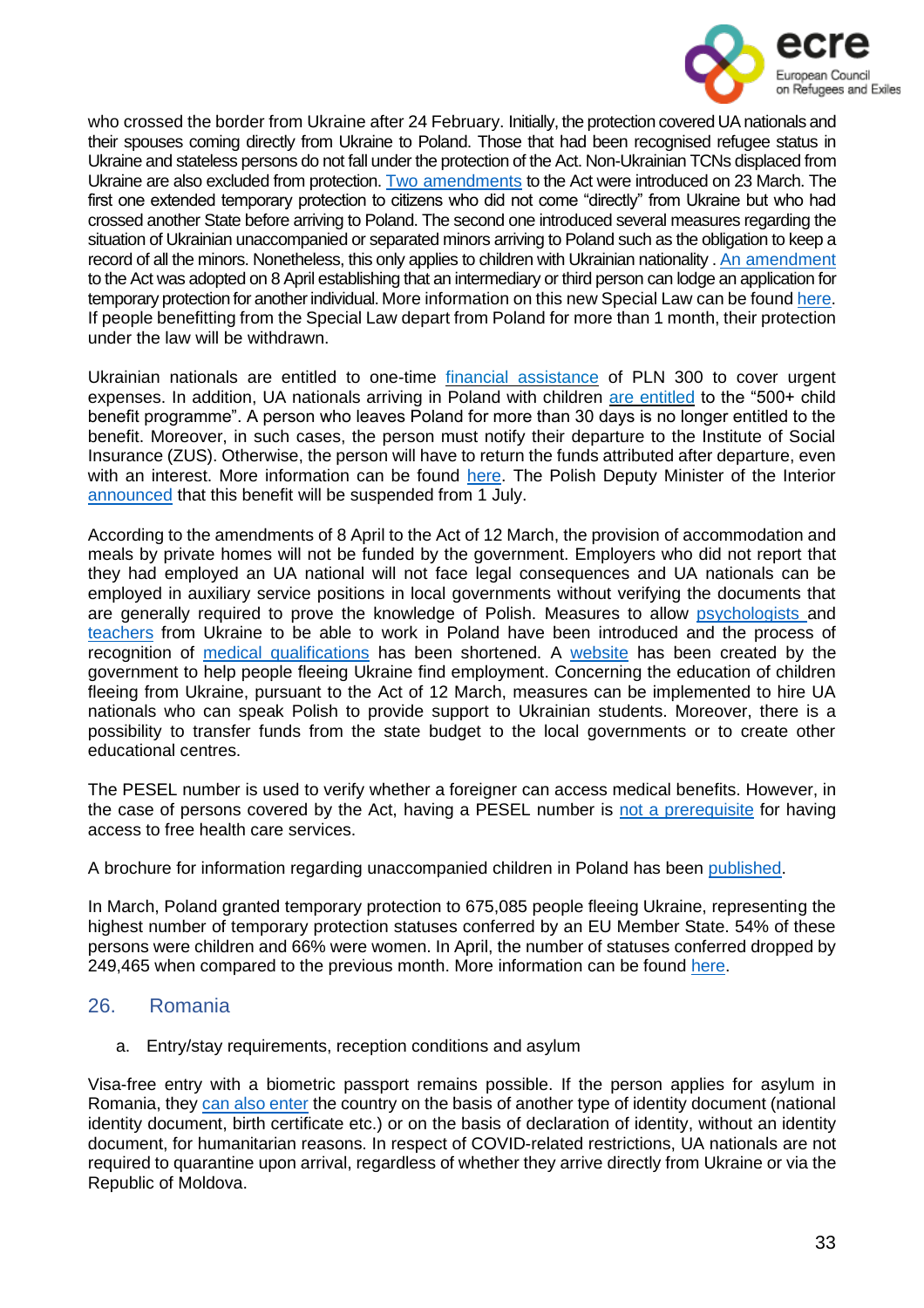

Information provision and legal counselling are available at the main border crossing points from Ukraine and the Republic of Moldova (Halmeu, Sighetu Marmatiei, Siret, Stanca, and Isaccea). Information provision is also provided in reception centres, as well as through two hotlines (+40 730 073 170 / +40 721 206 926) and an online [platform.](https://dopomoha.ro/en) A hotline has been created to offer psychological support for those affected by the situation in Ukraine (021 9277). The services are available in English.

The FRA [claims](https://fra.europa.eu/sites/default/files/fra_uploads/fra-2022-ukraine-bulletin-1_en.pdf) that after the initial phase of weak coordination between volunteers and other actors at the border, the integrated [coordination](https://gov.ro/ro/print?modul=stiri&link=briefing-de-presa-sustinut-de-ministrul-afacerilor-interne-lucian-bode-secretarul-de-stat-raed-arafat-eful-dsu-si-purtatorul-de-cuvant-al-guvernului-dan-carbunaru-la-finalul-edintei-de-guvern1645978102) mechanism introduced by the Ministry of Internal Affairs improved the conditions at border crossing points. However, there are reports of problems to access medical services by people displaced from Ukraine.Those hosting someone displaced from Ukraine must [declare](https://dopomoha.ro/en/temporary-protection) that they do so within the first 3 days of hosting the person. The declaration can be made [here.](https://portaligi.mai.gov.ro/inregistrarestraini/) Pursuant to an [emergency](https://legislatie.just.ro/Public/DetaliiDocumentAfis/253117) ordinance, individuals and legal entities who host people displaced from Ukraine receive a reimbursement of EUR 4 per day for each person for the cost of food and EUR 10 per day for each person to cover the costs of accommodation.

Medicover hospital provides a telephone number to offer support for Ukrainian women (+4021 796 7391). A hotline for psychological support has also been established (+40 745139747). According to a [Government](https://legislatie.just.ro/Public/DetaliiDocument/253653) instruction, elderly people displaced from Ukraine with reduced mobility or in a situation of dependence will be recognised as "beneficiaries admitted as a matter of urgency" which entitles them to free social assistance. As per the order of the [President](https://legislatie.just.ro/Public/DetaliiDocument/252372) of the National House for Social [Insurance,](https://legislatie.just.ro/Public/DetaliiDocument/252372) people displaced from Ukraine can benefit from medical services, medicines, sanitary materials, medical devices and services upon presentation of a valid border crossing document.

A webpage has been created to help people fleeing Ukraine find jobs. Pursuant to an order of the Ministry of Labour and Social Solidarity, UA nationals can declare their professional experience and qualifications before the Romanian counseling services when they do not have documentary evidence. An order of the Minister of [Education](https://legislatie.just.ro/Public/DetaliiDocument/252337) established that Romanian higher education institutions will assess the competences of people displaced from Ukraine who cannot prove their previous studies and will decide on the granting of transferable study credits. Furthermore, the Ministry of [Education](https://legislatie.just.ro/Public/DetaliiDocument/252569) issued an order regarding the obligations and procedure to enroll children displaced from Ukraine in school. Regarding higher education, the Romanian Agency for Quality Assurance in Higher Education has [recommended](https://www.oecd.org/publications/rights-and-support-for-ukrainian-refugees-in-receiving-countries-09beb886-en.htm) Romanian universities to increase their capacity by 20%.

With a "Help Ukraine Ticket", people displaced from Ukraine can travel on CFR trains for certain cross-border journeys. The deadline for issuing the ticket has been extended from 31 May to 30 June. More information is available [here.](https://www.cfrcalatori.ro/en/information-for-refugees-from-ukraine-about-free-travel-by-train-on-the-romanias-territory/) Bus journeys to Italy and other European cities are provided free of charge by Romfour. In addition, [Flixbus](https://corporate.flixbus.com/flixbus-supports-ukraine/) can be used from cities at the Romanian border to other locations within Europe.

As far as can be discerned, asylum procedures are still accessible in Romania, with applicants accommodated in the six main regional centres in Timis, Maramures, Galati, Suceava, Giurgiu and Bucharest.

Pursuant to a [ministerial](https://legislatie.just.ro/Public/DetaliiDocument/252735) order, a procedure was set up for the cooperation of public authorities to protect the rights of unaccompanied children during their arrival, registration and stay. For instance, regardless of whether the minors arrive with a carer, the border police has to refer them to child protection services. The Ministry of Family, Youth and Equal Opportunities, the Ministry of Health and the Ministry of Education have established a task [force](https://legislatie.just.ro/Public/DetaliiDocument/252573) on unaccompanied minors. The Minister of Family, Youth and Equal Opportunities has created the "KidsUkraine" platform to monitor the situation of children displaced from Ukraine. According to the Minister, as of 17 March, 528 unaccompanied children displaced from Ukraine entered Romania. 225 of them are in protection centers.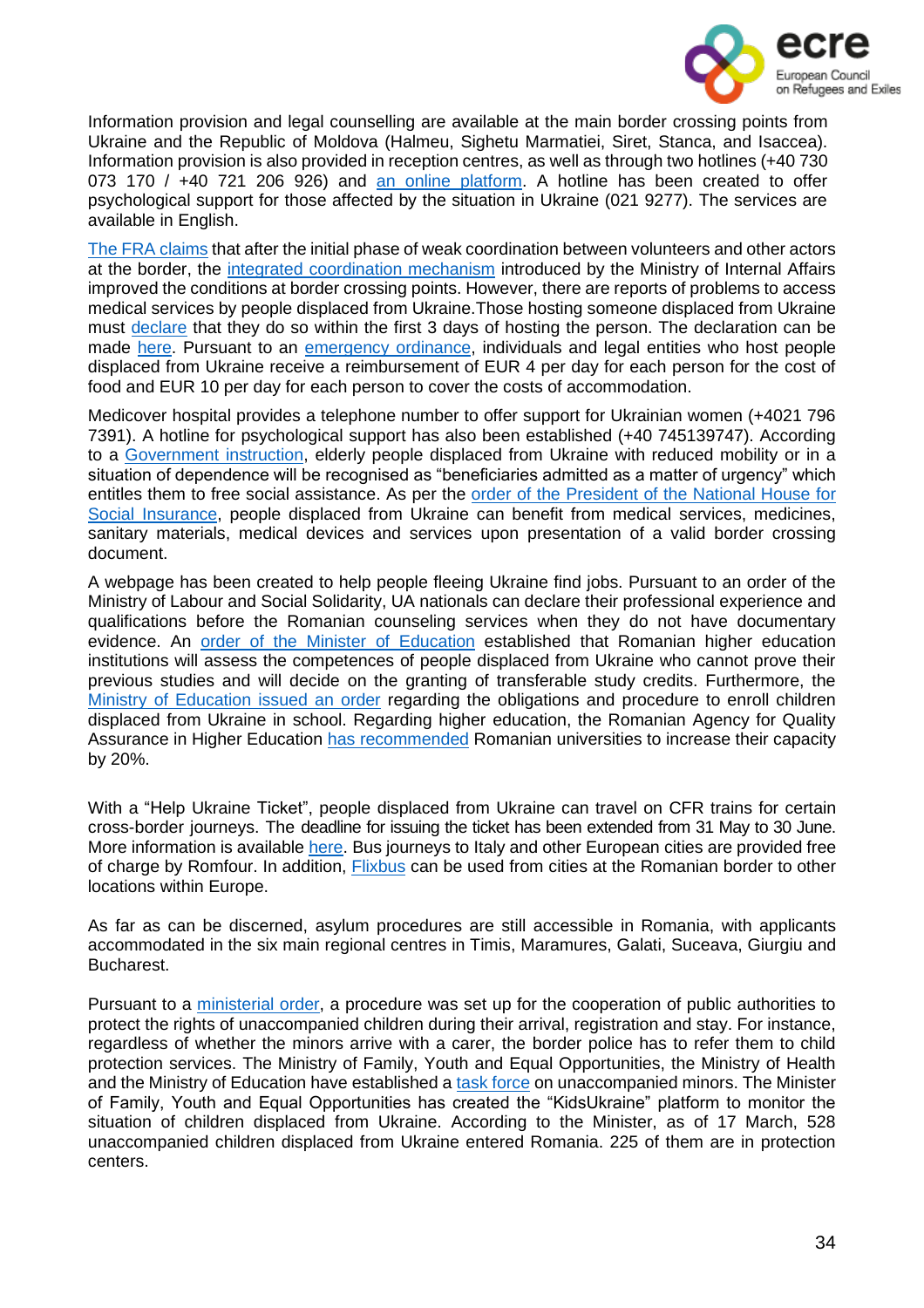

b. Temporary protection and other special statuses

Romania adopted decision No.367 [on 18 March](https://legislatie.just.ro/Public/DetaliiDocument/252745) incorporating the TPD into national law. Temporary protection applies to UA nationals living in Ukraine on 24 February, TCNs and stateless people who received international protection or a similar national protection, and those holding Ukraine-issued permanent residence permits who cannot return to their country of origin. The family members of the first two groups can also benefit from temporary protection regardless of whether they can return under safe and stable conditions to their country or region of origin. Family members include wives and husbands but exclude unmarried couples. Moreover, Romania extends temporary protection to UA nationals who were on the territory of Romania before 24 February. Temporary protection is granted for a period of 1 year and it is automatically extended for two periods of 6 months if the situation continues.

In order to enjoy temporary protection, it is necessary to contact the General Inspectorate for Immigration. A list can be found [here.](https://dopomoha.ro/en/issue-of-the-residence-permit) Temporary protection furthermore provides a national protection program under the "Direct Employment Scheme" for UA citizens to directly seek employment and receive a nine-month status which is renewable.

TCNs that resided in Ukraine and are not covered by the above but hold a passport are accepted in Romania for transit purposes exclusively. Upon arrival to Romania, they will obtain a Romanian transit visa for up to 90 days.

If beneficiaries of temporary protection return to their [country](https://dopomoha.ro/en/temporary-protection) of origin they can request readmittance into Romanian territory. If this is accepted, the person can benefit from temporary protection until the expiration of the period for which it was conferred.

# 27. Serbia

<span id="page-34-0"></span>a. Entry/stay requirements, reception conditions and asylum

UA citizens with a passport can enter the territory through any border crossings and are eligible to stay for 90 days without a visa. According to the Asylum Protection Center, the border police will make exceptions for UA nationals to enter the country without identification documents. These persons will be issued a decision at the border which will indicate their address, reason and length of their stay.

[According](https://kirs.gov.rs/cir/aktuelno/spremni-za-prihvat-izbeglica-iz-ukrajine/3893) to the Asylum Office website, authorities have made available reception capacity on standby in response to the potential of increased arrivals of UA nationals. Once in reception centres, individuals will have access to healthcare, elementary and high school education, and humanitarian aid. More information can be accessed [here.](https://www.azilsrbija.rs/vazne-informacije-za-izbeglice-iz-ukrajine/?lang=en)

The [Commissariat](https://kirs.gov.rs/eng/aktuelno/contact-number-and-email-address-for-refugees-coming-from-ukraine-and-those-that-have-accommodated-them-in-serbia/3901) for refugees and migration has now opened a telephone line (064/828 3171) and an email address [\(kirsteam.ukraine@kirs.gov.rs\)](mailto:kirsteam.ukraine@kirs.gov.rs) to provide information to Ukrainian nationals.

The Asylum Protection Center has issued [leaflets](https://www.azilsrbija.rs/vazne-informacije-za-izbeglice-iz-ukrajine/?lang=en) in English, Serbian and Ukrainian with information on registration, the rights of persons who have been conferred temporary protection and on the conditions of entry for people displaced from Ukraine.

b. Temporary protection and other special statuses

On 18 March 2022, Serbia adopted a [decision](https://www.pravno-informacioni-sistem.rs/SlGlasnikPortal/eli/rep/sgrs/vlada/odluka/2022/36/1/reg) implementing the TPD. The decision provides an extensive scope of protection that includes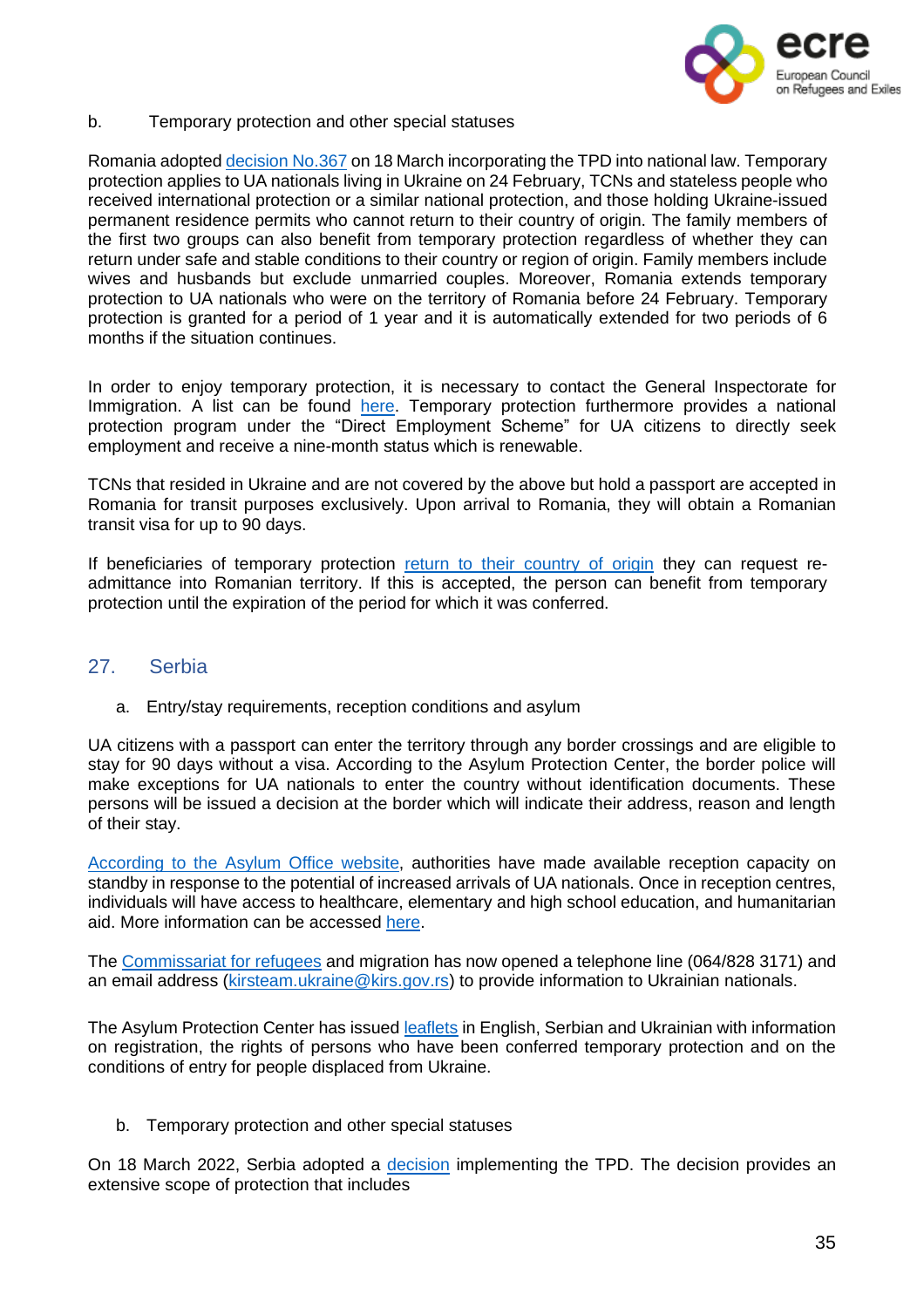

- (1) UA citizens and their families who have resided in Ukraine
- (2) asylum seekers, stateless persons and foreign citizens who have been granted asylum or equivalent national protection in Ukraine and members of their families who have been granted residence in Ukraine
- (3) foreign nationals who have been granted valid permanent residence or temporary residence in Ukraine and who cannot return to their country of origin under permanent and long-term circumstances
- (4) UA citizens and their families who legally resided in the Republic of Serbia at the time of the national decision but whose right to residence expired before the decision on temporary protection is revoked.

#### <span id="page-35-0"></span>28. Slovakia

a. Entry/stay requirements, reception conditions and asylum

Entry is allowed to all persons fleeing the war in UA. Entry is also possible without valid travel documents by applying for temporary protection or asylum. It is advised that UA nationals without a valid passport [apply](https://www-minv-sk.translate.goog/?tlacove-spravy&sprava=vojna-na-ukrajine-prakticke-informacie-pre-prichadzajucich-na-slovensko&_x_tr_sl=sk&_x_tr_tl=en&_x_tr_hl=es) for it at the embassy of Ukraine in Slovakia. As of 6 May, it is possible to do it in Uzhhorod. Slovakia has lifted covid-19 restrictions for people displaced from Ukraine. More information on entry and stay issues is available [here.](https://ua.gov.sk/en.html) The Slovak railway company has introduced free travel in InterCity trains for the citizens of Ukraine carrying a valid passport. Free suburban bus travel has also been introduced in some regions, including Bratislava and Trnava.

It is advised that, after crossing into Slovakia, people visit a [large-capacity](https://www.minv.sk/?vizova-info-typy-viz-1) center where they will be provided with emergency accommodation. The [maximum](https://www-minv-sk.translate.goog/?tlacove-spravy&sprava=ludom-utekajucim-pred-vojnou-ministerstvo-vnutra-zabezpecuje-nudzove-ubytovanie&_x_tr_sl=sk&_x_tr_tl=en&_x_tr_hl=es) period of stay is 10 days.

After entering the country, it is compulsory to report the beginning of the stay within three business days. More information can be found [here.](https://www.mic.iom.sk/en/news/758-info-ukraine.html) The Ministry of Labour, Social Affairs and Family of the Slovak Republic has temporarily modified the [procedures](https://www.employment.gov.sk/sk/uvodna-stranka/informacie-media/aktuality/statne-socialne-davky-pomoc-hmotnej-nudzi-budu-odidencov-z-ukrajiny-dostupnejsie.html) for providing certain social benefits in order to make them more accessible to those fleeing Ukraine. The Slovak government created a [website](https://pomocpreukrajinu.sk/) where UA nationals can find information on accommodation.

The Slovak government adopted Lex [Ukraine](https://www.slov-lex.sk/pravne-predpisy/SK/ZZ/2022/92/20220330) on 22 March which provides for the reception and accommodation of people displaced from Ukraine in humanitarian and reception centers or other available accommodation services.

The Ministry of Interior [provides](https://www-minv-sk.translate.goog/?tlacove-spravy&sprava=vojna-na-ukrajine-mv-sr-vyplatilo-obciam-takmer-2-5-miliona-eur&_x_tr_sl=sk&_x_tr_tl=en&_x_tr_hl=es&_x_tr_pto=op) financial aid, through the municipalities, individuals, legal entities, cities and municipalities hosting individuals displaced from Ukraine. As per the Lex [Ukraine,](https://www.slov-lex.sk/pravne-predpisy/SK/ZZ/2022/92/20220330) and in order to prevent discriminatory treatment, private landlords must sign a declaration that Slovak nationals did not apply for the accommodation before it was rented to displaced persons from Ukraine. In order to obtain the financial allowance, a contract for the free provision of accommodation must be concluded, a statement has to be submitted to the municipality with the number of nights that the person received accommodation and the accommodated person has to notify the municipality once a month that they are still receiving free accommodation. The allowance [consists](https://www.oecd.org/publications/rights-and-support-for-ukrainian-refugees-in-receiving-countries-09beb886-en.htm) of EUR 7 for each person per night and EUR 3.50 for children under the age of 15. In February and March, EUR 2.5 million were reimbursed. In April, the compensation was doubled, amounting to EUR 5 million. Furthermore, based on the amendments to the Asylum Act approved on 24 May, the Government will also compensate for the free provision of meals. This payment should be included in the accommodation allowance. More information can be found [here.](https://www-minv-sk.translate.goog/?tlacove-spravy&sprava=mestam-a-obciam-ministerstvo-vnutra-za-april-vyplati-5-milionov-eur-na-prispevky-za-ubytovanie&_x_tr_sl=sk&_x_tr_tl=en&_x_tr_hl=es) Hotels that currently house displaced people from Ukraine have [announced](https://mynovohrad.sme.sk/c/22880751/hotelieri-uz-s-ukrajincami-nepocitaju-chcu-sa-pripravovat-na-letnu-sezonu.html) that they will not continue doing so once the summer season begins. The Mayor of Košice [argued](https://dennikn.sk/2759358/primator-kosic-varuje-pred-humanitarnou-katastrofou-minister-vnutra-jeho-vystupenie-nazval-teatrom/) that municipalities cannot host all the persons arriving and that the assistance they receive from the national authorities is not sufficient.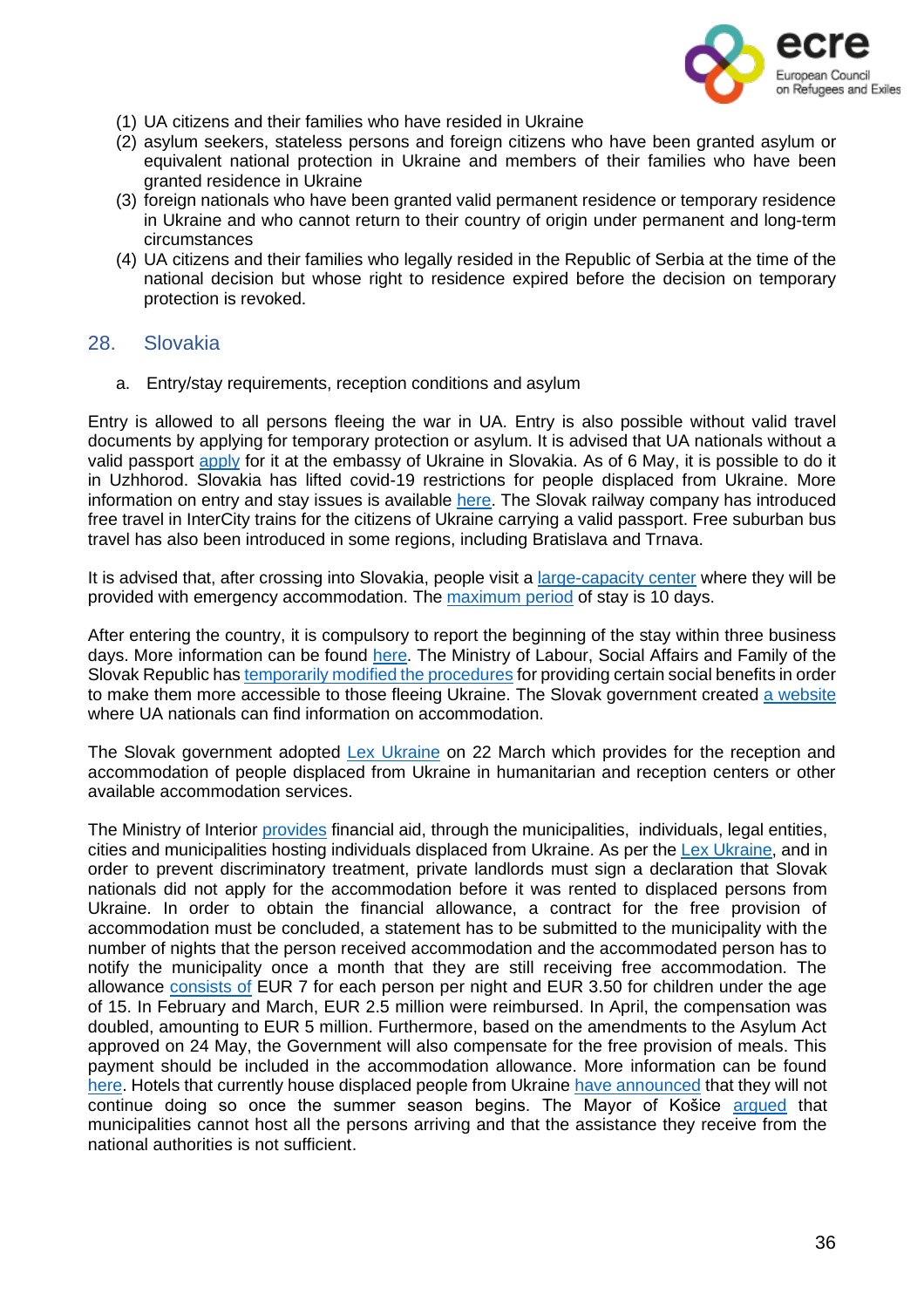

The Ministry of the Interior has set up specific lines to provide information in Ukrainian (+421 513 816 111 and +421 259 765 111). Moreover, a telephone number has been created to provide information on health issues for people displaced from Ukraine (+421 221 025 075).

The Ministry of Interior has [issued](https://www.minv.sk/?tlacove-spravy&sprava=upozornujeme-ze-tazku-situaciu-vojnovych-utecencov-z-ukrajiny-mozu-zneuzit-obchodnici-s-ludmi) a factsheet in Slovak and in Ukrainian to raise awareness on the risks of trafficking of people displaced from Ukraine. Moreover, at the border [crossing](https://fra.europa.eu/sites/default/files/fra_uploads/fra-2022-ukraine-bulletin-1_en.pdf) point of Vyšné [Nemecké](https://fra.europa.eu/sites/default/files/fra_uploads/fra-2022-ukraine-bulletin-1_en.pdf) only certain NGOs are admitted and only companies that have been approved by the State are allowed to provide transportation from the border to another location. As well, the Government Plenipotentiary for Roma Communities provides [assistance](https://www.facebook.com/splnomocnenecRK/posts/136458558891831) to Roma communities displaced from Ukraine and informs them of the risk of trafficking and discrimination. The Slovak National Centre for Human Rights has [issued](https://www.snslp.sk/en/aktuality/information-about-providing-legal-assistance-to-persons-fleeing-from-ukraine/) leaflets in English, Ukrainian, Slovak and Russian with general information on discrimination for persons fleeing from Ukraine.

b. Temporary protection and other special statuses

Slovakia is providing UA nationals and family members with a form of [temporary](https://www.minv.sk/?tlacove-spravy&sprava=slovensko-od-1-marca-poskytuje-docasne-utocisko-obcanom-ukrajiny-a-ich-pribuznym-k-dispozicii-je-informacny-letak) protection which does not apply beyond people who had permanent residency in Ukraine prior to 24 February 2022 and cannot return to their country of origin. Asylum applications are still possible but people are encouraged to take the temporary protection route where possible as it will be quicker. Temporary protection is granted for a period of 1 year and is renewable. Beneficiaries of temporary protection have access to healthcare, the labour market and education. The government of Slovakia has also facilitated the recognition of foreign qualifications, particularly regarding the education and health sectors. The Ministry of Education has [explained](https://ukrajina.minedu.sk/data/att/22984.pdf) that compulsory schooling does not apply to children who are beneficiaries of temporary protection since they do not have a permanent residence status in Slovakia. As a result, they can be enrolled in schools but they are not officially admitted and schools only receive a payment of EUR 200 per child. Moreover, children displaced from Ukraine can only be enrolled after Slovak students. The [obligation](https://fra.europa.eu/sites/default/files/fra_uploads/fra-2022-ukraine-bulletin-1_en.pdf) to admit Ukrainian nationals only applies if there is capacity once Slovak students have been enrolled.

It is possible to apply for temporary protection and social benefits at the large-capacity centres that opened in Hummenné and Michalovce (7 March), Nitra (21 March), Žilina (8 April) and Bratislava. The centre in Hummenné will be put on [standby](https://www-minv-sk.translate.goog/?tlacove-spravy&sprava=ludom-utekajucim-pred-vojnou-ministerstvo-vnutra-zabezpecuje-nudzove-ubytovanie&_x_tr_sl=sk&_x_tr_tl=en&_x_tr_hl=es) mode from 4 May. These centres [provide](https://fra.europa.eu/sites/default/files/fra_uploads/fra-2022-ukraine-bulletin-1_en.pdf) people with information, food, medical, legal, psychological and social assistance and specific areas for children. It is also possible to apply for temporary protection at selected departments of the Foreign Police. More information can be found [here.](https://www.mic.iom.sk/en/news/758-info-ukraine.html) The Ministry of Interior has created an [online](https://portal.minv.sk/wps/portal/domov/ecu/ecu_elektronicke_sluzby/ECU-UA/!ut/p/a1/pdFNC4IwGMDxz9LBY-7Jt7LbzPKlJHpZ2S6hYCqZhlrSt8-kg4GZ0G4bvz9sexBFNqKxcw99Jw-T2IleeyodBZhMdXMOprZWFVjtuM1MNAgHc74EhzpYWgMJMLG2CpZLAOKfvdCtn2hYF4YLKIMRB4aq6OpQtgAMqVsPXxaGX_0e0U_S8APtQHiDtjdUoOWSJqJ-lLjVwA44dvmRj2jqnbzUS9lbWh4HeX7NxgwwUBQFewnjO5udGWjyQZLlyK4xdL0QQmwIjT51HwXuPQG8_s86/dl5/d5/L2dBISEvZ0FBIS9nQSEh/) portal for UA nationals to apply for protection. If a person provides the necessary identity documents, temporary protection will be provided automatically after registration. If the individual does not have any documents, the decision will be issued in a period of approximately 30 days.

A beneficiary of temporary protection can travel to Ukraine and then return to the Slovak Republic. However, if the person returns to Ukraine and does not intend on going back to the Slovak Republic, a refusal of temporary protection must be submitted before the Ministry of Interior.

The Ministry of the Interior has created a free electronic service available in Ukrainian, Slovak and English to verify the authenticity of a temporary protection document. Moreover, it is now possible to print the document in the format issued by the Aliens Police. More information can be found [here.](https://www-minv-sk.translate.goog/?tlacove-spravy&sprava=bezplatna-e-sluzba-na-overenie-dokladu-o-udeleni-docasneho-utociska-je-doplnena-o-moznost-tlace-dokladu&_x_tr_sl=sk&_x_tr_tl=en&_x_tr_hl=es)

Between 24 February and 20 May, 442,648 persons displaced from Ukraine entered Slovakia. From 1 March until 20 May, 77,184 have been granted temporary protection. This [page](https://www-minv-sk.translate.goog/?tlacove-spravy&sprava=o-docasne-utocisko-na-slovensku-poziadalo-viac-ako-77-tisic-utecencov-z-ukrajiny&_x_tr_sl=sk&_x_tr_tl=en&_x_tr_hl=es) has more information. According to the Ministry of Labour, Social Affairs and Family, between 24 February to 24 March, 100 [unaccompanied](https://fra.europa.eu/sites/default/files/fra_uploads/fra-2022-ukraine-bulletin-1_en.pdf) children displaced from Ukraine crossed the border.

# 29. Slovenia

<span id="page-36-0"></span>a. Entry/stay requirements, reception conditions and asylum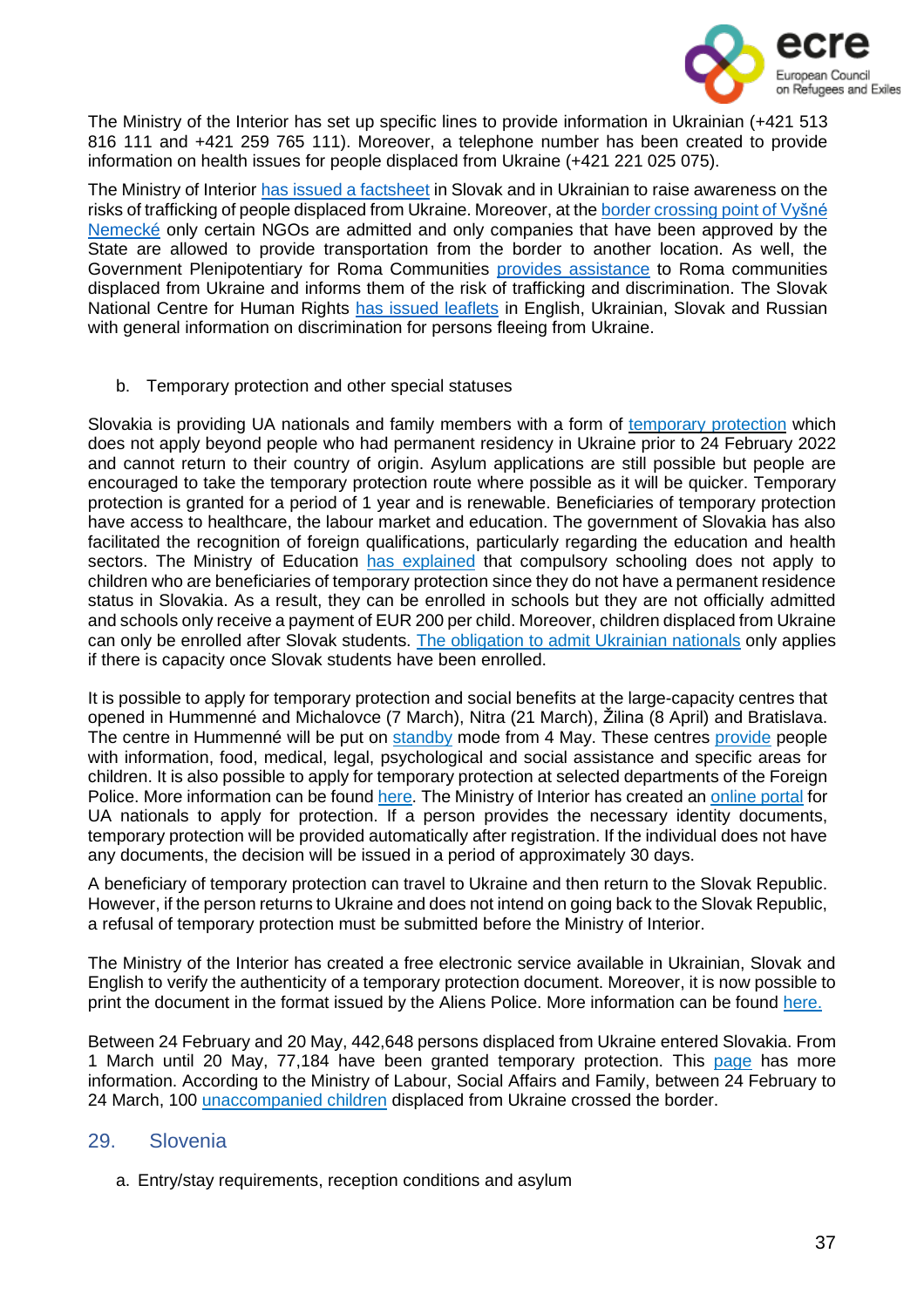

Visa-free entry with a biometric passport is possible for UA nationals. The validity of the travel document must be at least three months longer than the intended residence in the Republic of Slovenia.

A [dedicated](https://www.gov.si/teme/pomoc-slovenije-drzavljanom-ukrajine/#e147987) webpage has been created to address the situation of UA nationals in Slovenia and gives details about the temporary protection implementation and application. From the information available, the protection is also applicable to third-country nationals and stateless people who resided in Ukraine on the basis of a valid permanent residence permit and are unable to return to their country of origin.

The first reception of persons is carried out at the accommodation center in Logatec. Afterwards, they are placed in the available accommodation capacities. As of 3 June, people are placed in the centre in Debeli Rtič. According to the Government, there are plans to use the facilities in Jelšane, Gornja Radgona and Velenje in the future. Once these facilities are full, the Government plans to conclude agreements with state-owned facilities such as student dormitories. More information can be found [here.](https://www.gov.si/en/topics/slovenias-assistance-to-the-citizens-of-ukraine/) Beneficiaries of temporary protection staying in an accommodation centre and with no earnings can be allocated pocket money by the Office for the Support and Integration of Migrants. Beneficiaries of temporary protection living at private addresses can apply for financial aid if they do not have savings, have no one that can provide support in Slovenia and have not applied for full asylum. They have to fill out this [form](https://view.officeapps.live.com/op/view.aspx?src=https%3A%2F%2Fwww.gov.si%2Fassets%2Fvladne-sluzbe%2FUOIM%2FVloge-storitve%2FPriloga-4-Zahtevek-za-dodelitev-denarne-pomoci.doc&wdOrigin=BROWSELINK) and send it to Urad Vlade Republike Slovenije za oskrbo in integracijo migrantov. They can also apply for financial aid to pay rent by filling out this form and submitting it in person or via email (gp.uoim@gov.si). Those eligible for pocket money and financial support are exempt from paying kindergarten fees.

Information on assistance to UA nationals fleeing the country will be provided by Slovenian authorities through a dedicated phone number; information in English and Ukrainian [here.](https://www.gov.si/en/news/2022-02-27-all-the-information-on-the-assistance-that-republic-of-slovenia-provides-to-refugees-from-ukraine/)

On 6 May, the Government's Office for the Care and Integration of Migrants [signed](https://www-gov-si.translate.goog/novice/2022-05-06-podpis-sporazuma-za-financiranje-projekta-za-podporo-osebam-z-zacasno-zascito-iz-ukrajine/?_x_tr_sl=sl&_x_tr_tl=en&_x_tr_hl=es&_x_tr_pto=op) an agreement with the Government's Office for the Development and European Cohesion Policy to finance a project for the integration of beneficiaries of temporary protection. For instance, a 12-hour online orientation programme will be set up and children will be able to receive literacy and learning support. 180 hours of courses of Slovenian have also been [established.](https://www.oecd.org/publications/rights-and-support-for-ukrainian-refugees-in-receiving-countries-09beb886-en.htm) Several universities are allowing UA students to join their courses immediately. More information can be found [here.](https://slovenia-ukraine.info/en/)

A call center has been created by the Government Office for the Support and Integration of Migrants to provide assistance to people fleeing from Ukraine ( call 080 41 42 from Slovenia and +386 1478 7530 from abroad). You can also obtain information via email [\(info.ukrajina@gov.si\)](mailto:info.ukrajina@gov.si).

The Government has waived out the [requirement](https://www.amzs.si/novice/aktualne-informacije/2022-03-09-amzs-zagotavlja-brezplacno-pomoc-na-cesti-za-begunce-iz-ukrajine?s=09) to buy a highway pass for people travelling for humanitarian reasons. If roadside [assistance](https://www.amzs.si/novice/aktualne-informacije/2022-03-09-amzs-zagotavlja-brezplacno-pomoc-na-cesti-za-begunce-iz-ukrajine?s=09) is required, people fleeing from Ukraine can receive the assistance from the Automobile and Motorcycle Association of Slovenia (AMZS) for free. The Government has also introduced [exemptions](https://www.gov.si/zbirke/storitve/odstopanja-za-netrgovske-premike-hisnih-zivali-izredne-okoliscine-v-ukrajini-220228105821/) regarding the health requirements for non-commercial movements of pet animals.

The Ukrainian Embassy in Slovenia in cooperation with the Government Office for the Support and Integration of Migrants, between other interveners, [organised](https://www.gov.si/en/news/2022-05-03-children-from-ukrainian-luhansk-orphanage-arrive-in-slavina-near-postojna/) the transfer of children from the Ukrainian Luhansk orphanage to a student dormitory in Slovenia.

#### b. Temporary protection and other special statuses

Temporary protection will be available for citizens of Ukraine, as well as stateless persons and thirdcountry nationals who are not citizens of Ukraine and who were granted international protection or other equivalent national protection in Ukraine, provided that they left UA after 24 February 2022. Family members of the above groups are also covered.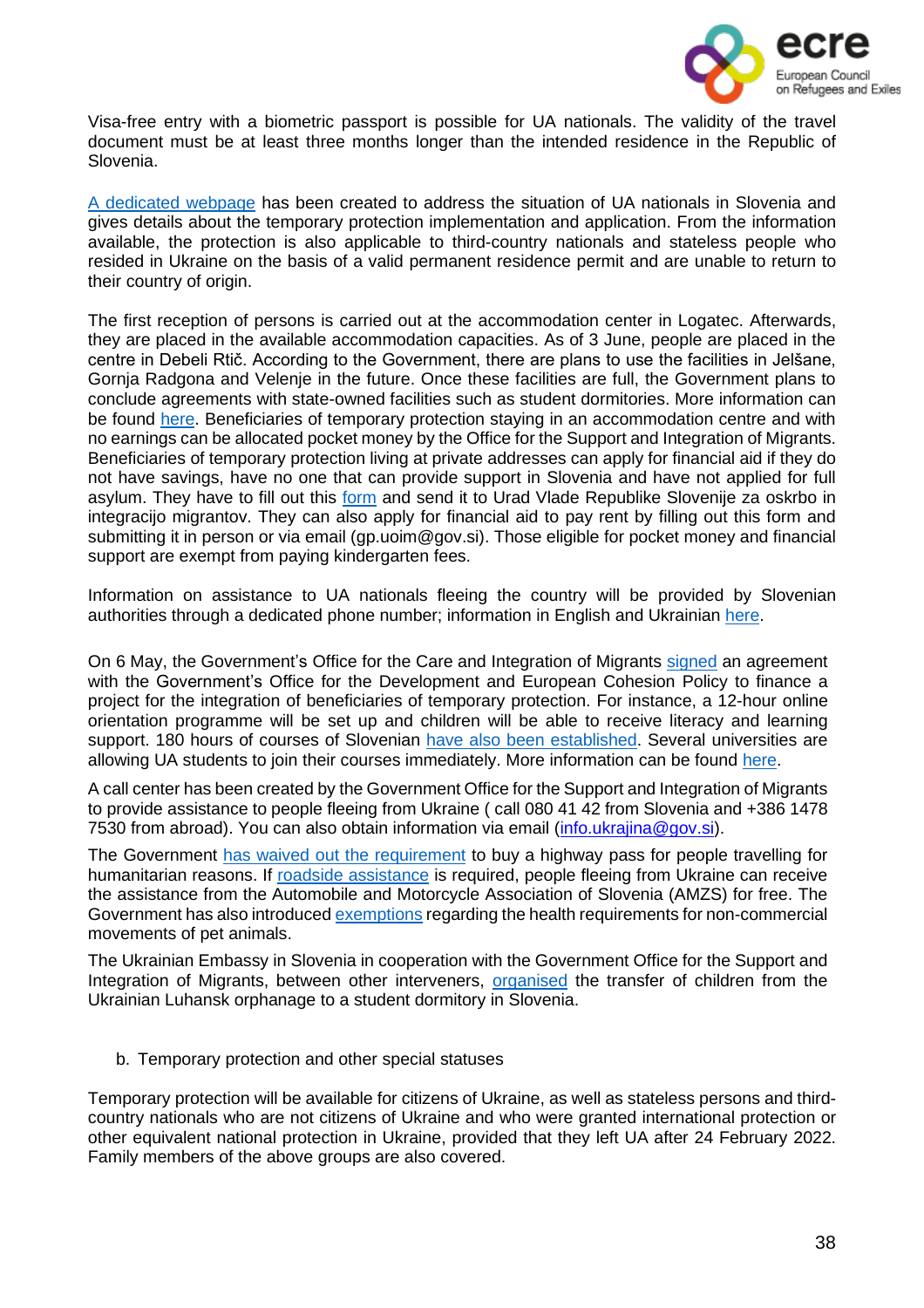

Stateless persons and third-country nationals who are not citizens of Ukraine and who resided in Ukraine on the basis of a valid permanent residence permit and who are unable to return to their country or region of origin in a safe and sustainable or lasting manner will also be covered by this form of protection. Temporary protection status is conferred for a period of 1 year and it can be renewed twice each 6 months.

In order to apply for temporary protection, a person must fill out an application for temporary protection and submit it to the police. If a person enters the Slovenia without the necessary documentation, the application for temporary protection must be lodged no later than three days after entering the country. Those residing in Slovenia must apply for temporary protection during the period of their legal residence. A person who is granted temporary protection will receive a card which is also valid as a temporary residence permit.

Those who have already applied for international protection and wish to apply for temporary protection are adviced to fill in this [form](https://view.officeapps.live.com/op/view.aspx?src=https%3A%2F%2Fwww.gov.si%2Fassets%2Fvladne-sluzbe%2FUOIM%2Frazno%2F2022.3.16-umik-obrazec-slo.docx&wdOrigin=BROWSELINK) and send it by email to this address [\(spmz.mnz@gov.si\)](mailto:spmz.mnz@gov.si) or arrange a withdrawal with the police.Information on the procedure and the rights involved can be accessed [here.](https://www.gov.si/en/topics/slovenias-assistance-to-the-citizens-of-ukraine/)

The Inter-ministerial Working Group on Combating Trafficking in Human Beings has [pointed](https://www.gov.si/en/registries/projects/combating-trafficking-in-human-beings/#e153869) out that there have been cases of individuals trying to contact women fleeing from Ukraine who were in Logatec and Debeli Rtič, suspicious job offers in the fashion industry or offers of accommodation in return of sexual favours.

# <span id="page-38-0"></span>30. Spain

a. Entry/stay requirements, reception conditions and asylum

The Spanish national railway network is providing train [journeys](https://euroweeklynews.com/2022/03/06/renfe-offers-free-travel-on-all-trains-to-refugees-from-ukraine/) free of charge to UA citizens in possession of a passport or identity card. People displaced from Ukraine are [exempted](https://euroweeklynews.com/2022/03/18/spain-scraps-covid-rules-for-ukrainian-refugees-entering-the-country/) from showing proof of covid vaccination before entering Spain. The Minister of Inclusion, Social Security and Migration has [announced](https://euroweeklynews.com/2022/03/07/6000-ukrainian-refugees-due-to-arrive-in-spain/) plans to provide at least 6,000 places in reception centres and hotels, the details and conditions of which are still unknown.

Royal Decree 6/2022, of 29 March, has approved a sum of EUR 1,200,000 to improve the reception conditions for Ukrainian Refugees. The State Secretariat for Migration has issued [instructions](https://elpais.com/espana/2022-04-12/migraciones-permite-que-los-refugiados-ucranios-accedan-a-las-ayudas-alquiler-sin-pasar-por-centros-de-acogida.html?ssm=TW_CC) so that Ukrainian refugees in the reception system can quickly access rental and maintenance assistance, during a first phase, allowing them to live on independently without having to first spend at least six months in temporary accommodation, as is required for other groups. During a second phase, an allowance is granted to cover basic needs.

The Spanish High Court has granted [subsidiary](https://tfextranjeria.es/publicacion/la-audiencia-nacional-sigue-concediendo-proteccion-subsidiaria-a-los-ucranianos-as-que-tenian-las-denegaciones-de-proteccion-internacional-recurridas/) protection to UA nationals who applied for protection before the escalation of conflicts in 2022.

In case of lack of economic resources, people displaced from Ukraine from 24 February and residents of Ukraine who found themselves in Spain on 24 February and were not able to return can access the reception system ("Sistema de acogida"). In both categories, the protection has only been extended to UA nationals and TCNs or stateless persons who were long term residents in Ukraine, and their families.

The Directorate General of Traffic has [approved](https://www.inclusion.gob.es/es/ucrania/actualidad/noticias/carne-conducir-ucrania-espaa.htm) an instruction providing that the driving licenses obtained in Ukraine are valid in Spain for a period of one year.

The Ministry of Education has [approved](https://www.inclusion.gob.es/es/ucrania/actualidad/noticias/escolarizar-desplazados-ucrania.htm) several measures to facilitate the integration of students displaced from Ukraine, such as the recruitment of 200 Ukrainian teachers and language assistants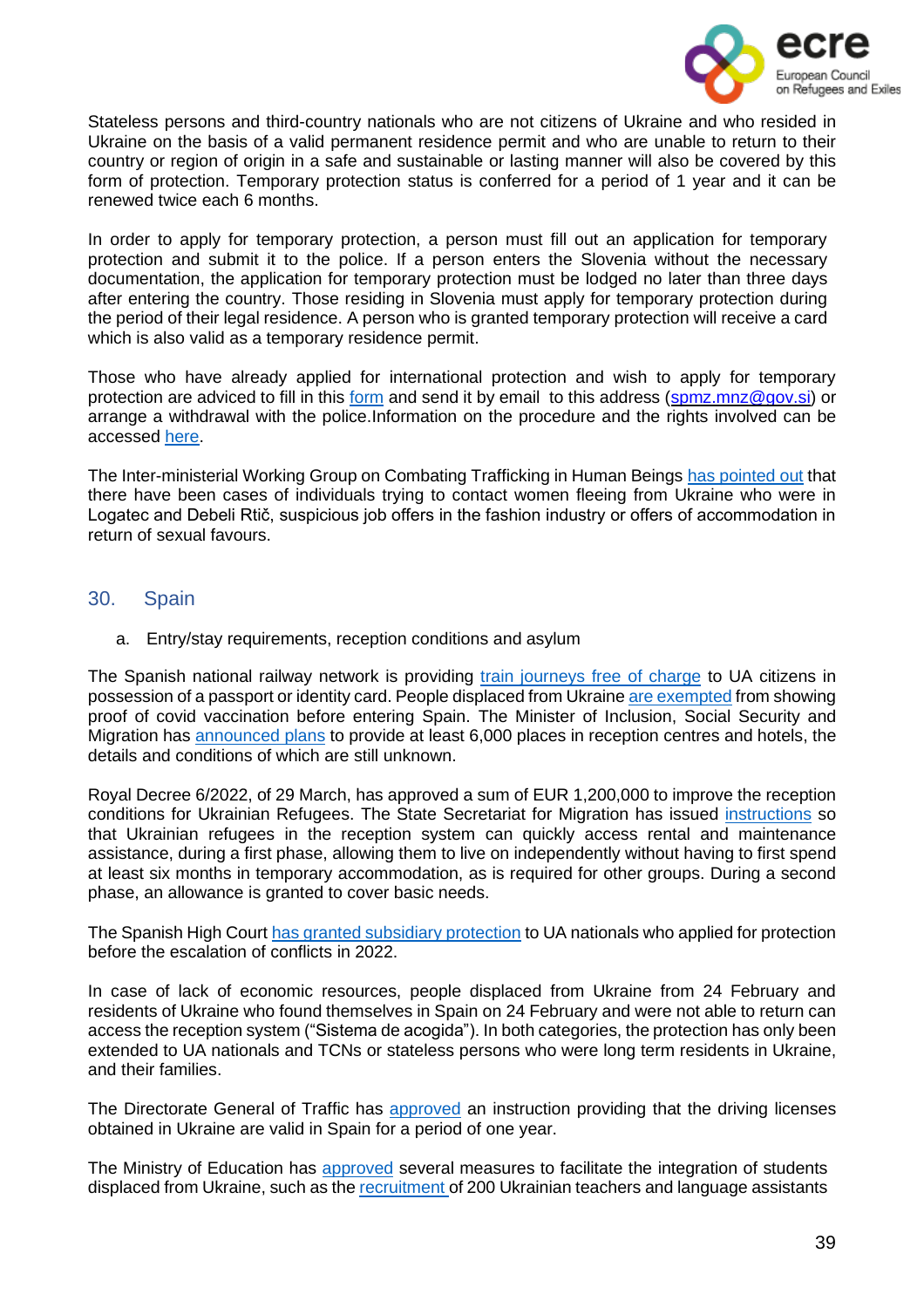

in 2022. The Ministry of Inclusion, Social Security and Migration has created [information](https://www.inclusion.gob.es/es/ucrania/actualidad/noticias/Asesoramiento-laboral.htm) points regarding employment and training opportunities at the Reception, Assistance and Referral Centres (CREADE) of Madrid, Barcelona, Alicante and Málaga. Although they are aimed at promoting the integration of people displaced from Ukraine, the services can also be accessed by persons with refugee or subsidiary protection status.

The Ministry of Inclusion, Social Security and Migration has created a telephone number to aid people displaced from Ukraine (+34910474444).

b. Temporary protection and other special statuses

Spain enacted an order (Orden PCM/169/2022) developing the procedure for the recognition of temporary protection for people affected by the conflict. The scope of temporary protection has been extended to cover UA nationals legally staying in Spain before February 24 and who, as a result of the conflict, cannot return to Ukraine and UA nationals in an irregular situation in Spain before February 24 and who, as a result of the conflict, cannot return to Ukraine. Temporary protection for the latter group was extended through the enactment of second order (Orden PCM/170/2022). Family members of these group can also benefit from temporary protection. In addition, TCNs and stateless people legally residing in Ukraine based on a valid residence permit are covered. Spain confer temporary protection status for a period of 1 year with possibility of renewal every year for a maximum of 3 years.

Temporary protection can be requested at the CREADE of the Ministry of Inclusion, Social Security and Migration in Madrid, Barcelona, Alicante and Málaga. In the other provinces, temporary protection has to be requested at a Police Office. More information can be found [here.](https://www.inclusion.gob.es/es/ucrania/actualidad/noticias/tramites-proteccion-temporal-desplazados-ucrania.htm) The orders confirm that applications will be processed and resolved within 24 hours, that residence and work permits will be provided, and that all legal residents in Ukraine and not solely UA nationals are included. Beneficiaries of temporary protection who decide to live in [apartments](https://read.oecd-ilibrary.org/social-issues-migration-health/rights-and-support-for-ukrainian-refugees-in-receiving-countries_09beb886-en#page1) (private accommodation), receive financial assistance based on the size of the family. Moreover, a sum is granted for the deposit and the costs associated to the services of the real estate agent. The number of temporary protection applications granted is regularly updated [here.](http://www.interior.gob.es/es/web/servicios-al-ciudadano/datos-diarios-y-acumulados-sobre-resolucion-de-proteccion-temporal) Information about temporary and protection information will be regularly updated [here.](https://www.cear.es/guia-sobre-el-asilo-en-espana-para-personas-afectadas-por-la-guerra-en-ucrania/)

#### <span id="page-39-0"></span>31. Sweden

a. Entry/stay requirements, reception conditions and asylum

UA nationals can enter Sweden without a visa and stay for up to 90 days and can apply to be covered by the TPD on arrival. Application locations, further details and practical information can be found [here.](https://www.migrationsverket.se/Om-Migrationsverket/Aktuella-fragor/Situationen-i-Ukraina.html) Statistics on arrivals from UA can be found [here.](https://www.migrationsverket.se/Om-Migrationsverket/Statistik/Sokande-fran-Ukraina.html)

The processing of asylum cases of UA nationals has been [suspended.](https://www.migrationsverket.se/Om-Migrationsverket/Pressrum/Nyhetsarkiv/Nyhetsarkiv-2022/2022-02-24-Migrationsverket-stoppar-tillfalligt-utvisningar-till-Ukraina.html) Deportations to UA have also been suspended until further notice. Contingency plans have been [made](https://www.migrationsverket.se/Om-Migrationsverket/Pressrum/Nyhetsarkiv/Nyhetsarkiv-2022/2022-02-24-Migrationsverket-har-okad-beredskap-efter-utvecklingen-i-Ukraina.html) to increase capacity of asylum services if needed. For those who had applied for asylum before 24 February, the Migration Agency will assess whether they can get protection under the TPD.

According to the Swedish migration agency, as per April 4, the housing situation for protection seekers from Ukraine has [stabilised](https://www.migrationsverket.se/English/About-the-Migration-Agency/For-press/News-archive/News-archive-2022/2022-04-04-Reduced-need-for-temporary-housing-for-protection-seekers-from-Ukraine.html) when compared with the assessment made in early March.

From 1 July, the Migration Agency [will no longer be responsible](https://www.migrationsverket.se/Om-Migrationsverket/Pressrum/Nyhetsarkiv/Nyhetsarkiv-2022/2022-05-10-Migrationsverket-ingar-avtal-med-kommuner-om-langsiktiga-boenden-for-skyddsbehovande-fran-Ukraina.html) for arranging temporary accommodation for people displaced from Ukraine. According to the new legislation, the Migration Agency will assign those in need of protection to the municipalities which will be in charge of arranging the accommodation.

The Swedish Gender Equality Agency has launched a [portal](https://swedishgenderequalityagency.se/men-s-violence-against-women/prostitution-and-human-trafficking/to-you-fleeing-ukraine/) dedicated to those fleeing Ukraine with information about human trafficking in English and in Ukrainian.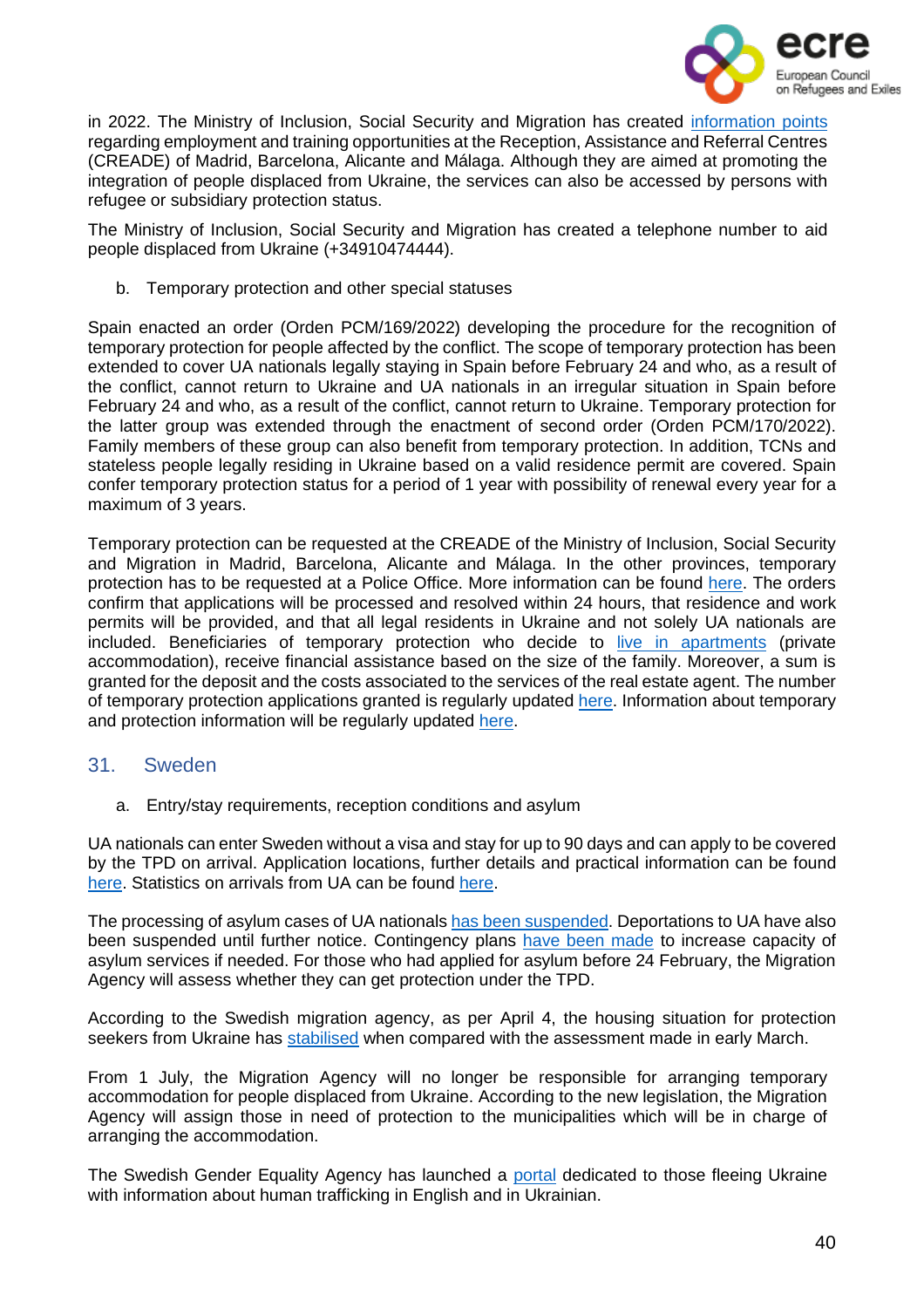

b. Temporary protection and other special statuses

Sweden has implemented the TPD and a narrow designation of the scope of national measures covers UA citizens who left UA after 24 February 2022 and non-UA citizens who had a residence permit in UA as refugees or subsidiary protection holders, provided they left UA on or after 24 February 2022 and can present a valid identity document. Family members are covered too. Starting 26 April, those who were already in Sweden on or after 30 October 2021 and do not have a residence permit may also be entitled to TP. Temporary protection is conferred for a period of 1 year. More information on the procedure can be found [here.](https://www.migrationsverket.se/English/Private-individuals/Protection-under-the-Temporary-Protection-Directive/Apply-for-protection-under-the-Temporary-Protection-Directive.html) An [online](https://adfse.migrationsverket.se/adfs/ls/?SAMLRequest=hZJJT8MwEIX%2FSuR749RdZTWRQitEpQJREzhwQVmmjUViB4%2FTwL8nC0uRUDnPm%2FfmfZoVxmVRcb82udzDaw1orLeykMj7gUtqLbmKUSCXcQnITcpD%2F3bHme3wSiujUlUQy0cEbYSSayWxLkGHoE8ihYf9ziW5MRVySpumsUtx1HEnxBPoFzA2Ag1zkSSqAJPbiIp29owG92FErE17j5D9wo9PnB0Q%2FnTqJrRASqxrpVPoW7lkTKztxiXPkC7ni5RNnWS5GM8zZ8rYYZ5NFmwGDCbgtDLEGrYSTSyNS5jD2MiZjdg0GjvcWXI2eSJW8Fn6SshMyONlQskgQn4TRcFo6PQIGvs%2BrYB4q44z74P1GfnLtvEXbuL9Bxe%2F4a7oWdSQW%2FG71nu7CVQh0nfLLwrVrDXEBjpq1BtWfr%2BH9wE%3D&RelayState=ss%3Amem%3A8ad429f81a9a396c239de72ce305b72fba56c7bfaec1c9dc649173ae936f9704) portal has been created to apply for residence permits with TP. Applications can also be submitted in person before the Swedish Migration Agency in [certain](https://www.migrationsverket.se/English/Private-individuals/Protection-under-the-Temporary-Protection-Directive/Apply-for-protection-under-the-Temporary-Protection-Directive.html) cities.

Beneficiaries of temporary protection only have [access](https://www.oecd.org/publications/rights-and-support-for-ukrainian-refugees-in-receiving-countries-09beb886-en.htm) to emergency health care and necessary dental care. However, children are entitled to every type of health care. Sweden [supports](https://www.oecd.org/publications/rights-and-support-for-ukrainian-refugees-in-receiving-countries-09beb886-en.htm) institutions to promote the employment of Ukrainian professors at Swedish universities. Beneficiaries of temporary protection can [receive](https://www.oecd.org/publications/rights-and-support-for-ukrainian-refugees-in-receiving-countries-09beb886-en.htm) advice from the Public Employment Services. In order to be [eligible](https://www.oecd.org/publications/rights-and-support-for-ukrainian-refugees-in-receiving-countries-09beb886-en.htm) for social [security,](https://www.oecd.org/publications/rights-and-support-for-ukrainian-refugees-in-receiving-countries-09beb886-en.htm) beneficiaries of temporary protection have to be employed.

Those in need of accommodation can contact the Migration Agency for help at any time; even when the person is waiting for a decision on their residence permit or if they have previously chosen to find an accommodation on their own. It is advised that an application is submitted in the e-service before visiting the Migration Agency offices in person. Those who decide to arrange their accommodation on their own might not be entitled to financial support if they live in residential areas with social and economic challenges. The Government decided on 24 May that those who apply for protection under the TPD and have no money of their own can apply for financial support from the Migration Agency while a decision is being issued on their residence permit. The aid will be granted at the earliest from the day the application is submitted. The person has to hand in the application in person or send a signed application by post. The [financial](https://www.oecd.org/publications/rights-and-support-for-ukrainian-refugees-in-receiving-countries-09beb886-en.htm) support received by beneficiaries of temporary protection is the same as the one accorded to applicants for international protection. A single adult will receive 24 SEK or 71 SEK, depending on whether food is also provided with accommodation. A couple is entitled to 61 SEK per day and children 12 SEK per day.

# <span id="page-40-0"></span>32. Switzerland

a. Entry/stay requirements, reception conditions and asylum

The processing of asylum applications by UA nationals is [suspended.](https://twitter.com/SEMIGRATION/status/1496867921075011586?cxt=HHwWhIDU9bDc-MUpAAAA)

Regarding accommodation, people displaced from Ukraine are registered in a Federal Asylum Centre and can stay there for 1-3 nights until they are assigned to a canton. Cantons receive from the State Secretariat for Migration a sum of CHF 1,500 per person each month. If a hotel is booked by the federal government to host people displaced from Ukraine, the costs of overnight stays will be covered by the federal government until another accommodation is found. Each canton can decide whether and how much funding a private individual hosting a person from Ukraine can receive. From 2 June, people displaced from Ukraine who arrive at a Federal Asylum Centre will [remain](https://www.sem.admin.ch/sem/en/home/sem/medien/mm.msg-id-89100.html) there for seven days longer than before while they are assigned to a cantonal accommodation. Moreover, people belonging to vulnerable groups can remain in these centres until an accommodation suitable for their needs has been found. A factsheet with information regarding accommodation can be found [here.](file:///C:/Users/carme/Downloads/faktenblatt-zusammenarbeit-bund-kantone-e.pdf)

b. Temporary protection and other special statuses

A temporary protection status has been activated ("Protection status S") which will entitle UA nationals and their family members to protection for one year, which can be extended. After a period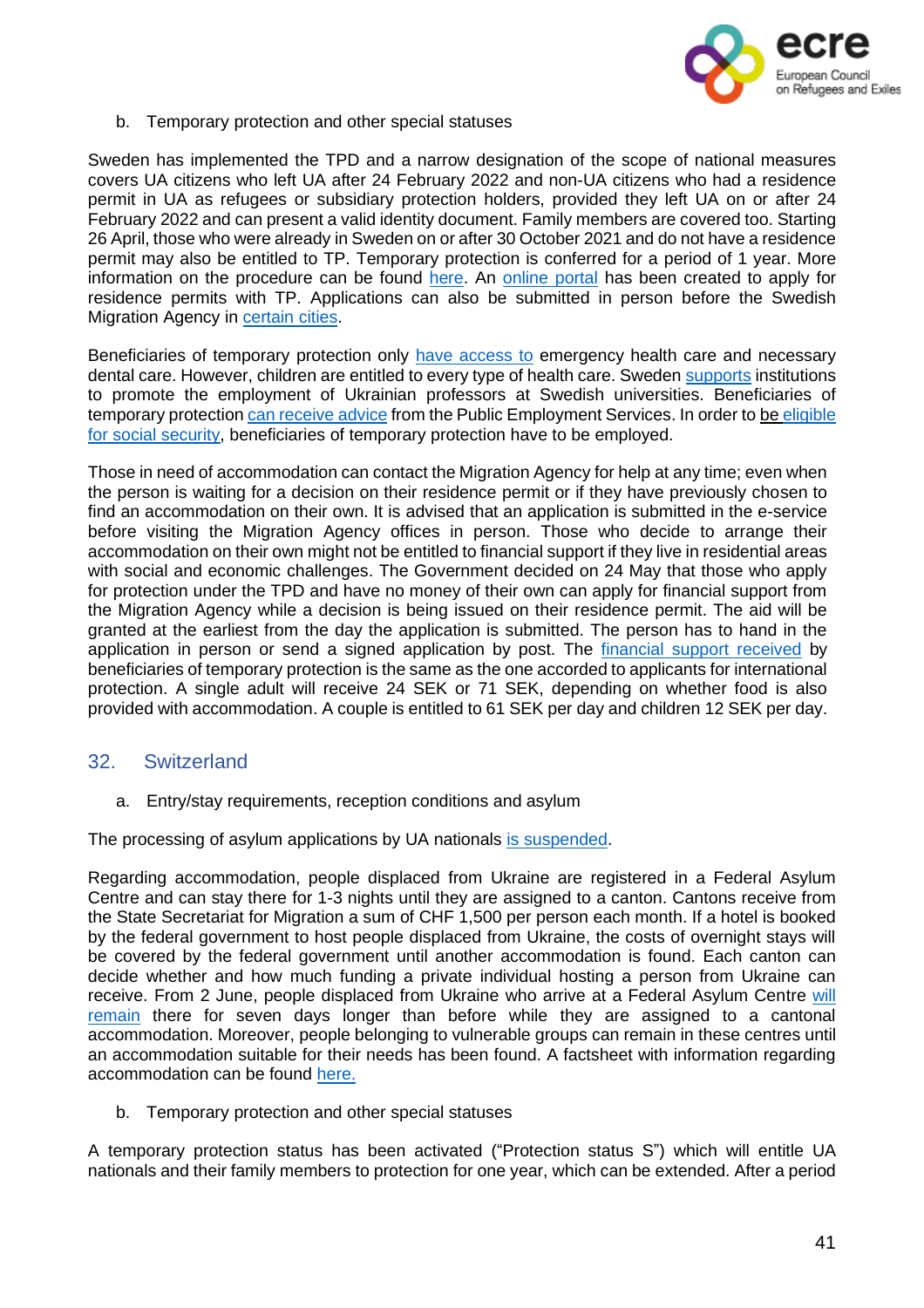

of five years, a B residence permit is issued which is valid until the end of temporary protection. "Protection status S" will be available for

- (1) UA nationals who resided in Ukraine before 24 February.
- (2) TCNs and stateless persons with national or international protection status in Ukraine before 24 February.
- (3) TCNs and stateless persons who had a short-term residence permit or residence permit in Ukraine and cannot return to their country of origin in safety and on a permanent basis.
- (4) The family members of the three categories: partners, minor children and other close relatives who were partially or fully supported at the time of the flight.

"Protection Status S" does not apply to those who hold a protection status in another Schengen State. Moreover, binational couples cannot access "protection status B" if one of them is a citizen of an EU/EFTA member State, the UK, Canada, the USA, Australia or New Zealand. After registration, a person with "protection status S" is assigned to a canton. For the details on the measures implemented by each canton, you can visit this [webpage.](file:///C:/Users/carme/Downloads/ukraine-ansprechstellen-kantone-d%20(4).pdf) More information can be found [here](https://www.admin.ch/gov/fr/accueil/documentation/communiques.msg-id-87556.html) and information about the rights associated with the protection status S can be accessed [here](https://www.sem.admin.ch/dam/sem/fr/data/asyl/faktenblatt-schutzstatus-s.pdf) and on a factsheet in [Ukrainian,](file:///C:/Users/carme/Downloads/leben-in-schweiz-mit-schutzstatus-s-ukr.pdf) [Russian,](file:///C:/Users/carme/Downloads/leben-in-schweiz-mit-schutzstatus-s-rus%20(1).pdf) [English,](file:///C:/Users/carme/Downloads/leben-in-schweiz-mit-schutzstatus-s-e%20(2).pdf) [French,](file:///C:/Users/carme/Downloads/leben-in-schweiz-mit-schutzstatus-s-f.pdf) [Italian](file:///C:/Users/carme/Downloads/leben-in-schweiz-mit-schutzstatus-s-i.pdf) and [German.](file:///C:/Users/carme/Downloads/leben-in-schweiz-mit-schutzstatus-s-d.pdf)

It is advised that applications are submitted through this web [portal.](https://registerme.admin.ch/) Groups of thirty or more and groups with vulnerable people are requested to email the authorities several days before arriving to Swtizerland [\(gruppen-ukraine@sem.admin.ch\)](mailto:gruppen-ukraine@sem.admin.ch).

The State Secretariat for Migration has [decided](https://www.sem.admin.ch/sem/en/home/sem/medien/mm.msg-id-89100.html) that "protection status S" can be revoked if a person returns to their country of origin for more than 15 days in a quarterly period, unless the journey was undertaken due to coercion or to prepare a definitive return to the country of origin or home country. "Protection status S" will also be revoked when people shift abroad their focal point of their living arrangements. There is presumption that this shift has occurred when a person spends more than two months in a third country. Nonetheless, the presumption can be rebutted, for instance, in the case of temporary study or work related assignments abroad.

People fleeing Ukraine must [register](https://twitter.com/SEMIGRATION/status/1518836276690100224) at a specific address. Any change must be notified. Moving to another canton will only be approved in exceptional cases. Those with private accommodation [must](https://www.sem.admin.ch/sem/en/home/sem/aktuell/ukraine-krieg.html#624030029) bring a copy of a "confirmation of private accommodation" on the registration day.

The State Secretariat for Migration has [issued](https://www.sem.admin.ch/sem/en/home/sem/medien/mm.msg-id-87962.html) several documents in Ukrainian, Russian, English, French, Italian and German with general information and advice regarding human trafficking and other forms of abuse.

People with "protection status S" can be [enrolled](https://twitter.com/SEMIGRATION/status/1531923091219152898?cxt=HHwWhICwtev7vcIqAAAA) at Swiss universities. The different measures taken by universities aimed at students and researchers displaced from Ukraine can be found here. Moreover, children with "protection status S" can [attend](https://twitter.com/SEMIGRATION/status/1531176663832309760?cxt=HHwWgMC9gYbE6r8qAAAA) schools in Switzerland. The time of enrolments varies depending on the cantons. Moreover, people with "protection status S" can receive social assistance from their canton if they do not have sufficient resources. Although beneficiaries of "protection status S" are entitled to work, their employer must first apply for a [work](file:///C:/Users/carme/Downloads/ukraine-ansprechstellen-kantone-d%20(6).pdf) permit from cantonal [authorities](file:///C:/Users/carme/Downloads/ukraine-ansprechstellen-kantone-d%20(6).pdf) after the person has been granted protection status. Beneficiaries of "protection status S" are allowed to work outside of their canton of residence. Switzerland [retroactively](https://www.oecd.org/publications/rights-and-support-for-ukrainian-refugees-in-receiving-countries-09beb886-en.htm) covers health insurance of beneficiaries of temporary protection from the moment they lodged an application and registered with an asylum centre.

The latest figures are available [here](https://twitter.com/SEMIGRATION) covering the number of people fleeing Ukraine in Switzerland. As of 10 June, out of 56,279 "protection status S" applications, 53,712 persons have been granted it.